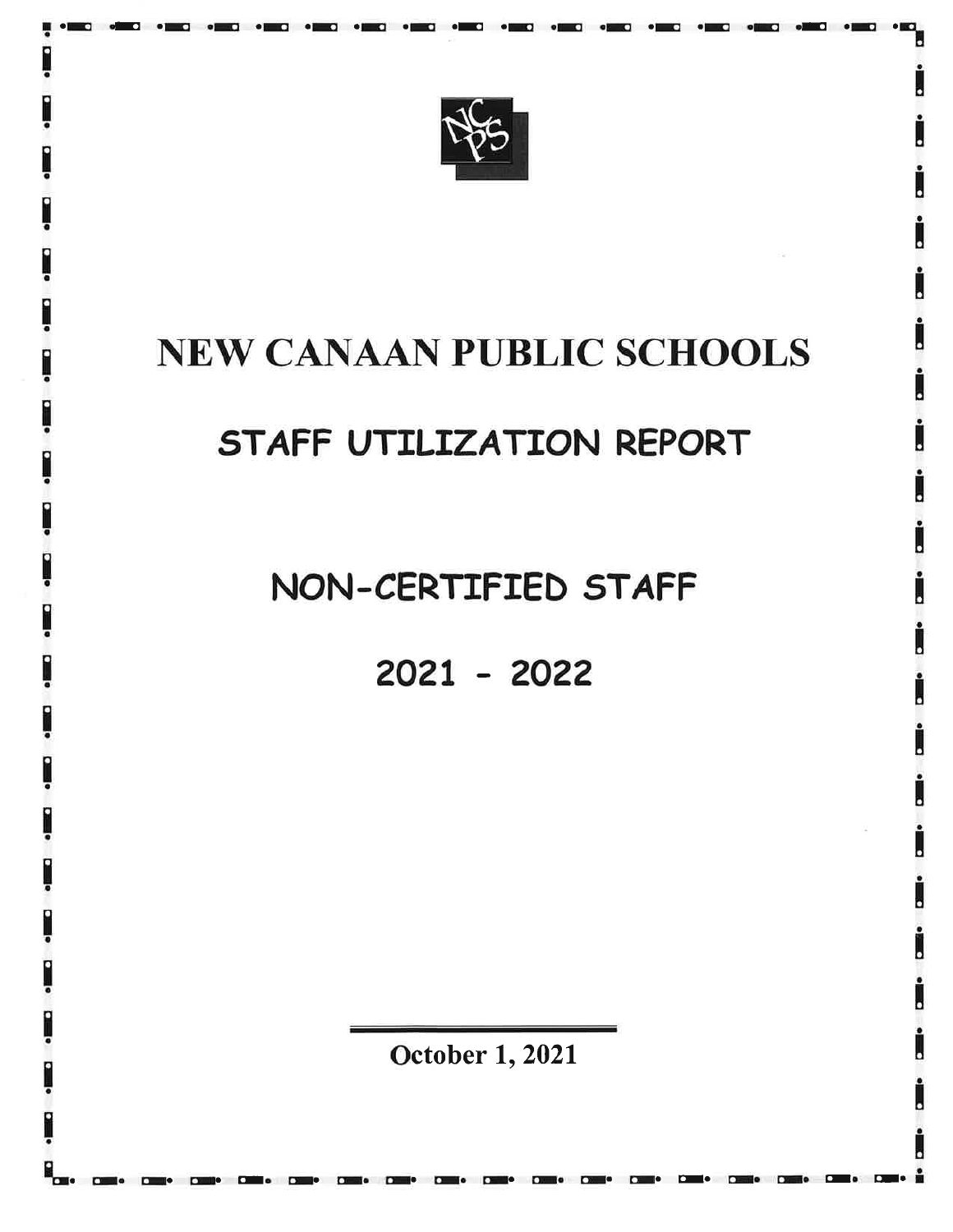### Staff Utilization Report: Non-Certified Staff

#### Introduction

Enclosed is the Staff Utilization Report for Non-Certified Staff. This report complements the Staff Utilization and Enrollment Report for Certified Staff issued separately. Together, these two reports provide a complete picture of staffing in the New Canaan Public Schools as of October 1,2021.

In order to make this report easy to use and easily understandable, the information has been organized and presented in the following ways:

- Each non-certificated employee is listed in at least two sections by job function and by school or department.
- In addition to the employee's name and job category, the number of hours worked and the approximate FTE (full-time equivalent) are provided.
- <sup>o</sup> Total FTEs are only shown for each job function, not location.
- There is a separate section on all Special Education non-certificated staffing.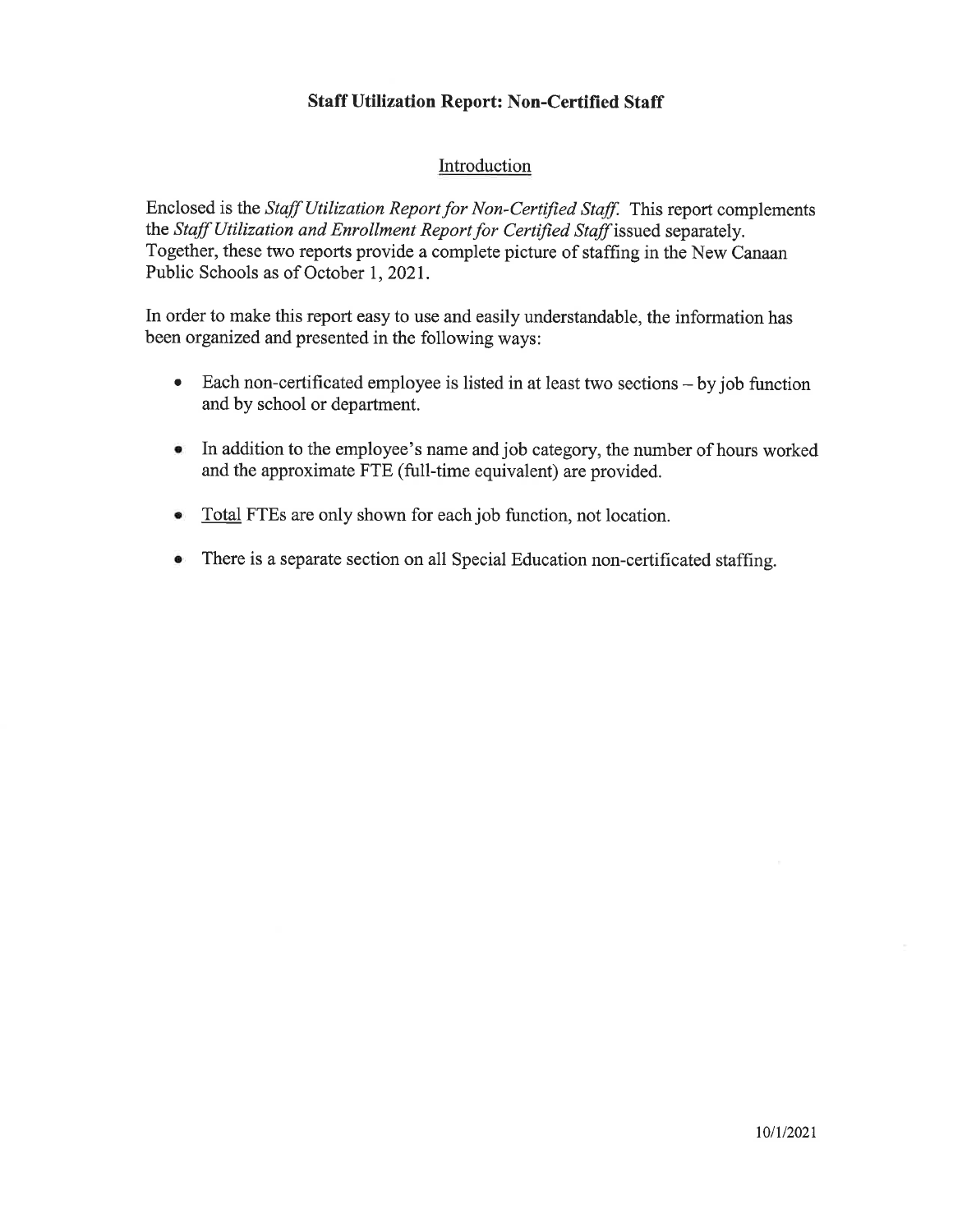### NEW CANAAN PUBLIC SCHOOLS STAFF UTILIZATION REPORT (2021-22) NON.CERTIFIED STAFF Table of Gontents

.-l .xl .-l .E .E .E .xt .Et oE .-t .xt .xt rE .-t .E .-t .E

'a

| <b>Introduction</b><br>DATA BY SCHOOL/DEPARTMENT |                | <b>DATA BY FUNCTION</b>                                       |    |
|--------------------------------------------------|----------------|---------------------------------------------------------------|----|
| <b>Board of Education</b>                        | 1              | <b>Administrative Support</b>                                 | 16 |
| East School                                      | 3              | <b>Custodians &amp; Maintenance</b>                           | 17 |
| South School                                     | 5              | <b>Food Service</b>                                           | 19 |
| <b>West School</b>                               | $\overline{7}$ | <b>Instructional Assistants</b><br>(Regular Classroom)        | 21 |
| Saxe Middle School                               | 9              | <b>Instructional Assistants</b><br><b>(Special Education)</b> | 23 |
| New Canaan High School                           | 11             | <b>Nursing Services</b>                                       | 25 |
| <b>Special Education</b>                         | 13             | <b>Other Support Services</b>                                 | 26 |
|                                                  |                | <b>Professional Administrative</b><br><b>Support</b>          | 27 |
|                                                  |                | <b>Administrative Assistants</b>                              | 28 |
|                                                  |                | <b>Supervisory Aides</b>                                      | 30 |
|                                                  |                | <b>Campus Monitors</b>                                        | 31 |
|                                                  |                | <b>Technical Support Staff</b>                                | 32 |
|                                                  |                | <b>Transportation</b>                                         | 33 |
|                                                  |                | <b>Total FTEs by Function</b>                                 | 34 |
|                                                  |                | <b>Total FTEs by Location</b>                                 | 35 |

L. r:1. cr. EI. Er. rI. rr. EI. il. rl. EI. Er. Er. Er. rr. cr. il. cr.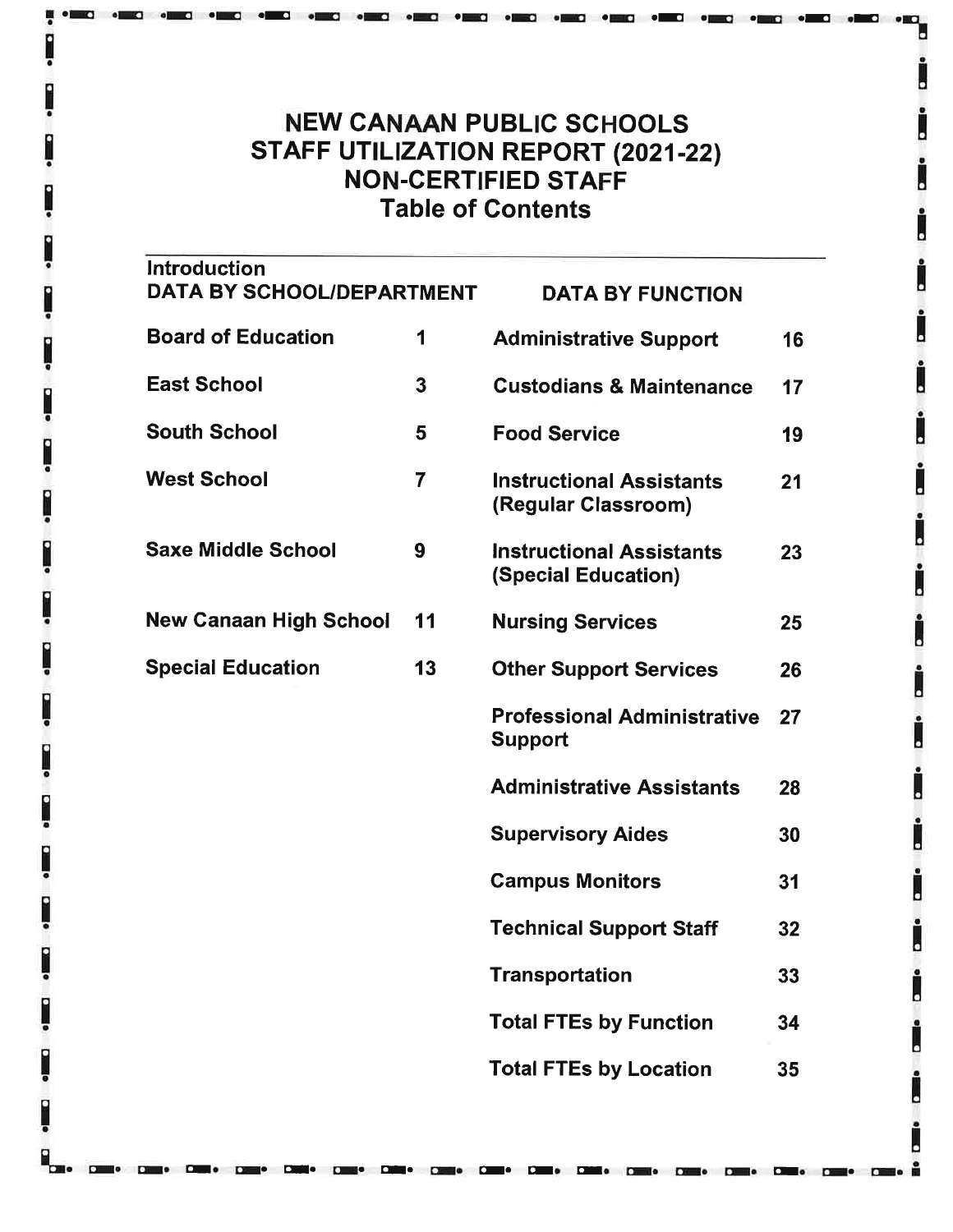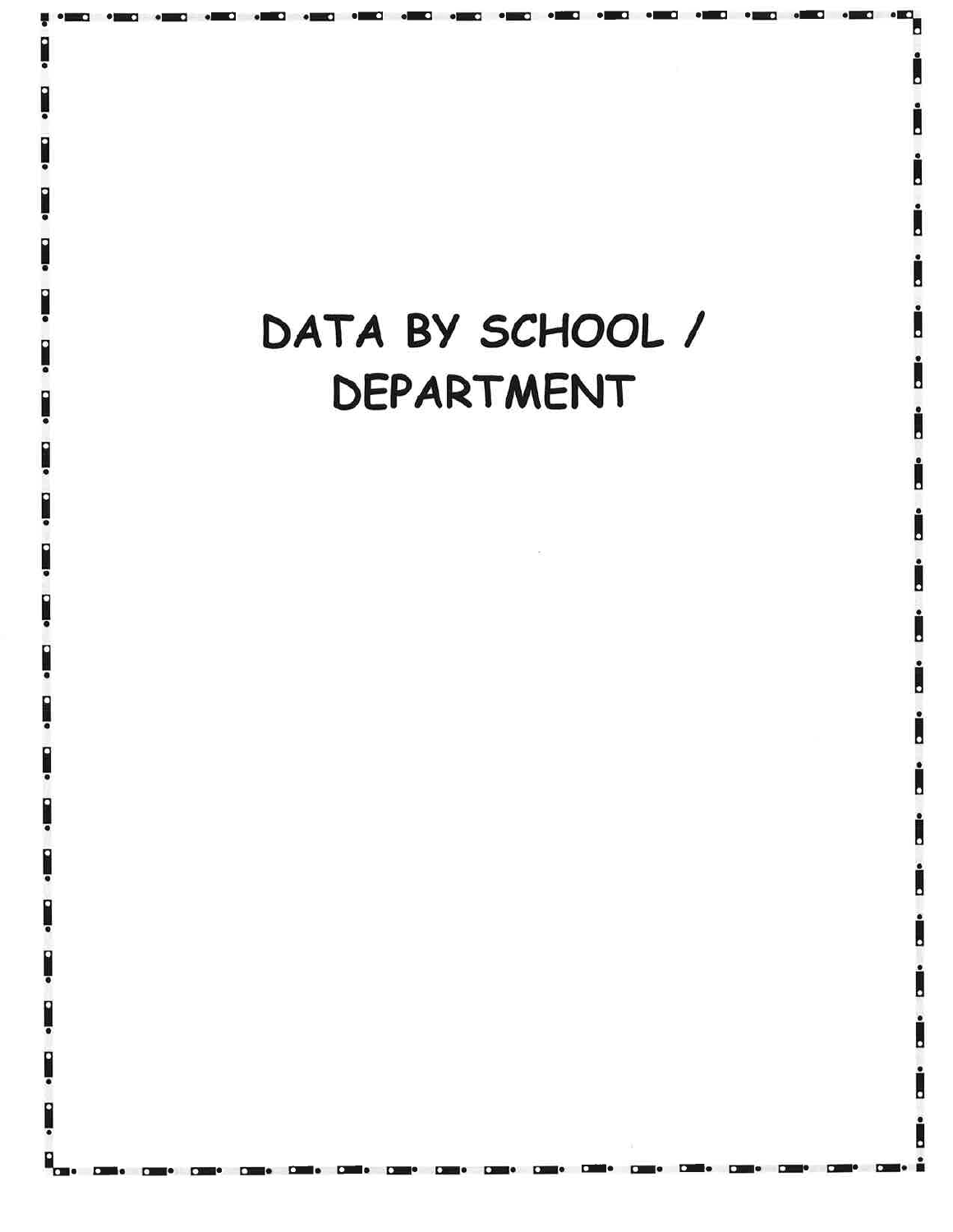$\sim$   $^{-1}$ 

### NCPS BOARD OF EDUCATION NON.GERTIFIED STAFF October 1,2021

| <b>Administrative Support Staff (Non-Union)</b>      | <b>Hours Per Day</b> | <b>Hours Per Week</b> | <b>FTE</b> |
|------------------------------------------------------|----------------------|-----------------------|------------|
| Abrams, Lisa (HR Coordinator)                        | 7.50                 | 37.50                 | 1.00       |
| Ahmed, Michelle (Purchasing Coordinator)             | 6.00                 | 30.00                 | 0.80       |
| Astolfi, Diane (Business Manager's Admin. Assistant) | 7.50                 | 37.50                 | 1.00       |
| Goodie, Peggy (Payroll Coordinator)                  | 7.50                 | 37.50                 | 1.00       |
| Hoey Zhou, Jaclyn (Superintendent's Executive Asst.) | 7.50                 | 37.50                 | 1.00       |
| Kaplan, Jane (Compensation and Benefits Specialist)  | 7.50                 | 37.50                 | 1.00       |
| Lisee, Theresa (Accountant)                          | 7.50                 | 37.50                 | 1.00       |
| Luchette, Laura (Sp.Ed. Admin.Assist.)               | 6.00                 | 30.00                 | 0.80       |
| O'Neil, Katie (Accounts Payable Accountant)          | 6.00                 | 30.00                 | 0.80       |
| <b>Food Service (System)</b>                         |                      |                       |            |
| Gangemi, Amanda (Assistant Director, Food Services)  | 7.50                 | 35.00                 | 1.00       |
| Maintenance (System)                                 |                      |                       |            |
| Bresnan, Michael (Plumber)                           | 8.00                 | 40.00                 | 1.00       |
| O'Hara, Anthony (Temp Floater Custodian)             | 8.00                 | 40.00                 | 0.50       |
| Olson, Scott (Electrician) Assistant Manager         | 8.00                 | 40.00                 | 1.00       |
| Saraqi, Remzi                                        | 8,00                 | 40.00                 | 1.00       |
| Sirois, Andrew                                       | 8.00                 | 40.00                 | 1.00       |
| Smead, Steven                                        | 8.00                 | 40.00                 | 1.00       |
| Soto, Michael (Temp Floater Custodian)               | 8.00                 | 40.00                 | 0,50       |
| Vacancy (Quinlan) (HVAC Mechanic)                    | 8.00                 | 40.00                 | 1.00       |
| Williams, William (Temp Floater Custodian)           | 8.00                 | 40.00                 | 0.50       |
| Winchester, John (Temp Floater Custodian)            | 8.00                 | 40.00                 | 0.50       |
| <b>Professional Administrative Support</b>           |                      |                       |            |
| Clarke, Daniel (Manager, Facilities Operations)      | 7.50                 | 37.50                 | 1.00       |
| Haberman, Tracy (Budget Director)                    | 8,00                 | 40.00                 | 1.00       |
| McHugh, Ian (Technical Services Manager)             | 8.00                 | 40.00                 | 1.00       |
| Petrucci, Salvatore (Manager of Network Services)    | 8.00                 | 40.00                 | 1.00       |
| Pianka, Darlene (Director of HR)                     | 8.00                 | 40.00                 | 1.00       |
| Rua, Rick (Manager of Data Services)                 | 8.00                 | 40.00                 | 1.00       |
| Santelli, Michelle (Dir. of Food Services)           | 8.00                 | 40.00                 | 1.00       |
| Walder, Roy (Transportation Coordinator)             | 7.50                 | 37.50                 | 1.00       |
| <b>Administrative Assistants (Union)</b>             |                      |                       |            |
| Jones, Flo                                           | 7.50                 | 37.50                 | 1.00       |
| Ribera, Corina                                       | 7.50                 | 37.50                 | 1.00       |
| Ries, Lynn                                           | 7.00                 | 35.00                 | 1.00       |
| Rivera, Donna                                        | 7.50                 | 37.50                 | 1.00       |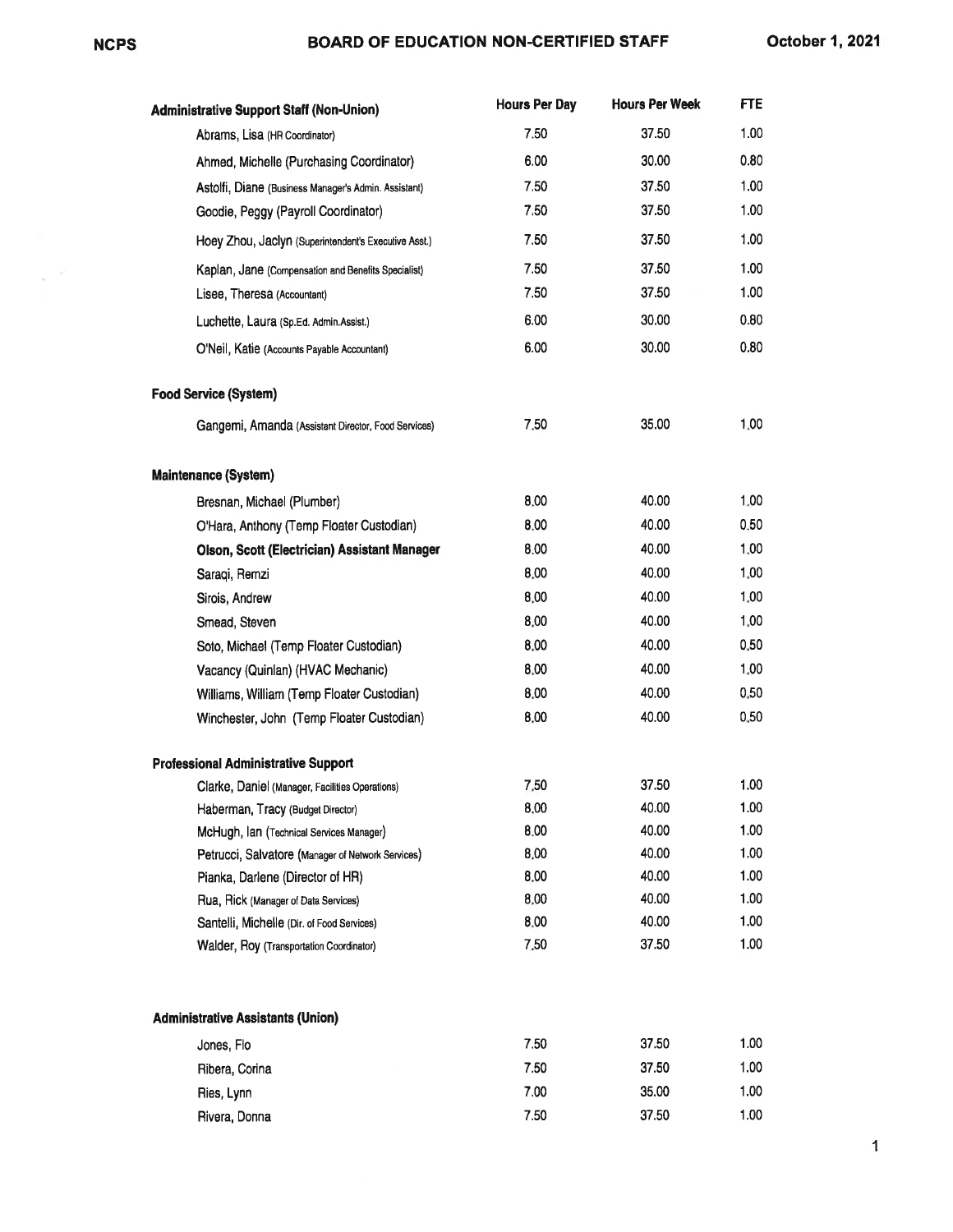| <b>Technical Support Staff</b>                                           | <b>Hours Per Day</b> | <b>Hours Per Week</b> | FTE          |   |
|--------------------------------------------------------------------------|----------------------|-----------------------|--------------|---|
| Amaral, Victor (Assistant Network Manager)                               | 8.00                 | 40.00                 | 1.00         |   |
| Foley, William (District Reg./ICT Support Specialist)                    | 7.50                 | 37.50                 | 1.00         |   |
| Magnoli, Joseph (District Technician)                                    | 8.00                 | 40.00                 | 1.00         |   |
| Pinto, Jada (Tech Support Specialist)                                    | 8.00                 | 40.00                 | 1.00         |   |
| Rabasco, Christina (District Technician)                                 | 8.00                 | 40.00                 | 1.00         |   |
| Roslund, John (District Technician)                                      | 8.00                 | 40.00                 | 1.00         |   |
| Schultz, Matthew (District Technician)                                   | 8.00                 | 40.00                 | 1.00         |   |
| Smith, Shane (District Technician)                                       | 8.00                 | 40.00                 | 1.00         |   |
| Taliercio, Bryan (Copy Center Coordinator)                               | 8.00                 | 40.00                 | 1.00         |   |
| Vacancy (Amaral) (District Technician)                                   | 8.00<br>8.00         | 40.00<br>40.00        | 1.00<br>1.00 |   |
| Vacancy (Assistive Tech)                                                 | 7.50                 | 37.50                 | 1.00         |   |
| Walsh, Laura (Data Specialist)                                           |                      |                       |              |   |
| <b>Other Support Services</b>                                            | 7.00                 | 35.00                 | 1.00         |   |
| Dunn, Sarah (BCBA)                                                       |                      |                       | 1.00         |   |
| Anderson, Kristen (BCBA)                                                 | 7.00                 | 35.00<br>40.00        | 1.00         |   |
| Vacancy (Floater Campus Monitor)<br>Soro, Anna (Health Office Assistant) | 8.00<br>4.00         | 20.00                 | 0.62         |   |
|                                                                          |                      |                       |              |   |
| Transportation                                                           | 8.00                 | 40.00                 | 1.00         |   |
| Carroll, Tracy<br>Casevecchia, Debbie                                    | 8.00                 | 40.00                 | 1.00         |   |
| Companik, Paul                                                           | 8.00                 | 40.00                 | 1.00         |   |
|                                                                          | 8.00                 | 40.00                 | 1.00         |   |
| Cousins, Sandra                                                          |                      |                       |              |   |
| Didelot, John                                                            | 8.00                 | 40.00                 | 1.00         |   |
| Dumas, Robyn                                                             | 8.00                 | 40.00                 | 1.00         |   |
| Farinella, Aristide                                                      | 8.00                 | 40.00                 | 1.00         |   |
| Figueroa, Linsey                                                         | 8.00                 | 40.00                 | 1.00         |   |
| Gilroy, Thomas                                                           | 8.00                 | 40.00                 | 1.00         |   |
| Grant, Michelle                                                          | 8.00                 | 40.00                 | 1.00         |   |
| Huari, Maria                                                             | 8.00                 | 40.00                 | 1.00         |   |
| Keneally, Rachel                                                         | 8.00                 | 40.00                 | 1.00         |   |
| Lima, Nadine                                                             | 8.00                 | 40.00                 | 1.00         |   |
| Ormsbee, Cathryn                                                         | 8.00                 | 40.00                 | 1.00         |   |
| Ortiz, Candy                                                             | 8.00                 | 40.00                 | 1.00         |   |
| Ortiz, Marines                                                           | 8.00                 | 40.00                 | 1.00         |   |
| Reyes, Melissa                                                           | 8.00                 | 40.00                 | 1.00         |   |
| Scarpone, David                                                          | 8.00                 | 40.00                 | 1.00         |   |
| Taliercio, JoAnne                                                        | 8.00                 | 40.00                 | 1.00         |   |
| Taliercio, Mark                                                          | 8.00                 | 40.00                 | 1.00         |   |
| Taliercio, Michael                                                       | 8.00                 | 40.00                 | 1.00         |   |
| Torres, Digna                                                            | 8.00                 | 40.00                 | 1.00         |   |
| Vacancy (Rivera)                                                         | 8.00                 | 40.00                 | 1.00         |   |
| Vacancy (Tappe)                                                          | 8.00                 | 40.00                 | 1.00         |   |
| Vega, Jessica                                                            | 8.00                 | 40.00                 | 1.00         |   |
| <b>TOTAL FTES</b>                                                        |                      |                       | 70.02        | 2 |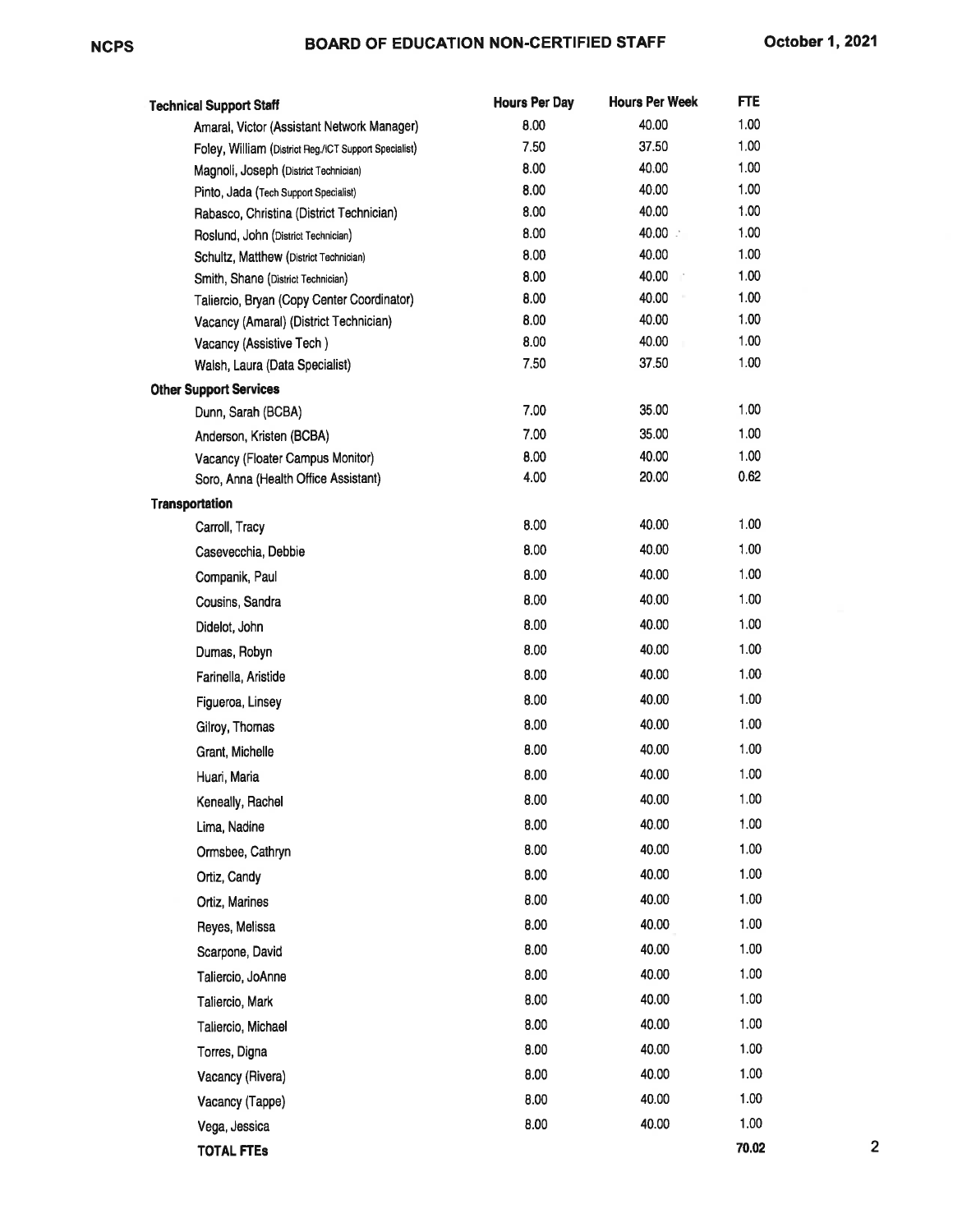#### EAST SCHOOL NON.CERTIFIED STAFF

| <b>Custodians</b>                                   | <b>Hours Per Day</b> | <b>Hours Per Week</b> | FTE  |
|-----------------------------------------------------|----------------------|-----------------------|------|
| Flores, Lizbeth                                     | 8.00                 | 40.00                 | 1.00 |
| Forlenzo, Patrick*                                  | 8.00                 | 40.00                 | 1.00 |
| lannone, Tony                                       | 8.00                 | 40.00                 | 1.00 |
| Rysz, Stanislaw                                     | 8.00                 | 40.00                 | 1.00 |
| <b>Food Service</b>                                 |                      |                       |      |
| Somma, Olga**                                       | 7.00                 | 30.00                 | 1.00 |
| Vacancy (Temp Rodriguez)                            | 5.00                 | 25.00                 | 0.71 |
| Zegarra, Mirtha                                     | 5.00                 | 25.00                 | 0.71 |
| Instructional Assistants (Regular Classroom)        |                      |                       |      |
| Andronaco, Martha                                   | 6.50                 | 32.50                 | 1.00 |
| Bakis, Philip                                       | 6.50                 | 32.50                 | 1.00 |
| Beauleau, Katherine                                 | 6.50                 | 32.50                 | 1.00 |
| Bravo, Cynthia                                      | 6.50                 | 32.50                 | 1.00 |
| Cimoch, Joanna                                      | 6.50                 | 32.50                 | 1.00 |
| Kane, Megan                                         | 6.50                 | 32.50                 | 1.00 |
| <b>Instructional Assistants (Special Education)</b> |                      |                       |      |
| Altamura, Ludivia                                   | 6.50                 | 32.50                 | 1.00 |
| Antera, Doriana                                     | 6.50                 | 32.50                 | 1.00 |
| Cascapera, Alice                                    | 6.50                 | 32.50                 | 1.00 |
| Epley, Helen                                        | 6.50                 | 32.50                 | 1.00 |
| Field, Gabriela                                     | 6.50                 | 32.50                 | 1.00 |
| Fish, Dorinda                                       | 6.50                 | 32.50                 | 1.00 |
| Goddard, Lucy                                       | 6.50                 | 32.50                 | 1.00 |
| Keefe, Molly                                        | 6.50                 | 32.50                 | 1.00 |
| Lynch, Susan                                        | 6.50                 | 32.50                 | 1.00 |
| Patrick, Alexandra                                  | 6.50                 | 32.50                 | 1.00 |
| Reilly, Sarah                                       | 6.50                 | 32.50                 | 1.00 |
| Sellers, Linda                                      | 6.50                 | 32.50                 | 1.00 |
| Tensen, Margaret                                    | 6.50                 | 32.50                 | 1.00 |
| <b>Nursing Services</b>                             |                      |                       |      |
| Buckner, Elizabeth                                  | 7.00                 | 30.00                 | 1.00 |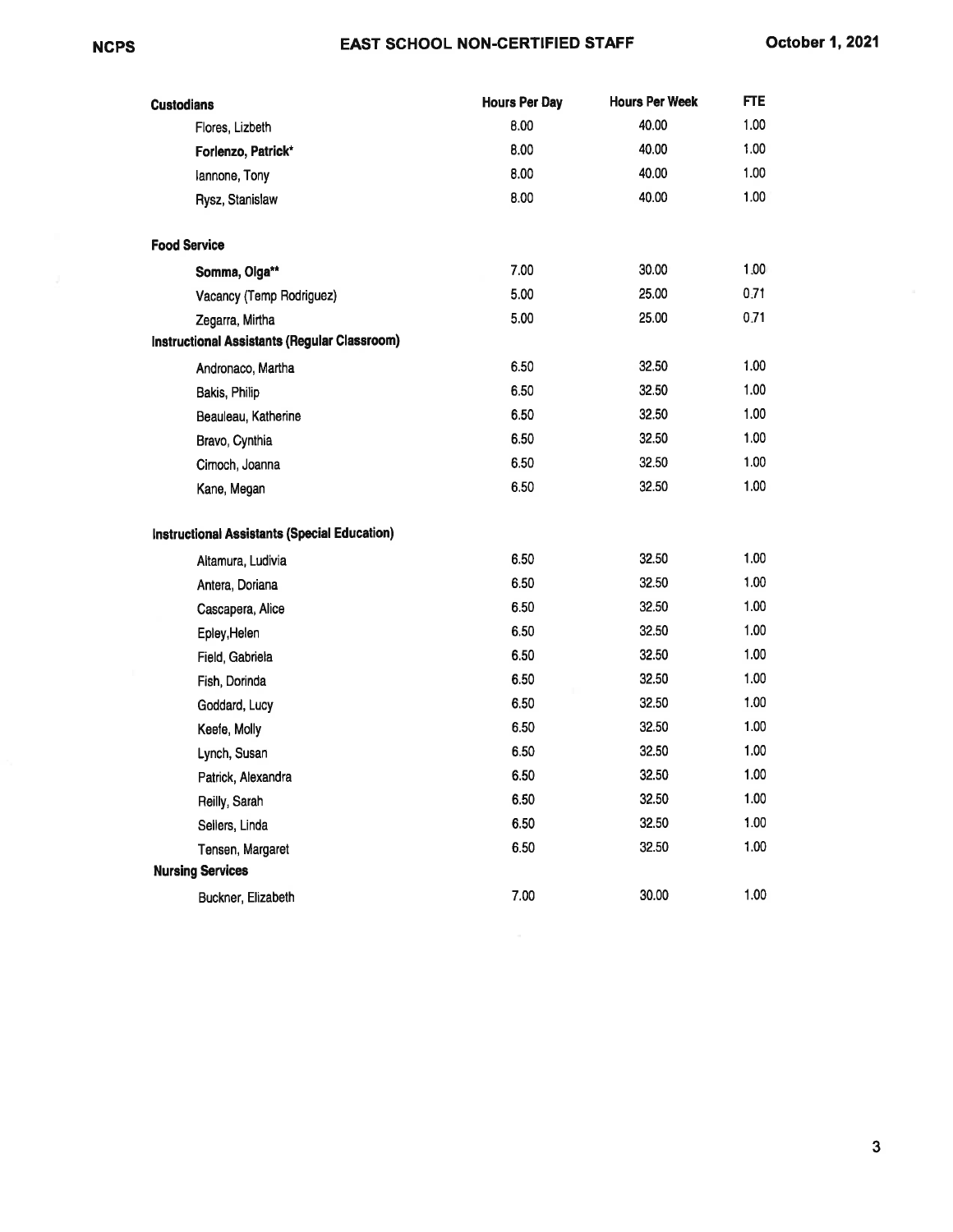| <b>Other Support Services</b>               | <b>Hours Per Day</b> | <b>Hours Per Week</b> | FTE   |
|---------------------------------------------|----------------------|-----------------------|-------|
| Bellino, Stephanie (Occupational Therapist) | 7.00                 | 35.00                 | 1.00  |
| Lim Nishi, Helen (Physical Therapist)       | 7.00                 | 14.00                 | 0.70  |
| <b>Administrative Assistants</b>            |                      |                       |       |
| Aponte, Kimberly                            | 7.50                 | 37.50                 | 1.00  |
| Lisinicchia, Cynthia (Library)              | 7.50                 | 18.75                 | 0.50  |
| Sylvester, Sylvia (Special Ed.)             | 6.50                 | 9.75                  | 0.26  |
| Valente, Michaela (Special Ed.)             | 7.50                 | 11.50                 | 0.30  |
| Vallely, Michelle (Principal's Admin Asst)  | 7.50                 | 37.50                 | 1.00  |
| <b>Supervisory Aides</b>                    |                      |                       |       |
| Madaffari, Linda                            | 2.50                 | 12.50                 | 0.38  |
| <b>Security</b>                             |                      |                       |       |
| Smith, Hubert                               | 8.00                 | 40.00                 | 1.00  |
| <b>TOTAL FTES</b>                           |                      |                       | 32.56 |
| *Head Custodian                             |                      |                       |       |
| **Food Service Manager                      |                      |                       |       |

 $\sim 10$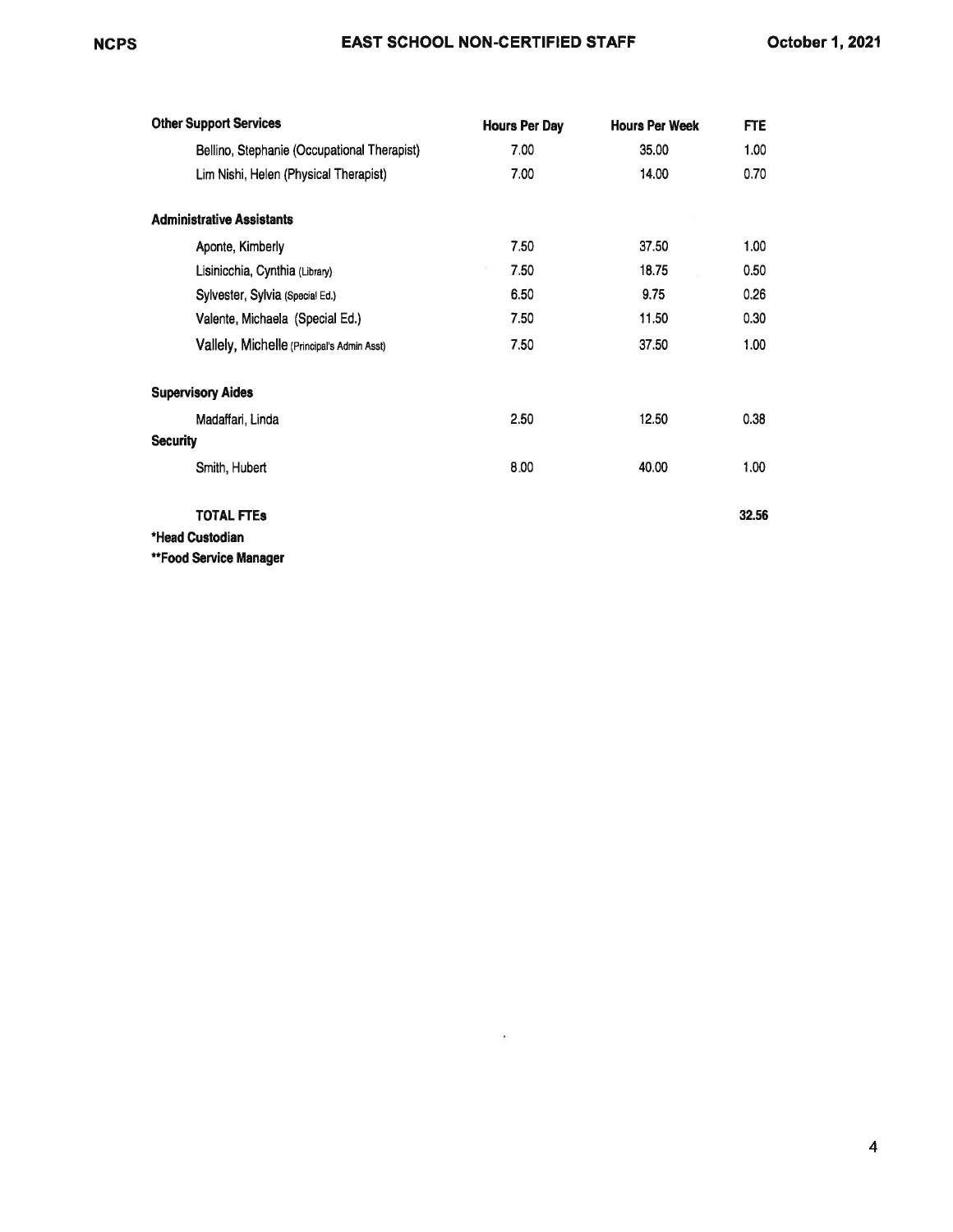### NCPS SOUTH SCHOOL NON-CERTIFIED STAFF October 1, 2021

| <b>Custodians</b>                            | <b>Hours Per Day</b> | <b>Hours Per Week</b> | <b>FTE</b> |
|----------------------------------------------|----------------------|-----------------------|------------|
| Altamura, Giuseppe                           | 8.00                 | 40.00                 | 1.00       |
| Santiago, Sam                                | 8.00                 | 40.00                 | 1.00       |
| Tensen, Christopher                          | 8.00                 | 40.00                 | 1.00       |
| Thorsen, Amy*                                | 8.00                 | 40.00                 | 1.00       |
| <b>Food Service</b>                          |                      |                       |            |
| Cicirello, Giovanna **                       | 7.00                 | 35.00                 | 1.00       |
| Libertino, Palmina                           | 7.00                 | 35.00                 | 1.00       |
| Vacancy (Temp Corona)                        | 5.00                 | 25.00                 | 0.71       |
| Instructional Assistants (Regular Classroom) |                      |                       |            |
| Agabs, Veronica                              | 6.50                 | 32.50                 | 1.00       |
| Asllani, Kreshnike                           | 6.50                 | 32.50                 | 1.00       |
| Bacheldor, Marianne                          | 6.50                 | 32.50                 | 1.00       |
| Clark, David                                 | 6.50                 | 32.50                 | 1.00       |
| Krueger, Karen                               | 6.50                 | 32.50                 | 1.00       |
| Suppe, Michael (Tech)                        | 6.50                 | 3.50                  | 1.00       |
| Instructional Assistants (Special Education) |                      |                       |            |
| Bullerman, Nadine                            | 6.50                 | 32.50                 | 1.00       |
| Babrowicz, Karen                             | 6.50                 | 32.50                 | 1.00       |
| Claret, Laurie                               | 4.00                 | 20.00                 | 0.60       |
| Leeds, Ariel                                 | 6.50                 | 32.50                 | 1.00       |
| Marchetti, Kyle                              | 6.50                 | 32.50                 | 1.00       |
| Muller, Paula                                | 3.25                 | 16.25                 | 0.50       |
| Munoz, Maria Victoria                        | 3.25                 | 16.25                 | 0.50       |
| Pascarella, Traci                            | 6.50                 | 32.50                 | 1.00       |
| Salpeter, Whitney                            | 6.50                 | 32.50                 | 1.00       |
| Sandor, Elizabeth                            | 6.50                 | 32.50                 | 1.00       |
| Sullivan, Kristene                           | 6.50                 | 32.50                 | 1.00       |
| Tierney, Virginia                            | 6.50                 | 32.50                 | 1.00       |
| Tuga, Jeta                                   | 6.50                 | 32.50                 | 1.00       |
| Vacancy (Sanchez)                            | 6.50                 | 32.50                 | 1.00       |
| Walsh, John                                  | 6.50                 | 32.50                 | 1.00       |
| Walsh, Sarah                                 | 6.50                 | 32.50                 | 1.00       |
| <b>Nursing Services</b>                      |                      |                       |            |
| O'Malley Bishop, Kathleen                    | 7.00                 | 35.00                 | 1.00       |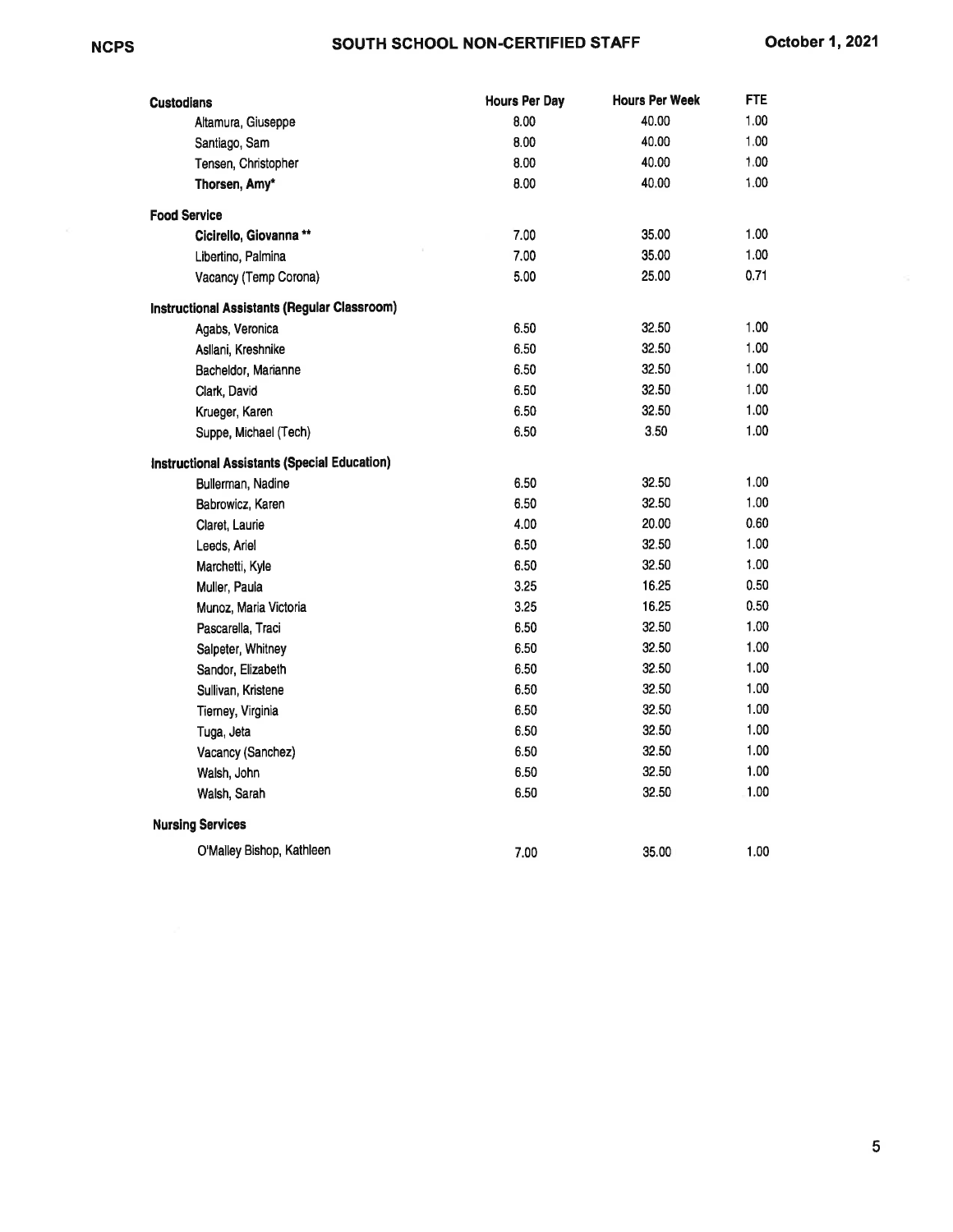#### **NCPS**

#### SOUTH SCHOOL NON.CERTIFIED STAFF

| <b>Other Support Services</b>                   | <b>Hours Per Day</b> | <b>Hours Per Week</b> | <b>FTE</b> |
|-------------------------------------------------|----------------------|-----------------------|------------|
| Conte, Kelly (Physical Therapist)               | 7.00                 | 21.00                 | 0.60       |
| LaRow, Allison (Occupational Therapist)         | 7.00                 | 35.00                 | 1.00       |
| <b>Administrative Assistants</b>                |                      |                       |            |
| Capone, Lisa                                    | 7.50                 | 37.50                 | 1.00       |
| Lisinicchia, Cynthia (Library)                  | 7.50                 | 18.75<br>553          | 0.50       |
| Picchione, Irene (Principal's Admin Asst)       | 7.50                 | 37.50                 | 1.00       |
| Valente, Michaela (Special Education)<br>$\sim$ | 7.50                 | 26.00<br>a m          | 0.70       |
| <b>Supervisory Aides</b>                        |                      |                       |            |
| Peloso, Robert                                  | 3.00                 | 15.00                 | 0.46       |
| <b>Security</b>                                 |                      |                       |            |
| Pennoyer, Scott                                 | 8.00                 | 40.00                 | 1.00       |
| TOTAL FTEs                                      |                      |                       | 34.57      |

\*Head Custodian

'\*Food Service Manager

6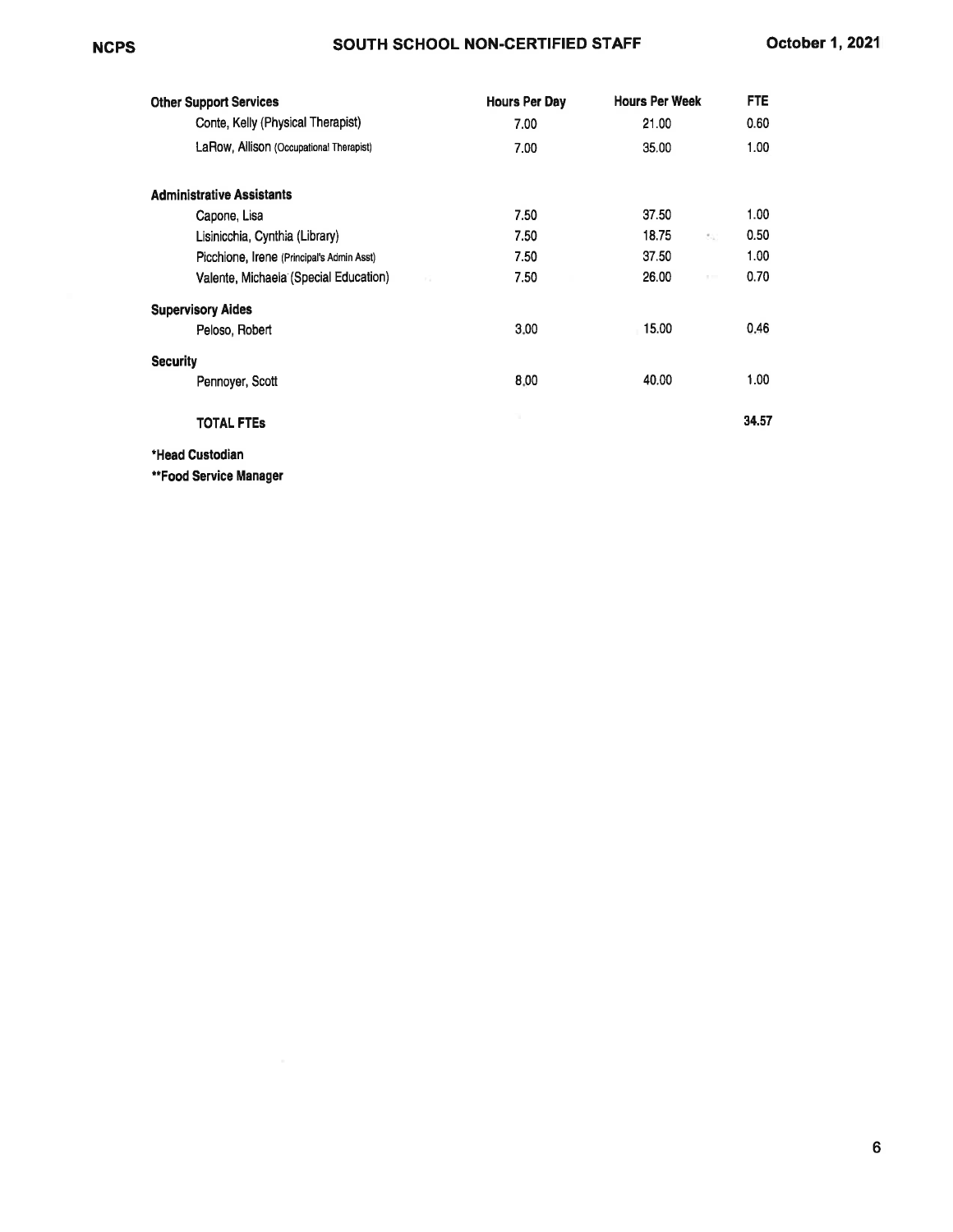÷

Ý.

#### WEST SCHOOL NON.CERTIFIED STAFF

 $\langle \hat{u} \rangle$ 

| <b>Custodians</b>                                   | <b>Hours Per Day</b> | <b>Hours Per Week</b> | <b>FTE</b> |
|-----------------------------------------------------|----------------------|-----------------------|------------|
| Gjuraj, Viktor                                      | 8.00                 | 40.00                 | 1.00       |
| Ochoa, Juan*                                        | 8.00                 | 40.00                 | 1.00       |
| Plaza, Robert                                       | 8.00                 | 40.00                 | 1.00       |
| Johnson, Darryl                                     | 8.00                 | 40.00                 | 1.00       |
| <b>Food Service</b>                                 |                      |                       |            |
| Defederico, Patrizia                                | 5.00                 | 25.00                 | 0.71       |
| Malagise, Anna**                                    | 7.00                 | 35.00                 | 1.00       |
| Somma, Marcella                                     | 5.00                 | 25.00                 | 0.71       |
| Instructional Assistants (Regular Classroom)        |                      |                       |            |
| Coyle, Joseph (Tech)                                | 6.50                 | 32.50                 | 1.00       |
| Derby, Jennifer                                     | 5.20                 | 26.00                 | 0.80       |
| Keefe, Maggie                                       | 6.50                 | 32.50                 | 1.00       |
| Pitz, Denise                                        | 6.50                 | 32.50                 | 1.00       |
| Vacancy (Young-Hutchinson)                          | 6.50                 | 32.50                 | 1.00       |
| <b>Instructional Assistants (Special Education)</b> |                      |                       |            |
| Calareso-Radigan, Lauren(PK)                        | 6.50                 | 32.50                 | 1.00       |
| LaDestro, Nicole (PK)                               | 6.50                 | 32.50                 | 1.00       |
| Sanseverino, Stacey (PK)                            | 5.20                 | 26.00                 | 0.80       |
| Sweeney, Kathleen(PK)                               | 6.50                 | 32.50                 | 1.00       |
| Swenning, Kathleen (PK)                             | 6.50                 | 32.50                 | 1.00       |
| Vacancy (Clausen) (PK)                              | 6.50                 | 32.50                 | 1.00       |
| Verrastro, Jessica (Conley sub) (PK)                | 6.50                 | 32.50                 | 1.00       |
| Zaiko, Michael (PK)                                 | 6.50                 | 32.50                 | 1.00       |
| Boyd, Erin                                          | 6.50                 | 32.50                 | 1.00       |
| Chila, Maria                                        | 6.50                 | 32.50                 | 1.00       |
| DiPanni, Michelle                                   | 6.50                 | 32.50                 | 1.00       |
| Ferretti, Katherine (Ed Program Assistant)          | 6.50                 | 32.50                 | 1.00       |
| Kuligowski, Mikayla                                 | 6.50                 | 32.50                 | 1.00       |
| O'Brien, Elizabeth                                  | 6.50                 | 13.00                 | 0.40       |
| Silva, AnneMarie                                    | 6.50                 | 32.50                 | 1.00       |
| Wojick, Pandora                                     | 6.50                 | 32.50                 | 1.00       |
| Wolyner, Roberta                                    | 6.50                 | 32.50                 | 1.00       |
| <b>Nursing Services</b>                             |                      |                       |            |
| Bell, Josephina                                     | 7.00                 | 35.00                 | 1.00       |

7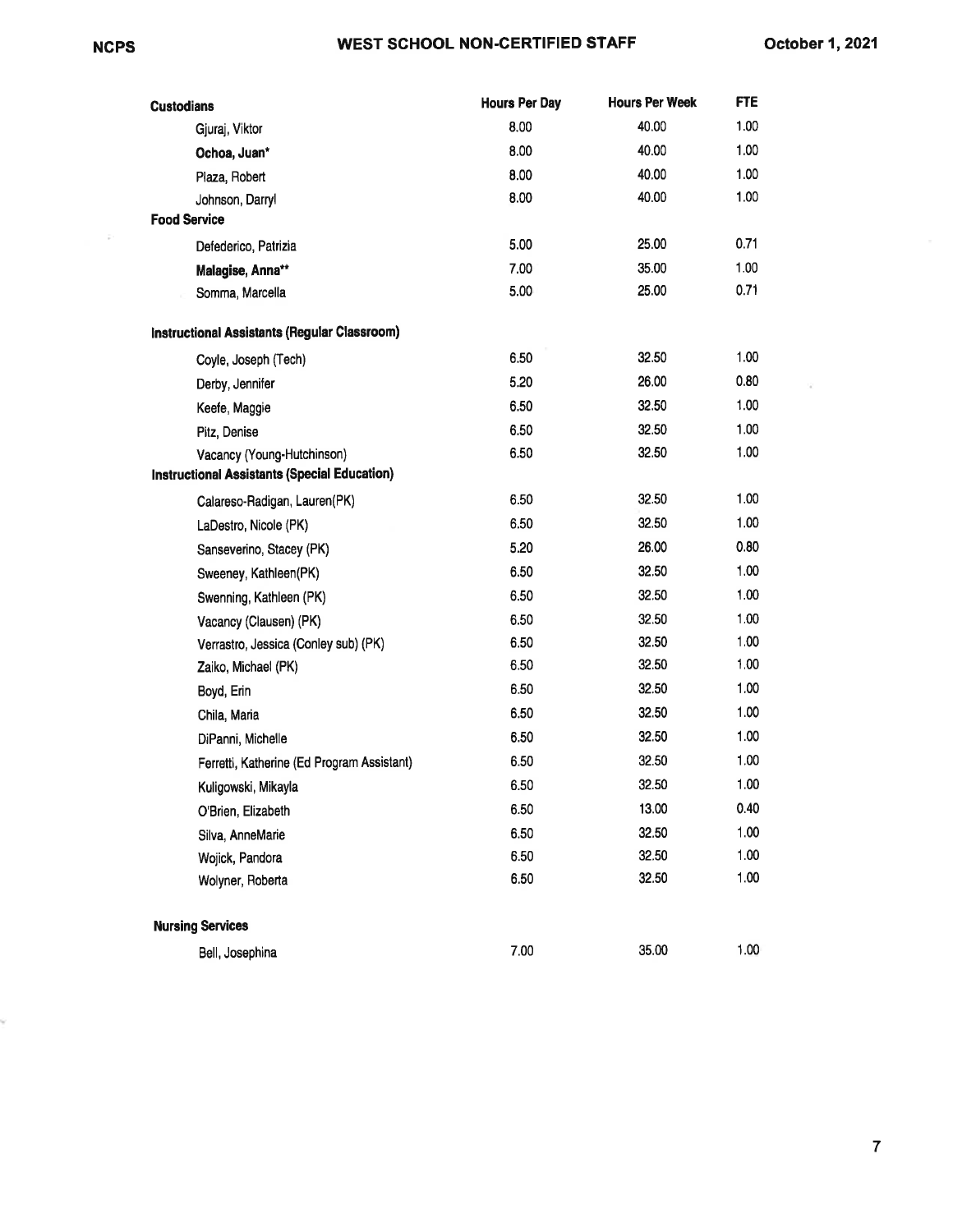|                                             | <b>Hours Per Day</b> | <b>Hours Per Week</b> | FTE   |
|---------------------------------------------|----------------------|-----------------------|-------|
| <b>Other Support Services</b>               |                      |                       |       |
| Conte, Kelly (Physical Therapist)           | 7.00                 | 7.00                  | 0.20  |
| Tessitore, Vanessa (Occupational Therapist) | 7.00                 | 35.00                 | 1.00  |
| O'Brien, Elizabeth (COTA/TA)                | 6.50                 | 19.50                 | 0.60  |
| <b>Administrative Assistants</b>            |                      |                       |       |
| Farkas, Janine (Principal's Admin Asst)     | 7.50                 | 37.50                 | 1.00  |
| Maar, Kelly                                 | 7.50                 | 37.50                 | 1.00  |
| Sylvester, Sylvia (Special Education)       | 6.50                 | 22.75                 | 0.61  |
| Van deGraaf, Jennifer (Library)             | 3.50                 | 17.50                 | 0.47  |
| <b>Supervisory Aides</b>                    |                      |                       |       |
| DeVito, Jennifer                            | 2.50                 | 12.50                 | 0.38  |
| <b>Security</b>                             |                      |                       |       |
| Wannagot, David***                          | 8.00                 | 40.00                 | 1.00  |
| <b>TOTAL FTES</b>                           |                      |                       | 34.68 |

\*Head Custodian

\*\*Food Service Manager

\*\*\*Lead Campus Monitor

 $\bar{z}$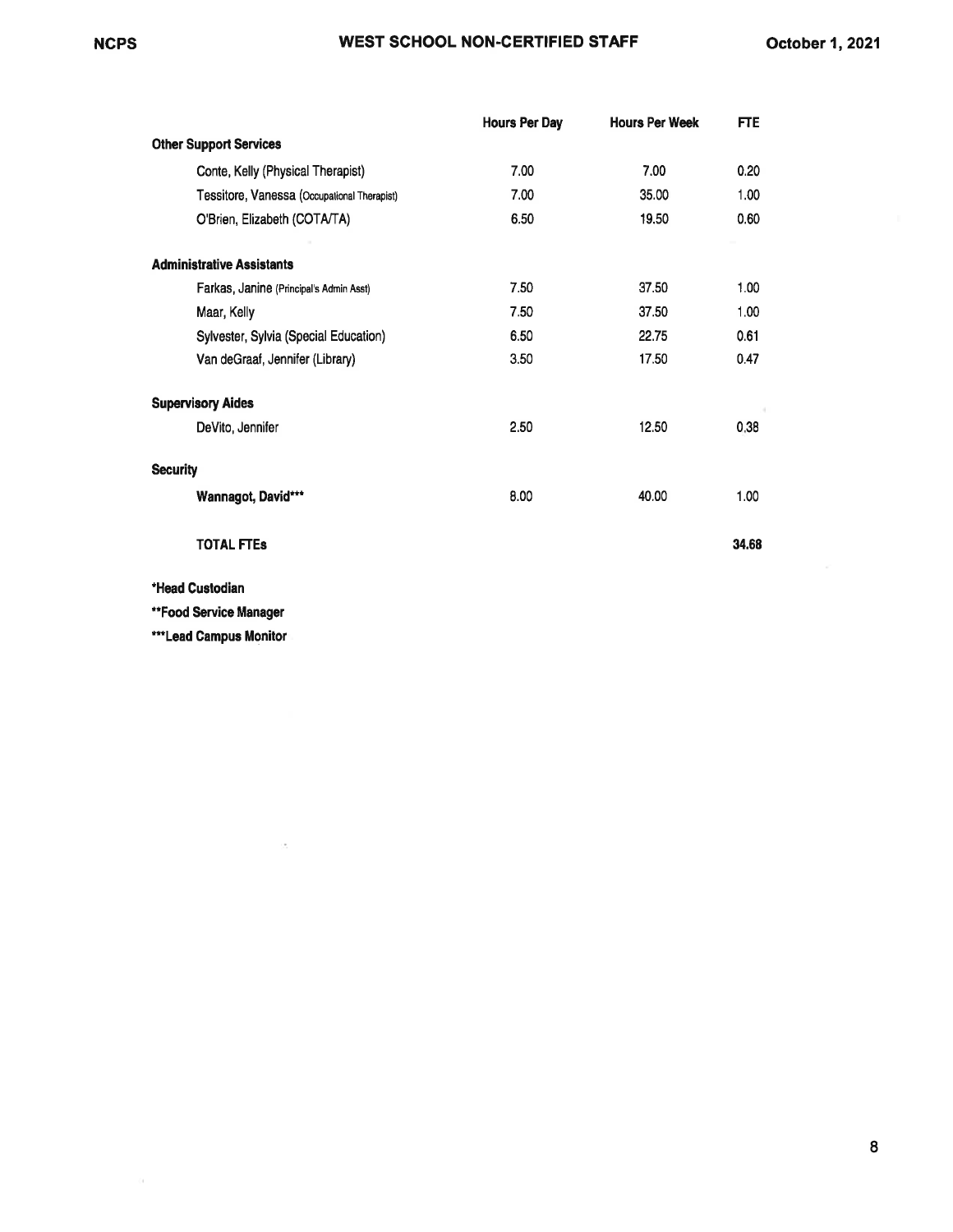$\sim$  10

| <b>Custodians</b>                                   | <b>Hours Per Day</b> | <b>Hours Per Week</b> | <b>FTE</b> |
|-----------------------------------------------------|----------------------|-----------------------|------------|
| Boccadoro, Carl                                     | 8.00                 | 40.00                 | 1.00       |
| Lewis, Wayne                                        | 8.00                 | 40.00                 | 1.00       |
| Marin, J. Antonio                                   | 8.00                 | 40.00                 | 1.00       |
| McCrae, Timothy                                     | 8.00                 | 40.00                 | 1.00       |
| Miller, Jonathan                                    | 8.00                 | 40.00                 | 1.00       |
| Milone, Theodore                                    | 8.00                 | 40.00                 | 1.00       |
| Ochoa, Martha                                       | 8.00                 | 40.00                 | 1.00       |
| O'Hara, James*                                      | 8.00                 | 40.00                 | 1.00       |
| O'Leary, James                                      | 8.00                 | 40.00                 | 1.00       |
| Tonucci, Robert                                     | 8.00                 | 40.00                 | 1.00       |
| Walliman, Paul                                      | 8.00                 | 40.00                 | 1.00       |
| <b>Food Service</b>                                 |                      |                       |            |
| Butera, Caterina                                    | 7.00                 | 35.00                 | 1.00       |
| Cartagena, Nancy                                    | 7.00                 | 35.00                 | 1.00       |
| Cenatiempo, Gabriela                                | 6.00                 | 30.00                 | 0.86       |
| Falcone, Kim                                        | 7.00                 | 35.00                 | 1.00       |
| Gonzalez, Jacqueline                                | 7.00                 | 35.00                 | 1.00       |
| Jaimes, William A                                   | 7.00                 | 35.00                 | 1.00       |
| Libertino, Adalgisa                                 | 7.00                 | 35.00                 | 1.00       |
| Martinez Sandoval, Yunuen                           | 6.50                 | 32.50                 | 0.93       |
| Pasztor, Monika**                                   | 7.00                 | 35.00                 | 1.00       |
| Salazar Crisantos, Saravel                          | 7.00                 | 35.00                 | 1.00       |
| Instructional Assistants (Regular Classroom)        |                      |                       |            |
| Bulan, Richard                                      | 6.60                 | 33.00                 | 1.00       |
| Gergle, Joseph                                      | 7.60                 | 38.00                 | 1.00       |
| Ording, MaryEllen                                   | 6.60                 | 33.00                 | 1.00       |
| Saba, Cheryl                                        | 6.50                 | 32.50                 | 1.00       |
| Spizzirri, John                                     | 6.50                 | 32.50                 | 1.00       |
|                                                     |                      |                       |            |
| <b>Instructional Assistants (Special Education)</b> |                      |                       |            |
| Angelletta, Anna                                    | 6.35                 | 31.75                 | 1.00       |
| Aug, Kristin                                        | 6.35                 | 31.75                 | 1.00       |
| Boyd, Jeanne                                        | 6.35                 | 31.75                 | 1.00       |
| Davis, Jerry                                        | 6.35                 | 31.75                 | 1.00       |
| DiPaolo, Albert                                     | 6.35                 | 31.75                 | 1.00       |
| Donnellly, Maggie                                   | 6.35                 | 31.75                 | 1.00       |
| Dove, Zachary                                       | 6.35                 | 31.75                 | 1.00       |
| Ellett, Henry                                       | 6.35                 | 31.75                 | 1.00       |
| Flynn, Kathy                                        | 6.35                 | 31.75                 | 1.00       |
| Gilman, Malia                                       | 6.35                 | 31.75                 | 1.00       |
| Harris Jr., John                                    | 6.35                 | 31.75                 | 1.00       |
| Jafri, Shamila                                      | 6.35                 | 31.75                 | 1.00       |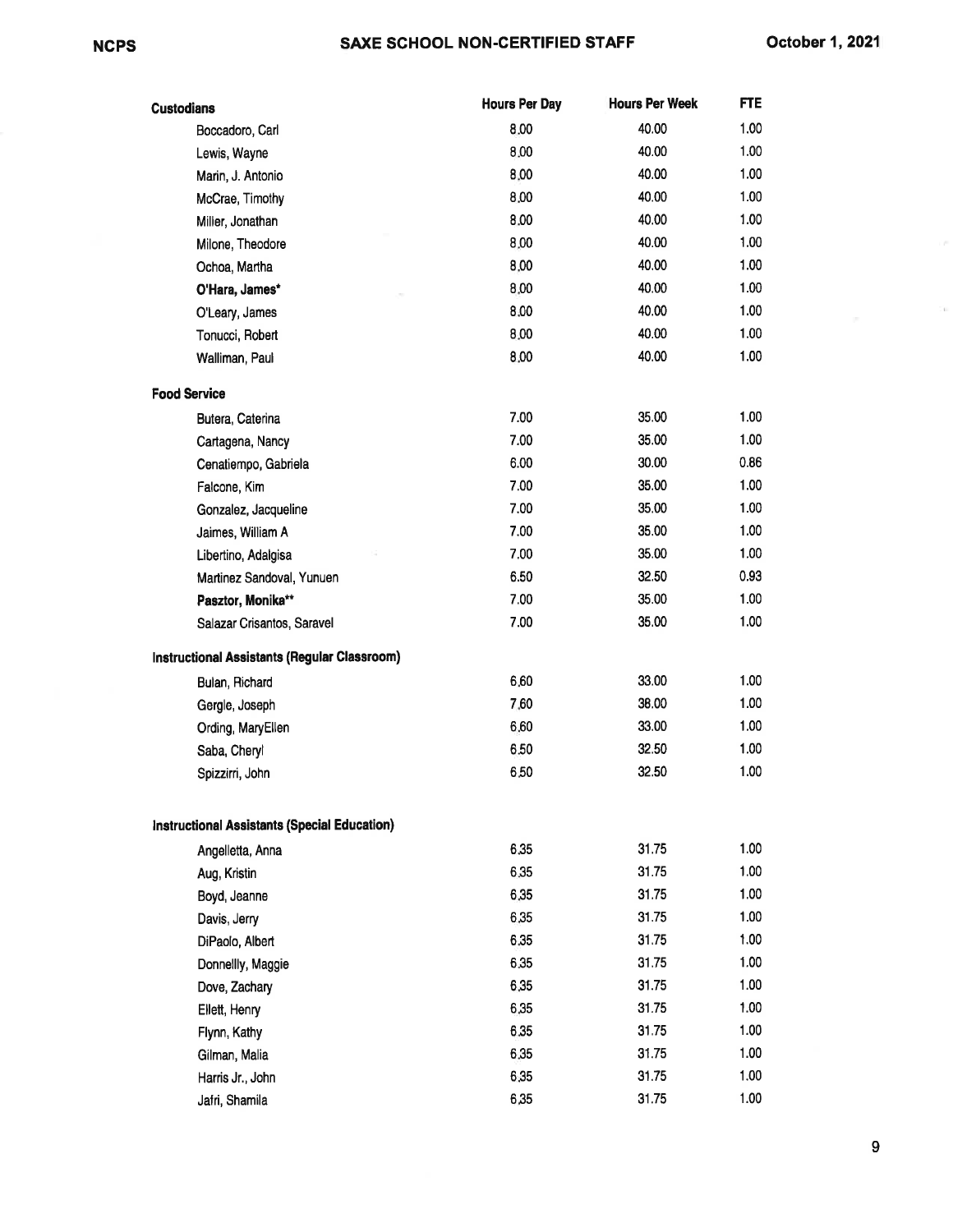| <b>Instructional Assistants (Special Education) Continued</b> | <b>Hours Per Day</b> | <b>Hours Per Week</b> | <b>FTE</b> |
|---------------------------------------------------------------|----------------------|-----------------------|------------|
| Kepler, Kenneth                                               | 6.35                 | 31.75                 | 1.00       |
| McLevey, Patrick                                              | 6.35                 | 31.75                 | 1.00       |
| Pultz, Kimberly                                               | 6.35                 | 31.75                 | 1.00       |
| Saunders, Sharon                                              | 6.35                 | 31.75                 | 1.00       |
| Schott, Carol                                                 | 6.35                 | 31.75                 | 1.00       |
| Sherwood, Lisa                                                | 6.35                 | 31.75                 | 1.00       |
| Sukhani, Shelly                                               | 6.35                 | 31.75                 | 1.00       |
| Tolmich, Allyson                                              | 6.35                 | 31.75                 | 1.00       |
| Turner, Gaynel                                                | 6.35                 | 31.75                 | 1.00       |
| Wyllie, Judy                                                  | 6.35                 | 31.75                 | 1.00       |
| <b>Other Support Services</b>                                 |                      |                       |            |
| Antonacci, Megan (Physical Therapist)                         | 4.20                 | 14.00                 | 0.40       |
| Hund, Sarah (Occupational Therapist)                          | 7.00                 | 21.00                 | 0.60       |
| <b>Nursing Services</b>                                       |                      |                       |            |
| Graham, Joelle                                                | 7.00                 | 35.00                 | 1.00       |
| Paine, Sarah                                                  | 7.00                 | 35.00                 | 1.00       |
| Sellers, Julianna (LPN)                                       | 7.00                 | 35.00                 | 1.00       |
| <b>Administrative Assistants</b>                              |                      |                       |            |
| Benware, Linda                                                | 7.50                 | 37.50                 | 1.00       |
| Calandrelli, Elizabeth (Special Education)                    | 6.00                 | 30.00                 | 0.80       |
| Carmichael, Brenda                                            | 7.50                 | 37.50                 | 1.00       |
| Curcio, Toni (Library)                                        | 3.50                 | 17.50                 | 0.47       |
| DiMeglio, Melissa                                             | 4.00                 | 20.00                 | 0.53       |
| Jarosik, Lisa (Principal's Admin Asst)                        | 7.50                 | 37.50                 | 1.00       |
| Randall, Susan L (Library)                                    | 4.00                 | 20.00                 | 0.53       |
| Sherwood-Blank, Lauren                                        | 7.50                 | 37.50                 | 1.00       |
| <b>Supervisory Aides</b>                                      |                      |                       |            |
| Harrison, Andrew                                              | 6.60                 | 33.00                 | 1.00       |
| Pearson, Ryan                                                 | 6.60                 | 33.00                 | 1.00       |
| Peloso, Robert S                                              | 2.20                 | 11.00                 | 0.33       |
| Rakoczy, Jack                                                 | 6.60                 | 33.00                 | 1.00       |
| <b>Security</b>                                               |                      |                       |            |
| Formica, Sirio                                                | 8.00                 | 40.00                 | 1.00       |
| Wiese, Richard                                                | 8.00                 | 40.00                 | 1.00       |
| Tosches, Daniel                                               | 8.00                 | 40.00                 | 1.00       |
| <b>TOTAL FTEs</b><br>*Head Custodian                          |                      |                       | 64.45      |

\*\*Food Service Manager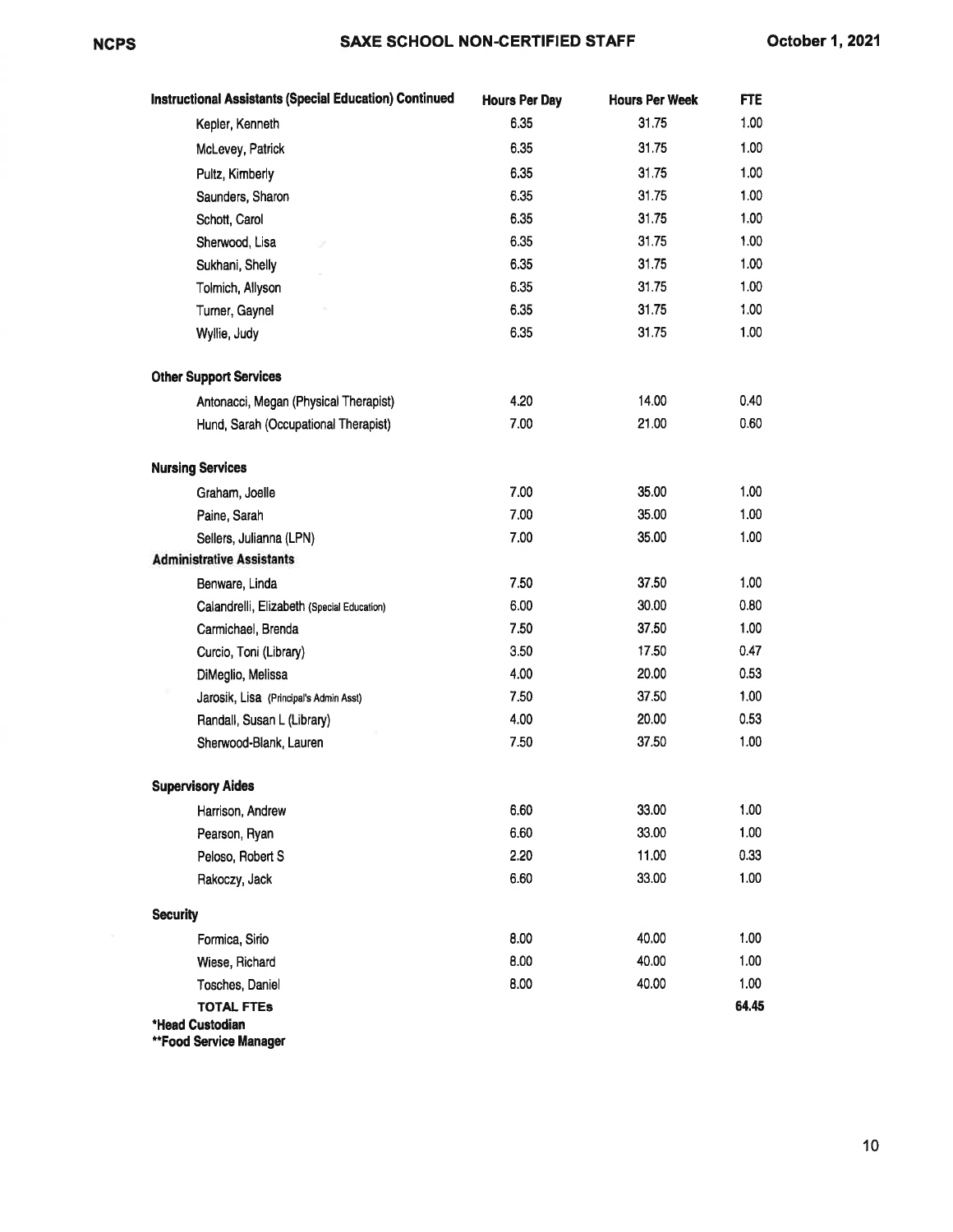$\sim 10$ 

 $\overline{k}$ 

| <b>Custodians</b> |                                                     | <b>Hours Per Day</b> | Hours Per Week | FTE  |
|-------------------|-----------------------------------------------------|----------------------|----------------|------|
|                   | Colandro, John                                      | 8.00                 | 40.00          | 1.00 |
|                   | Hernandez, Samuel                                   | 8.00                 | 40.00          | 1.00 |
|                   | Huari, Jose                                         | 8.00                 | 40.00          | 1.00 |
|                   | Lozada, Joaquin                                     | 8.00                 | 40.00          | 1.00 |
|                   | Miah, Mohammed                                      | 8.00                 | 40.00          | 1.00 |
|                   | Molgano, Jeffrey                                    | 8.00                 | 40.00          | 1.00 |
|                   | Phillips, Ted                                       | 8.00                 | 40.00          | 1.00 |
|                   | Rapaj, Qun                                          | 8.00                 | 40.00          | 1.00 |
|                   | Reyes, David*                                       | 8.00                 | 40.00          | 1.00 |
|                   | Rivera, Carlos                                      | 8.00                 | 40.00          | 1.00 |
|                   | Rosa, Jose                                          | 8.00                 | 40.00          | 1.00 |
|                   | <b>Food Service</b>                                 |                      |                |      |
|                   | Carrillo, Ma Lourdes                                | 7.00                 | 35.00          | 1.00 |
|                   | Cenatiempo, Rosa                                    | 7.00                 | 35.00          | 1.00 |
|                   | Centinaro, Donna (Manager)                          | 7.00                 | 35.00          | 1.00 |
|                   | DeAngelis, Maria                                    | 7.00                 | 35.00          | 1.00 |
|                   | Lombardi, Angela                                    | 7.00                 | 35.00          | 1.00 |
|                   | Macias, Maria                                       | 7.00                 | 35.00          | 1.00 |
|                   | Mandujano, Beatriz                                  | 7.00                 | 35.00          | 1.00 |
|                   | Nunez, Eddilen                                      | 7.00                 | 35.00          | 1.00 |
|                   | Partida, Maria                                      | 7.00                 | 35.00          | 1.00 |
|                   | Vacancy (O'Hara) (Corona Corona)                    | 7.00                 | 35.00          | 1.00 |
|                   | Vacancy (Villaroel) (Alvarez)                       | 7.00                 | 35.00          | 1.00 |
|                   | Valdovinos, Andrea                                  | 7.00                 | 35.00          | 1.00 |
|                   | <b>Instructional Assistants (Regular Classroom)</b> |                      |                |      |
|                   | Drew, Jordan (Alt Program)                          | 6.00                 | 30.00          | 1.00 |
|                   | McDonough, John                                     | 7.00                 | 35.00          | 1.00 |
|                   | Medaglia, Anthony (Copy Center)                     | 6.00                 | 40.00          | 1.00 |
|                   | Minor, Alison                                       | 7.00                 | 35.00          | 1.00 |
|                   | Vacancy (Saba) (Pre-K Aide)                         | 4.00                 | 20.00          | 0.67 |
|                   | Vacancy (Rabasco) Tech Aide                         | 8.00                 | 40.00          | 1.00 |
| <b>Other</b>      |                                                     |                      |                |      |
|                   | Bianco, Heather (Senior Intership Coordinator)      | 7.00                 | 35.00          | 1.00 |
|                   | Carroll, Susan (College & Career Center Coord.)     | 6.50                 | 32.50          | 1.00 |
|                   | Dybas,Corey (Athletic Trainer)                      | 7.00                 | 35.00          | 1.00 |
|                   | Gallo, Paul (Admin: Systems Coord.)                 | 7.00                 | 35.00          | 1.00 |
|                   | DeLuca, Shayna (Athletic Trainer)                   | 7.00                 | 35.00          | 1.00 |
|                   | Psenicnik, Anthony (TV Studio/ Technician)          | 8.00                 | 40.00          | 1.00 |
|                   | Stevens, Nancy (Academic Workshop)                  | 6.00                 | 30.00          | 1.00 |
|                   | Whitlock, Zachary (Sound/Lighting Tech)             | 7.50                 | 35.00          | 1.00 |

 $\mu_{\rm c}$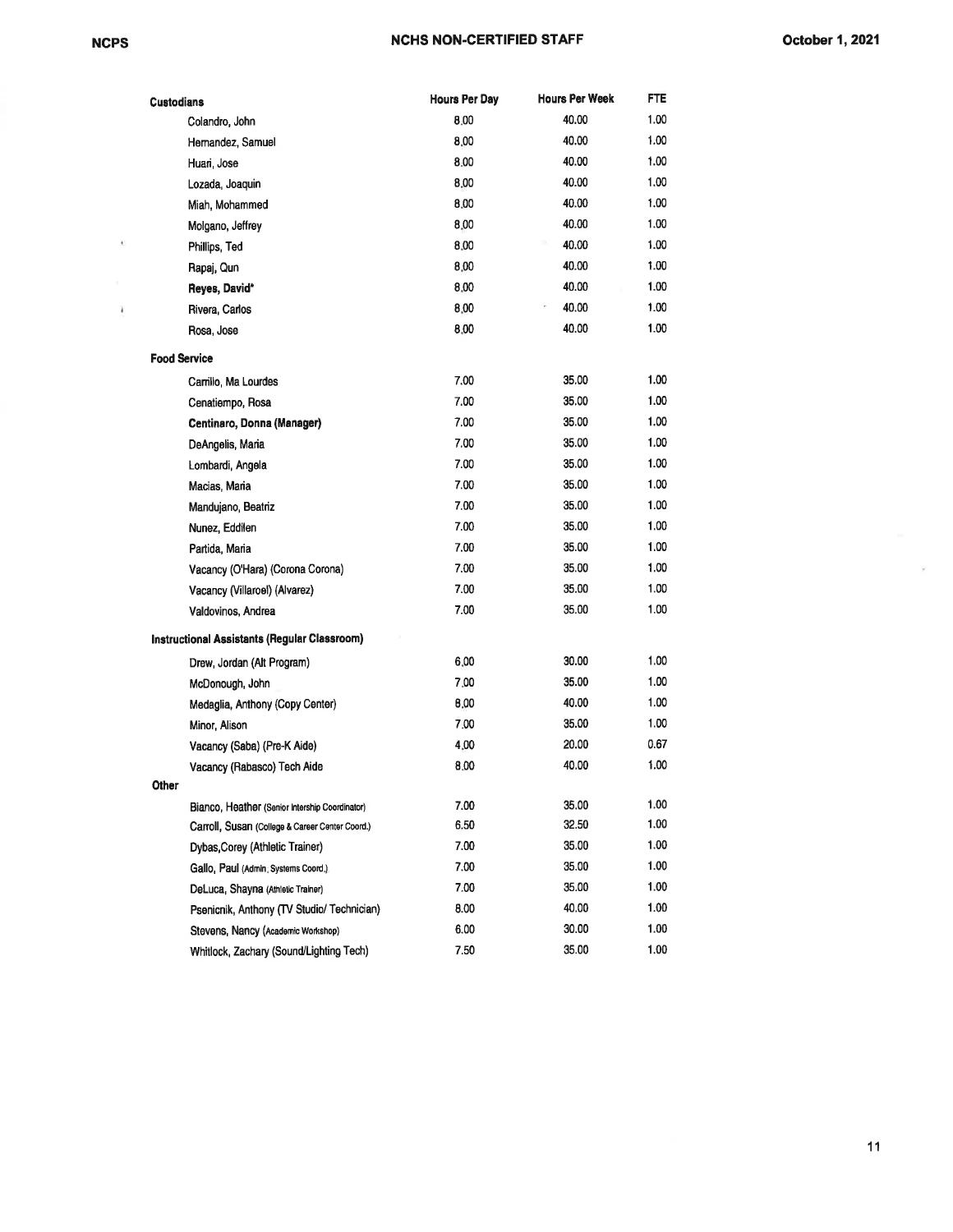×

| <b>Instructional Assistants (Special Education)</b> | <b>Hours Per Day</b> | <b>Hours Per Week</b> | FTE          |
|-----------------------------------------------------|----------------------|-----------------------|--------------|
| Anders, Ryan                                        | 6.00                 | 30.00                 | 1.00         |
| Bragason, Sveinn                                    | 7.00                 | 35.00                 | 1.00         |
| Brakeley, William                                   | 6.00                 | 30.00                 | 1.00         |
| Brown, William L                                    | 6.00                 | 30.00                 | 1.00         |
| Carriero, Catherine                                 | 6.00                 | 30.00                 | 1.00         |
| Carrozza, John                                      | 6.00                 | 30.00                 | 1.00         |
| Clark, Stephanie                                    | 6.00                 | 30.00                 | 1.00         |
| Cottrell, Nancy                                     | 6.00                 | 30.00                 | 1.00         |
| Ditimi, Terrance                                    | 6.00                 | 30.00                 | 1.00         |
| Marasciullo, Anne<br>McDermott, Patricia            | 6.00<br>6.00         | 30.00<br>30.00        | 1.00<br>1.00 |
| Miska, Jason                                        | 6.00                 | 30.00                 | 1.00         |
| Mountain, John                                      | 6.00                 | 30.00                 | 1.00         |
| Owens, Angela                                       | 6.00                 | 30.00                 | 1.00         |
| Rowett, Henry                                       | 6.00                 | 30.00                 | 1.00         |
| Ruffin, Tammy                                       | 6.00                 | 30.00                 | 1.00         |
| Shannon, Kate                                       | 6.00                 | 30.00                 | 1.00         |
| Stacom, Peter                                       | 6.00                 | 30.00                 | 1.00         |
| Stradford, Celine                                   | 6.00                 | 30.00                 | 1.00         |
| Touhey, Edward                                      | 6.00                 | 30.00                 | 1.00         |
| Vacancy (Pugliese)                                  | 4.80                 | 24.00                 | 0.80         |
| Wilson, Leroy                                       | 6.00                 | 30.00                 | 1.00         |
| <b>Other Support Services</b>                       |                      |                       |              |
| Antonacci, Megan (Physical Therapist)               | 4.20                 | 4,20                  | 0.20         |
| Heckt, Suzanne (Occupational Therapist)             | 7.00                 | 35.00                 | 1.00         |
| <b>Nursing Services</b>                             |                      |                       |              |
| Giangos, Karina (McNamara sub) (Nurse)              | 7.00                 | 35.00                 | 1.00         |
| Imbrogno, Elizabeth (Nurse)                         | 7.00                 | 35.00                 | 1.00         |
| Reed, Janet (District Nursing Supervisor)           | 7.00                 | 35.00                 | 1.00         |
| <b>Administrative Assistants</b>                    |                      |                       |              |
| Bell, Kristina (Athletics)                          | 7.50                 | 37.50                 | 1.00         |
| Cognetta, Mary (Principal's Admin Asst)             | 7.00                 | 35.00                 | 1.00         |
| Crochetierre, Kathy (Copy Center)                   | 5.50                 | 27.50                 | 0.73         |
| Gilhuly, Elizabeth (Special Education)              | 7.50                 | 37.50                 | 1.00         |
|                                                     |                      |                       |              |
| Granite, Lisa (Registrar)                           | 7.50                 | 37.50                 | 1.00         |
| Heron, Lindsey (Financial)                          | 7.50                 | 37.50                 | 1.00         |
| Kelley, Susan (VPA)                                 | 4.00                 | 20.00                 | 0.53         |
| Mabee, Megan (Library)                              | 7.00                 | 35.00                 | 1.00         |
| Muldowney, Janine                                   | 7.50                 | 37.50                 | 1.00         |
| Pescatello, Lynda (Reception)                       | 7.50                 | 37.50                 | 1.00         |
| Poccia, Maria (Guidance)                            | 7.00                 | 35.00                 | 1.00         |
| Roberts, Tammy (Kennelly) (Guidance)                | 5.00                 | 25.00                 | 0.67         |
| Snediker, Mary Clare (Attendance)                   | 7.00                 | 35.00                 | 1.00         |
| Vacancy (Jacobsen) Library Admin Asst               | 7.00                 | 35.00                 | 1.00         |
| <b>Supervisory Aides</b>                            |                      |                       |              |
| Brown, Thomas A (Physical Education Aide)           | 7.00                 | 35.00                 | 1.00         |
| Casinelli, Helen                                    | 7.00                 | 35.00                 | 1.00         |
| Geriak, Joel                                        | 7.00                 | 35.00                 | 1.00<br>¥    |
| Robinson, James Shawn                               | 7.00                 |                       |              |
|                                                     |                      | 35.00                 | 1.00         |
| Sarafin, Stan                                       | 3.00                 | 15.00                 | 0.43         |
| <b>Security</b>                                     |                      |                       |              |
| Reyes, Adriana                                      | 8.00                 | 40.00                 | 1.00         |
| Mainolfi, Patrick                                   | 8.00                 | 40.00                 | 1.00         |
| Muller, Robert                                      | 8.00                 | 40.00                 | 1.00         |
| <b>TOTAL FTEs</b>                                   |                      |                       | 83.03        |

'Head Custodian

Note: See BOE Listing for Asst. Food Services Director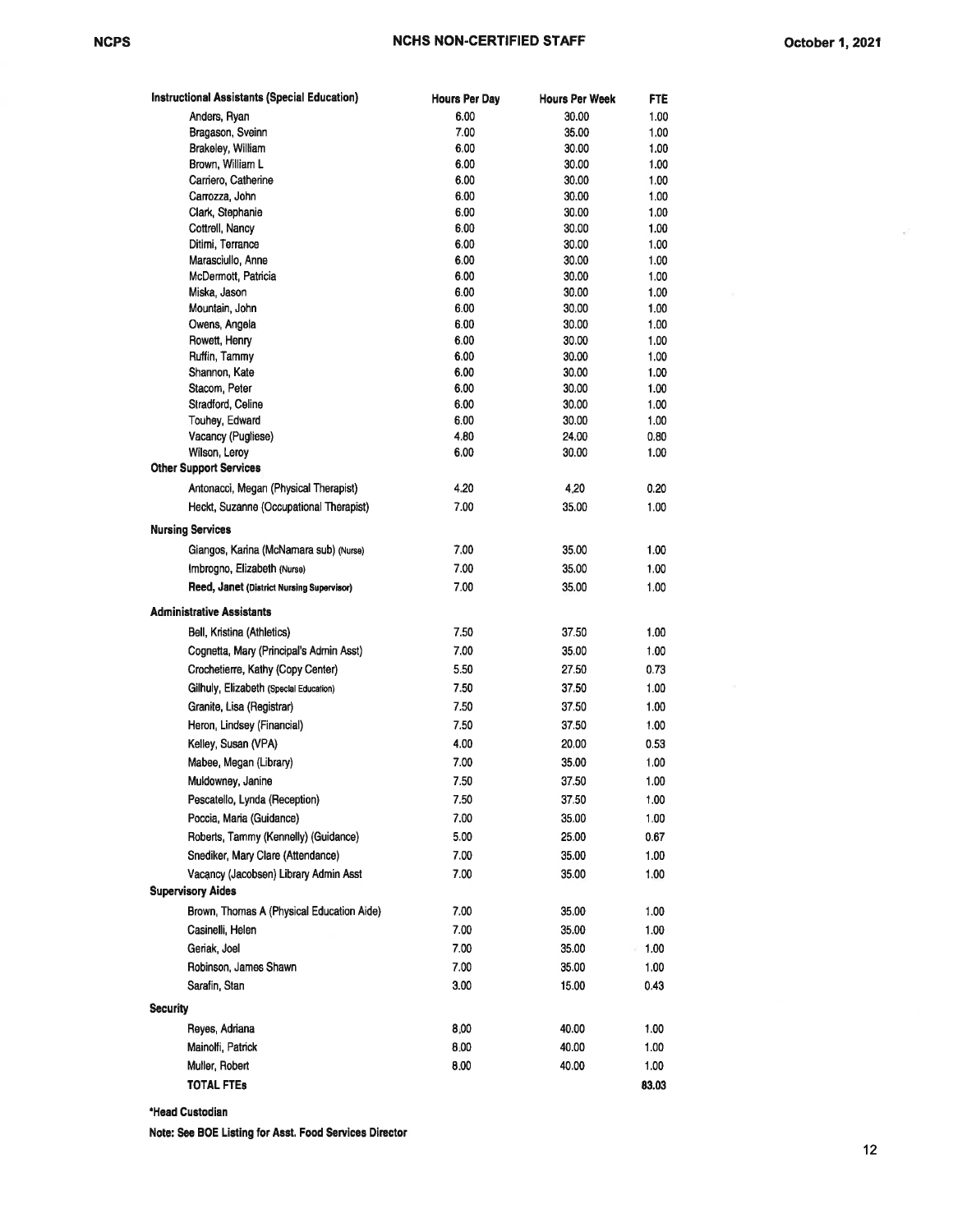#### SPECIAL EDUCATION NON-CERTIFIED STAFF

 $\infty$ 

 $\bar{\nu}_c$ 

| ADMINISTRATIVE SUPPORT STAFF (BOE)         | <b>Hours Per Day</b> | <b>Hours Per Week</b> | FTE          |
|--------------------------------------------|----------------------|-----------------------|--------------|
| Luchette, Laura (Sp.Ed. Admin.Assist.)     | 6.00                 | 30.00                 | 0.80         |
| INSTRUCTIONAL ASSISTANTS                   |                      |                       |              |
| <b>East School</b>                         |                      |                       |              |
| Altamura, Ludivia                          | 6.50                 | 32.50                 | 1.00         |
| Antera, Doriana                            | 6.50                 | 32.50                 | 1.00         |
| Cascapera, Alice                           | 6.50                 | 32.50                 | 1.00         |
| Epley, Helen                               | 6.50                 | 32.50                 | 1.00         |
| Field, Gabriela                            | 6.50                 | 32.50                 | 1.00         |
| Fish, Dorinda                              | 6.50                 | 32.50                 | 1.00         |
| Goddard, Lucy                              | 6.50                 | 32.50                 | 1.00         |
| Keefe, Molly                               | 6.50                 | 32.50                 | 1.00         |
| Lynch, Susan                               | 6.50                 | 32.50                 | 1.00         |
| Patrick, Alexandra                         | 6.50                 | 32.50                 | 1.00         |
|                                            | 6.50                 | 32.50                 | 1.00         |
| Reilly, Sarah                              | 6.50                 | 32.50                 | 1.00         |
| Sellers, Linda                             | 6.50                 | 32.50                 | 1.00         |
| Tensen, Margaret                           |                      |                       |              |
| <b>South School</b><br>Bullerman, Nadine   | 6.50                 | 32.50                 | 1.00         |
| Babrowicz, Karen                           | 6.50                 | 32.50                 | 1.00         |
| Claret, Laurie                             | 4.00                 | 20.00                 | 0.60         |
| Leeds, Ariel                               | 6.50                 | 32.50                 | 1.00         |
| Marchetti, Kyle                            | 6.50                 | 32.50                 | 1.00         |
| Mulier, Paula                              | 3.25                 | 16.25                 | 0.50         |
| Munoz, Maria Victoria                      | 3.25                 | 16.25                 | 0.50         |
| Pascarella, Traci                          | 6.50                 | 32.50                 | 1.00         |
| Salpeter, Whitney                          | 6.50                 | 32.50                 | 1.00         |
| Sandor, Elizabeth                          | 6.50                 | 32.50                 | 1.00         |
| Sullivan, Kristene<br>Tierney, Virginia    | 6.50<br>6.50         | 32.50<br>32.50        | 1.00<br>1.00 |
| Tuga, Jeta                                 | 6.50                 | 32.50                 | 1.00         |
| Vacancy (Sanchez)                          | 6.50                 | 32.50                 | 1.00         |
| Walsh, John                                | 6.50                 | 32.50                 | 1.00         |
| Walsh, Sarah                               | 6.50                 | 32.50                 | 1.00         |
| <b>West School</b>                         |                      |                       |              |
| Calareso-Radigan, Lauren(PK)               | 6.50                 | 32.50                 | 1.00         |
| LaDestro, Nicole (PK)                      | 6.50                 | 32.50                 | 1.00         |
| Sanseverino, Stacey (PK)                   | 5.20                 | 26.00                 | 0.80         |
| Sweeney, Kathleen(PK)                      | 6.50                 | 32.50                 | 1.00         |
| Swenning, Kathleen (PK)                    | 6.50                 | 32.50                 | 1.00         |
| Vacancy (Clausen) (PK)                     | 6.50                 | 32.50                 | 1.00         |
| Verrastro, Jessica (Conley sub) (PK)       | 6.50                 | 32.50                 | 1.00         |
| Zaiko, Michael (PK)                        | 6.50                 | 32.50                 | 1.00         |
| Boyd, Erin                                 | 6.50                 | 32.50                 | 1.00         |
| Chila, Maria                               | 6.50                 | 32.50                 | 1.00         |
| DiPanni, Michelle                          | 6.50                 | 32.50                 | 1.00         |
| Ferretti, Katherine (Ed Program Assistant) | 6.50                 | 32.50                 | 1.00         |
| Kuligowski, Mikayla                        | 6.50                 | 32.50                 | 1.00         |
| O'Brien, Elizabeth                         | 6.50                 | 13.00                 | 0.40         |
| Silva, AnneMarie                           | 6.50                 | 32.50                 | 1.00         |
| Wojick, Pandora                            | 6.50                 | 32.50                 | 1.00         |
| Wolyner, Roberta                           | 6.50                 | 32.50                 | 1.00         |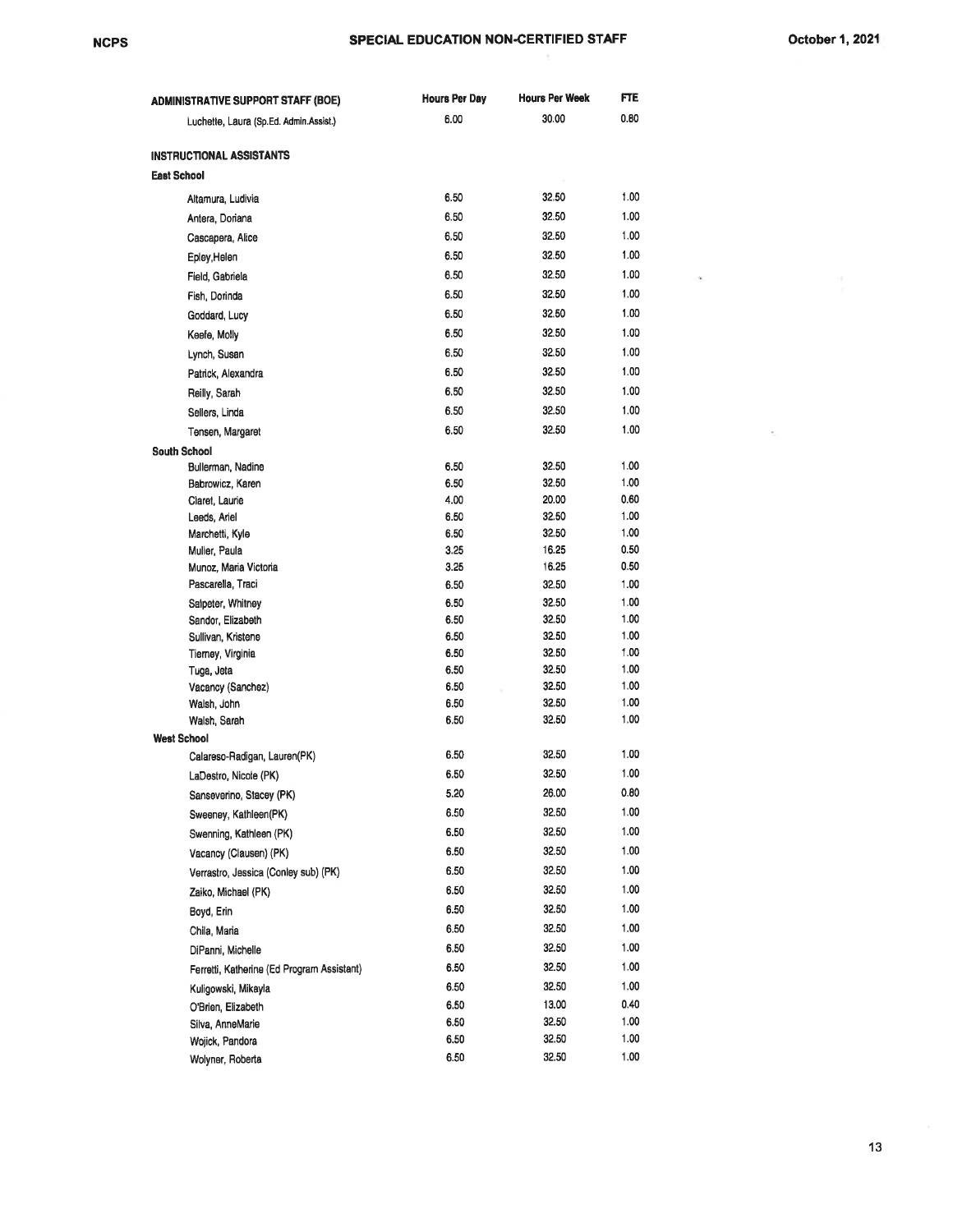p)

| <b>Saxe</b> |                                              | <b>Hours Per Day</b> | <b>Hours Per Week</b> | FTE  |
|-------------|----------------------------------------------|----------------------|-----------------------|------|
|             | Angelletta, Anna                             | 6.35                 | 31.75                 | 1.00 |
|             | Aug, Kristin                                 | 6.35                 | 31.75                 | 1.00 |
|             | Boyd, Jeanne                                 | 6.35                 | 31.75                 | 1.00 |
|             | Davis, Jerry                                 | 6.35                 | 31.75                 | 1.00 |
|             | DiPaolo, Albert                              | 6.35                 | 31.75                 | 1.00 |
|             | Donnellly, Maggie                            | 6.35                 | 31.75                 | 1.00 |
|             | Dove, Zachary<br>š                           | 6.35                 | 31.75                 | 1.00 |
|             | Ellett, Henry                                | 6.35                 | 31.75                 | 1.00 |
|             | Flynn, Kathy                                 | 6.35                 | 31.75                 | 1.00 |
|             | Gilman, Malia                                | 6.35                 | 31.75                 | 1.00 |
|             | Harris Jr., John                             | 6.35                 | 31.75                 | 1.00 |
|             | Jafri, Shamila                               | 6.35                 | 31.75                 | 1.00 |
|             | Kepler, Kenneth                              | 6.35                 | 31.75                 | 1.00 |
|             | McLevey, Patrick                             | 6.35                 | 31.75                 | 1.00 |
|             | Pultz, Kimberly                              | 6.35                 | 31.75                 | 1.00 |
|             | Saunders, Sharon                             | 6.35                 | 31.75                 | 1.00 |
|             | Schott, Carol                                | 6.35                 | 31.75                 | 1.00 |
|             | Sherwood, Lisa                               | 6.35                 | 31.75                 | 1.00 |
|             | Sukhani, Shelly                              | 6.35                 | 31.75                 | 1.00 |
|             | Tolmich, Allyson                             | 6.35                 | 31.75                 | 1.00 |
|             | Tumer, Gaynel                                | 6.35                 | 31.75                 | 1.00 |
|             | Wyllie, Judy                                 | 6.35                 | 31.75                 | 1.00 |
| <b>NCHS</b> |                                              |                      |                       |      |
|             | Anders, Ryan                                 | 6.00                 | 30.00                 | 1.00 |
|             | Brakeley, William                            | 6.00                 | 30.00                 | 1.00 |
|             | Bragason, Sveinn                             | 7.00                 | 35.00                 | 1.00 |
|             | Brown, William L                             | 6.00                 | 30.00                 | 1.00 |
|             | Carriero, Catherine                          | 6.00                 | 30.00                 | 1.00 |
|             | Carrozza, John                               | 6.00                 | 30.00                 | 1.00 |
|             | Clark, Stephanie                             | 6.00                 | 30.00                 | 1.00 |
|             | Cottrell, Nancy                              | 6.00                 | 30.00                 | 1.00 |
|             | Ditimi, Terrance                             | 6.00                 | 30.00                 | 1.00 |
|             | Marasciullo, Anne                            | 6.00                 | 30.00                 | 1.00 |
|             | McDermott, Patricia                          | 6.00                 | 30.00                 | 1.00 |
|             | Miska, Jason                                 | 6.00                 | 30.00                 | 1.00 |
|             | Mountain, John                               | 6.00                 | 30.00                 | 1.00 |
|             | Owens, Angela                                | 6.00                 | 30.00                 | 1.00 |
|             | Vacancy (Pugliese)                           | 4.80                 | 24.00                 | 0.80 |
|             | Rowett, Henry                                | 6.00                 | 30.00                 | 1.00 |
|             | Ruffin, Tammy                                | 6.00                 | 30.00                 | 1.00 |
|             | Shannon, Kate                                | 6.00                 | 30.00                 | 1.00 |
|             | Touhey, Edward                               | 6.00                 | 30.00                 | 1.00 |
|             | Wilson, Leroy                                | 6.00                 | 30.00                 | 1.00 |
|             | Stradford, Celine                            | 6.00                 | 30.00                 | 1.00 |
|             | Stacom, Peter                                | 6.00                 | 30.00                 | 1.00 |
|             | OTHER SUPPORT SERVICES                       |                      |                       |      |
|             | System Antonacci, Megan (Physical Therapist) | 7.00                 | 21.00                 | 0.60 |
|             | Bellino, Stephanie (Occupational Therapist)  | 7.00                 | 35.00                 | 1.00 |
|             | Conte, Kelly (Physical Therapist)            | 5.60                 | 28.00                 | 0.80 |
|             | Elizabeth O'Brien (COTA)                     | 6.50                 | 19.50                 | 0.60 |
|             | Heckt, Suzanne (Occupational Therapist)      | 7.00                 | 35.00                 | 1.00 |
|             | Hund, Sarah (Occupational Therapist)         | 7.00                 | 21.00                 | 0.60 |
|             | LaRow, Allison (Occupational Therapist)      | 7.00                 | 35.00                 | 1.00 |
|             | Lim Nishi, Helen (Physical Therapist)        | 7.00                 | 24.50                 | 0.70 |
|             | Tessitore, Vanessa (Occupational Therapist)  | 7.00                 | 35.00                 | 1.00 |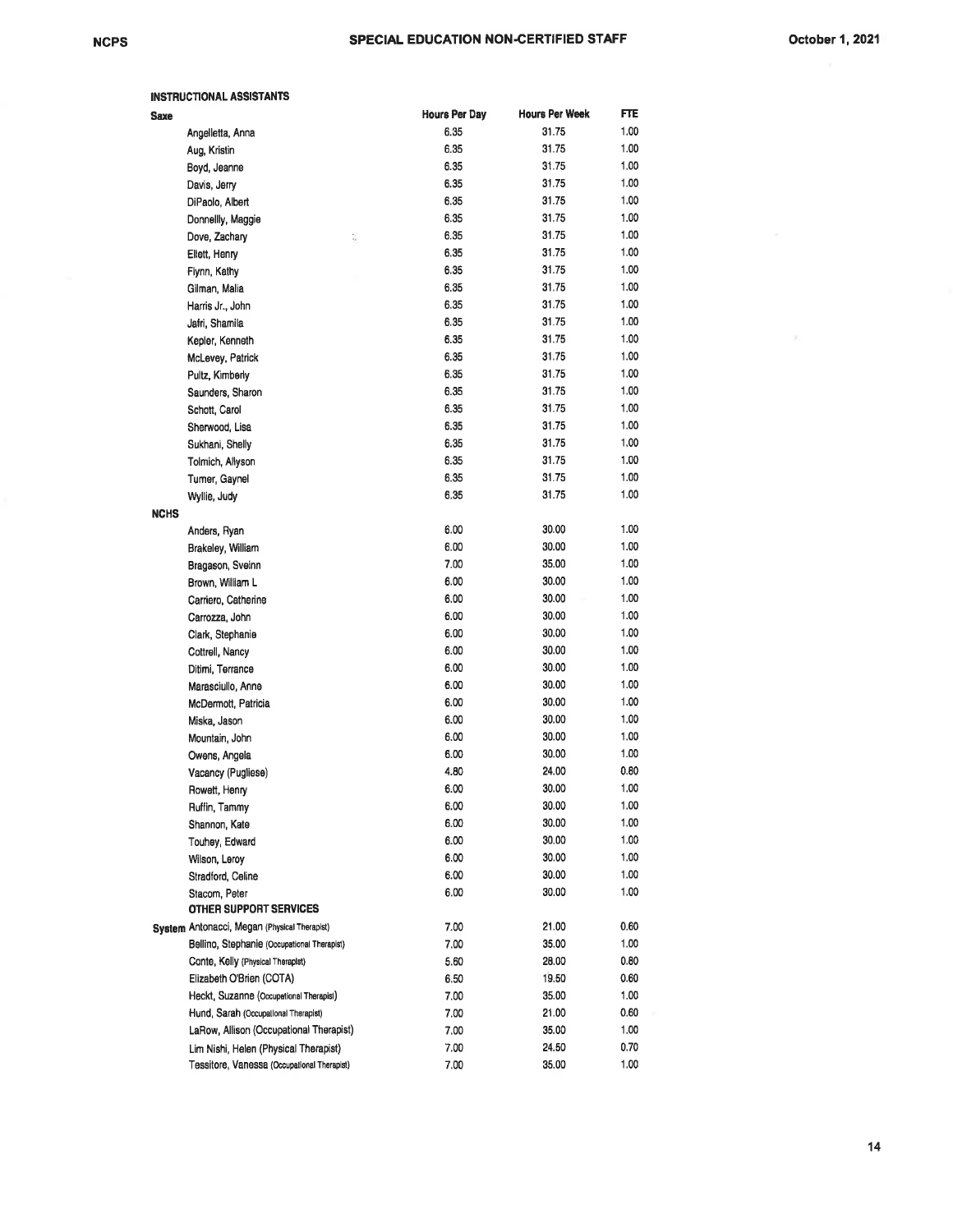|                    | <b>ADMINISTRATIVE ASSISTANTS</b>           | <b>Hours Per Day</b> | <b>Hours Per Week</b> | FTE    |
|--------------------|--------------------------------------------|----------------------|-----------------------|--------|
| <b>East School</b> |                                            |                      |                       |        |
|                    | Valente, Michaela (Special Ed.)            | 5.25                 | 11.50                 | 0.30   |
|                    | Sylvester, Sylvia (Special Ed.)            | 6.50                 | 9.75                  | 0.26   |
|                    | <b>South School</b>                        |                      |                       |        |
|                    | Valente, Michaela (Special Education)      | 5.25                 | 26.00                 | 0.70   |
| <b>West School</b> |                                            |                      |                       |        |
|                    | Sylvester, Sylvia (Special Education)      | 6.50                 | 22.75                 | 0.61   |
| Saxe               |                                            |                      |                       |        |
|                    | Calandrelli, Elizabeth (Special Education) | 6.00                 | 30.00                 | 0.80   |
| NCHS               |                                            |                      |                       |        |
|                    | Gilhuly, Elizabeth (Special Education)     | 7.50                 | 35.00                 | 1.00   |
| System             |                                            |                      |                       |        |
|                    | Jones, Flo (BOE)                           | 7.50                 | 37.50                 | 1.00   |
|                    | TRANSPORTATION                             |                      |                       |        |
|                    | Carroll, Tracy                             | 8.00                 | 40.00                 | 1.00   |
|                    | Casevecchia, Debbie                        | 8.00                 | 40.00                 | 1.00   |
|                    | Companik, Paul                             | 8.00                 | 40.00                 | 1.00   |
|                    | Cousins, Sandra                            | 8.00                 | 40.00                 | 1.00   |
|                    | Didelot, John                              | 6.00                 | 40.00                 | 1.00   |
|                    | Dumas, Robyn                               | 8.00                 | 40.00                 | 1.00   |
|                    | Farinella, Aristide                        | 8.00                 | 40.00                 | 1.00   |
|                    | Figueroa, Linsey                           | 8.00                 | 40.00                 | 1.00   |
|                    | Gilroy, Thomas                             | 8.00                 | 40.00                 | 1.00   |
|                    | Grant, Michelle                            | 8.00                 | 40.00                 | 1.00   |
|                    | Huari, Maria                               | 8.00                 | 40.00                 | 1.00   |
|                    | Keneally, Rachel                           | 8.00                 | 40.00                 | 1.00   |
|                    | Lima, Nadine                               | 8.00                 | 40.00                 | 1.00   |
|                    | Ormsbee, Cathryn                           | 8.00                 | 40.00                 | 1.00   |
|                    | Ortiz, Candy                               | 8.00                 | 40.00                 | 1.00   |
|                    | Ortiz, Marines                             | 8.00                 | 40.00                 | 1.00   |
|                    | Reyes, Melissa                             | 8.00                 | 40.00                 | 1.00   |
|                    | Scarpone, David                            | 8.00                 | 40.00                 | 1.00   |
|                    | Taliercio, JoAnne                          | 8.00                 | 40.00                 | 1.00   |
|                    | Taliercio, Mark                            | 8.00                 | 40.00                 | 1.00   |
|                    | Taliercio, Michael                         | 8.00                 | 40.00                 | 1.00   |
|                    | Torres, Digna                              | 8.00                 | 40.00                 | 1.00   |
|                    | Vacancy (Rivera)                           | 8.00                 | 40.00                 | 1.00   |
|                    | Vacancy (Tappe)                            | 8.00                 | 40.00                 | 1.00   |
|                    | Vega, Jessica                              | 8.00                 | 40.00                 | 1.00   |
|                    | <b>TOTAL FTES</b>                          |                      |                       | 125.37 |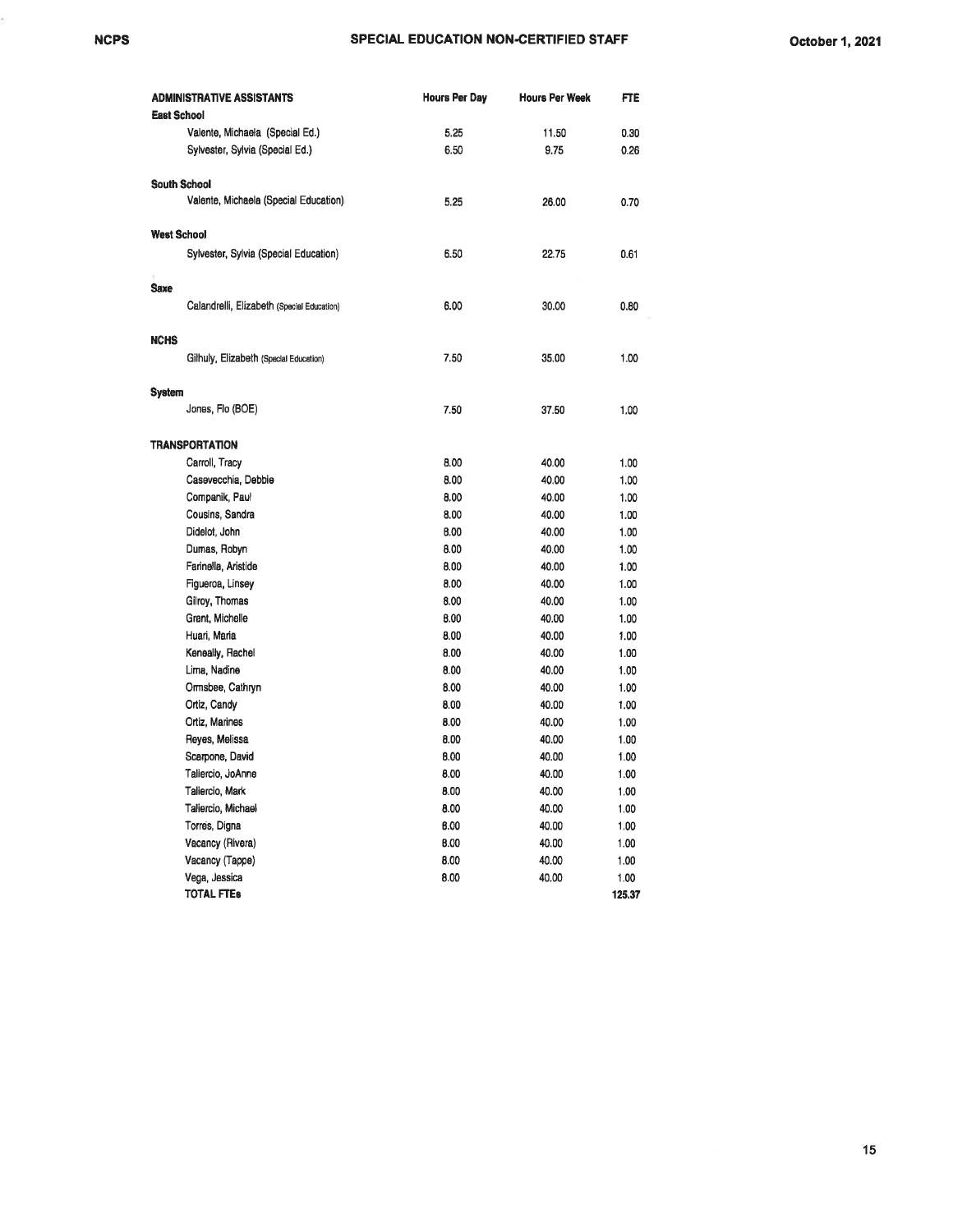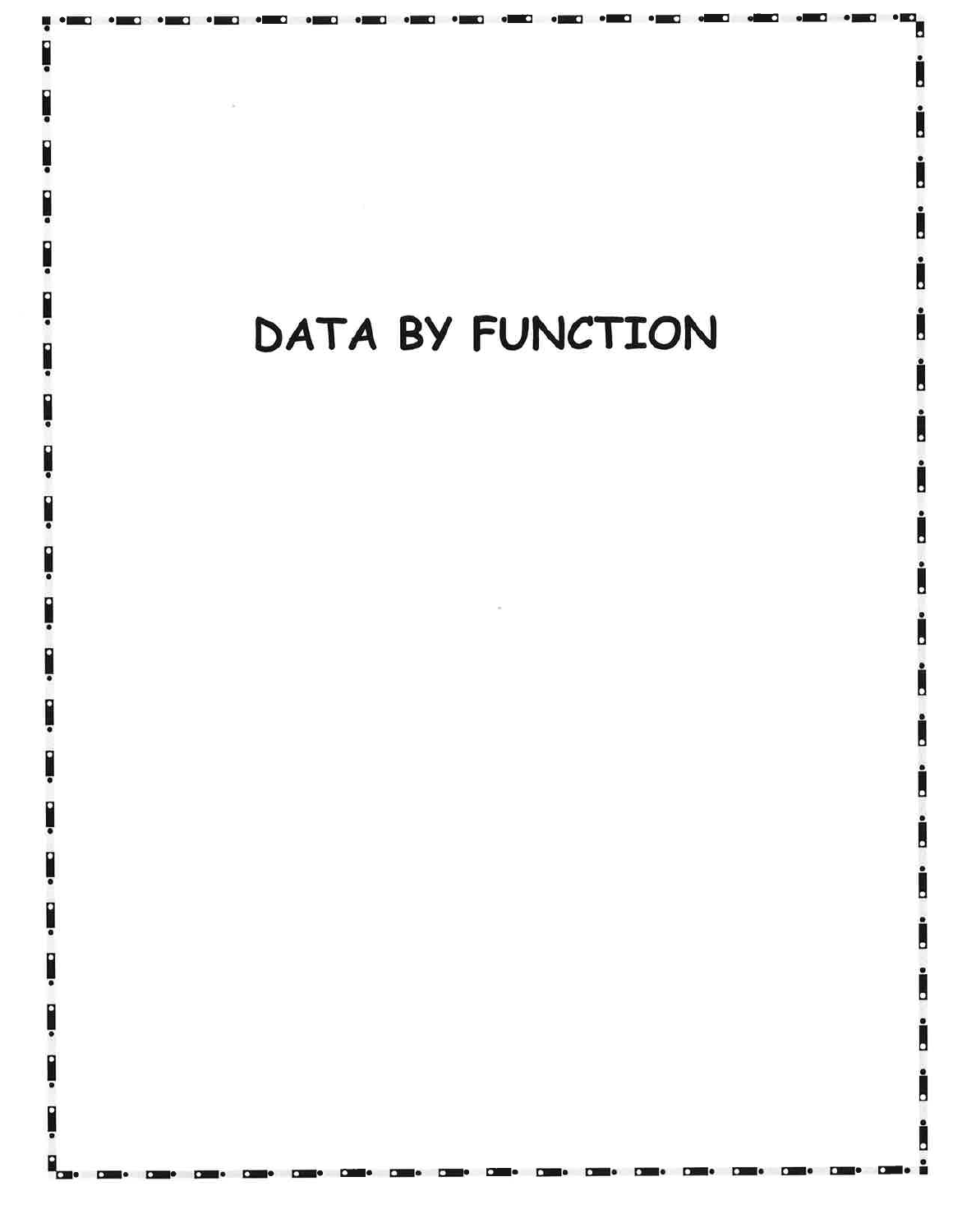#### NCPS NON.CERTIFIED STAFF ADMINISTRATIVE SUPPORT

|                                                      | <b>Hours Per Day</b> | <b>Hours Per Week</b> | FTE. |
|------------------------------------------------------|----------------------|-----------------------|------|
| Administrative Support - Central Office              |                      |                       |      |
| Abrams, Lisa (HR Coordinator)                        | 7.50                 | 37.50                 | 1.00 |
| Ahmed, Michelle (Purchasing Coordinator)             | 6.00                 | 30.00                 | 0.80 |
| Astolfi, Diane (Business Manager's Admin. Assistant) | 7.50                 | 37.50                 | 1.00 |
| Goodie, Peggy (Payroll Coordinator)                  | 7.50                 | 37.50                 | 1.00 |
| Hoev Zhou, Jaclyn (Superintendent's Executive Asst.) | 7.50                 | 37.50                 | 1.00 |
| Kaplan, Jane (Compensation and Benefits Specialist)  | 7.50                 | 37.50                 | 1.00 |
| Lisee, Theresa (Accountant)                          | 7.50                 | 37.50                 | 1.00 |
| Luchette, Laura (Sp.Ed. Admin.Assist.)               | 6.00                 | 30.00                 | 0.80 |
| O'Neil. Katie (Accounts Pavable Accountant)          | 6.00                 | 30.00                 | 0.80 |
|                                                      |                      |                       |      |

TOTAL FTES

8.40

i.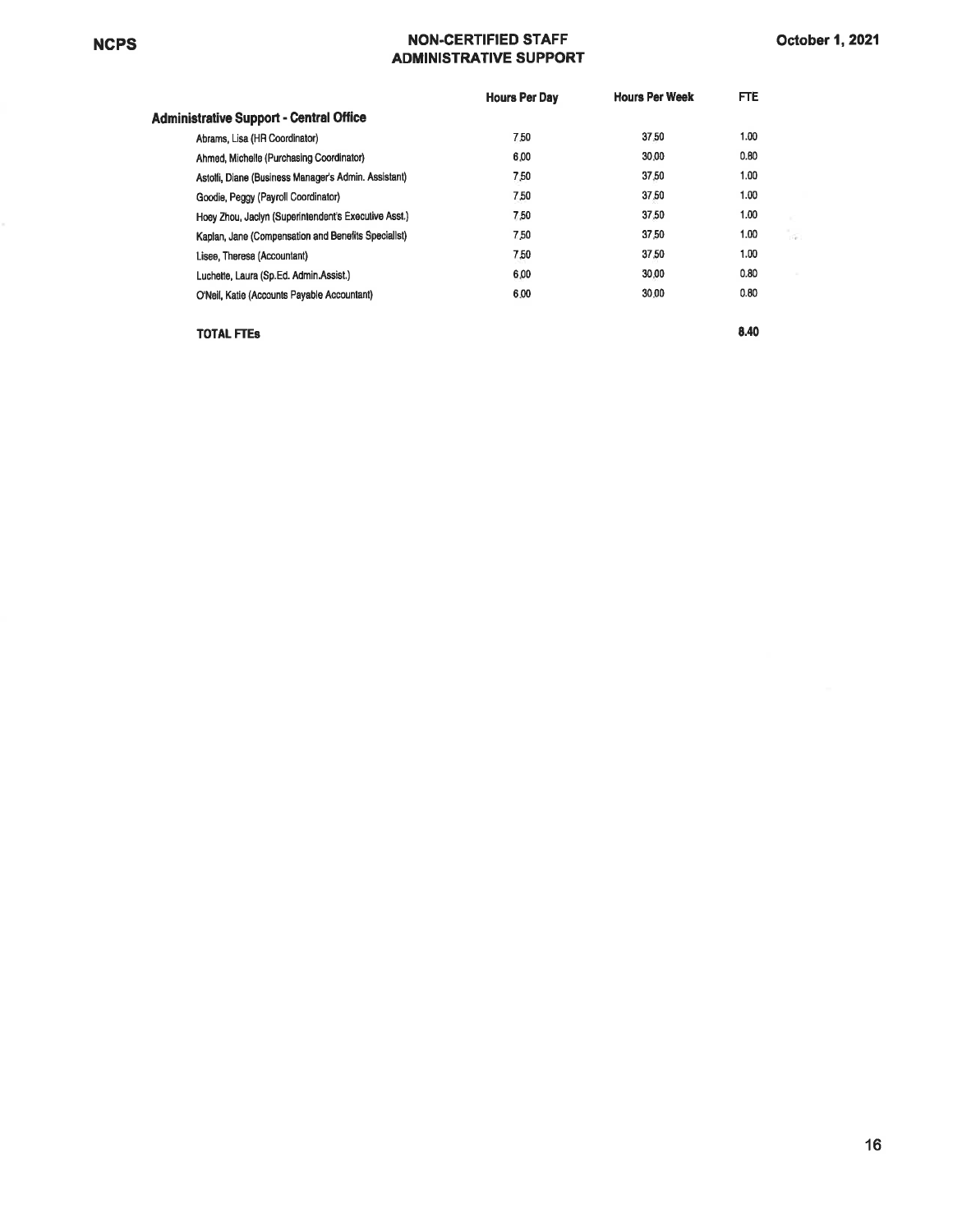#### NON.CERTIFIED STAFF **CUSTODIANS**

| <b>CUSTODIANS</b>   |                      |                       |            |
|---------------------|----------------------|-----------------------|------------|
| <b>East School</b>  | <b>Hours Per Day</b> | <b>Hours Per Week</b> | <b>FTE</b> |
| Flores, Lizbeth     | 8.00                 | 40.00                 | 1.00       |
| Forlenzo, Patrick*  | 8.00                 | 40.00                 | 1.00       |
| lannone, Tony       | 8.00                 | 40.00                 | 1.00       |
| Rysz, Stanislaw     | 8.00                 | 40.00                 | 1.00       |
|                     |                      |                       |            |
| <b>South School</b> |                      |                       |            |
| Altamura, Giuseppe  | 8.00                 | 40.00                 | 1.00       |
| Santiago, Sam       | 8.00                 | 40.00                 | 1.00       |
| Tensen, Christopher | 8.00                 | 40.00                 | 1.00       |
| Thorsen, Amy*       | 8.00                 | 40.00                 | 1.00       |
| <b>West School</b>  |                      |                       |            |
|                     | 8.00                 | 40.00                 | 1.00       |
| Gjuraj, Viktor      |                      |                       |            |
| Johnson, Darryl     | 8.00                 | 40.00                 | 1.00       |
| Ochoa, Juan*        | 8.00                 | 40.00                 | 1.00       |
| Plaza, Robert       | 8.00                 | 40.00                 | 1.00       |
| <b>Saxe MS</b>      |                      |                       |            |
| Boccadoro, Carl     | 8.00                 | 40.00                 | 1.00       |
| Lewis, Wayne        | 8.00                 | 40.00                 | 1.00       |
| Marin, J. Antonio   | 8.00                 | 40.00                 | 1.00       |
| McCrae, Timothy     | 8.00                 | 40.00                 | 1.00       |
| Miller, Jonathan    | 8.00                 | 40.00                 | 1.00       |
| Milone, Theodore    | 8.00                 | 40.00                 | 1.00       |
| Ochoa, Martha       | 8.00                 | 40.00                 | 1.00       |
| O'Hara, James*      | 8.00                 | 40.00                 | 1.00       |
| O'Leary, James      | 8.00                 | 40.00                 | 1.00       |
| Tonucci, Robert     | 8.00                 | 40.00                 | 1.00       |
| Walliman, Paul      | 8.00                 | 40.00                 | 1.00       |
| <b>NCHS</b>         |                      |                       |            |
| Colandro, John      | 8.00                 | 40.00                 | 1.00       |
| Hernandez, Samuel   | 8.00                 | 40.00                 | 1.00       |
| Huari, Jose         | 8.00                 | 40.00                 | 1.00       |
| Lozada, Joaquin     | 8.00                 | 40.00                 | 1.00       |
| Miah, Mohammed      | 8.00                 | 40.00                 | 1.00       |
| Molgano, Jeffrey    | 8.00                 | 40.00                 | 1.00       |
| Phillips, Ted       | 8.00                 | 40.00                 | 1.00       |
| Rapaj, Qun          | 8.00                 | 40.00                 | 1.00       |
| Reyes, David*       | 8.00                 | 40.00                 | 1.00       |
| Rivera, Carlos      | 8.00                 | 40.00                 | 1.00       |
| Rosa, Jose          | 8.00                 | 40.00                 | 1.00       |

\*Head Custodian

 $\widetilde{\mathcal{A}}$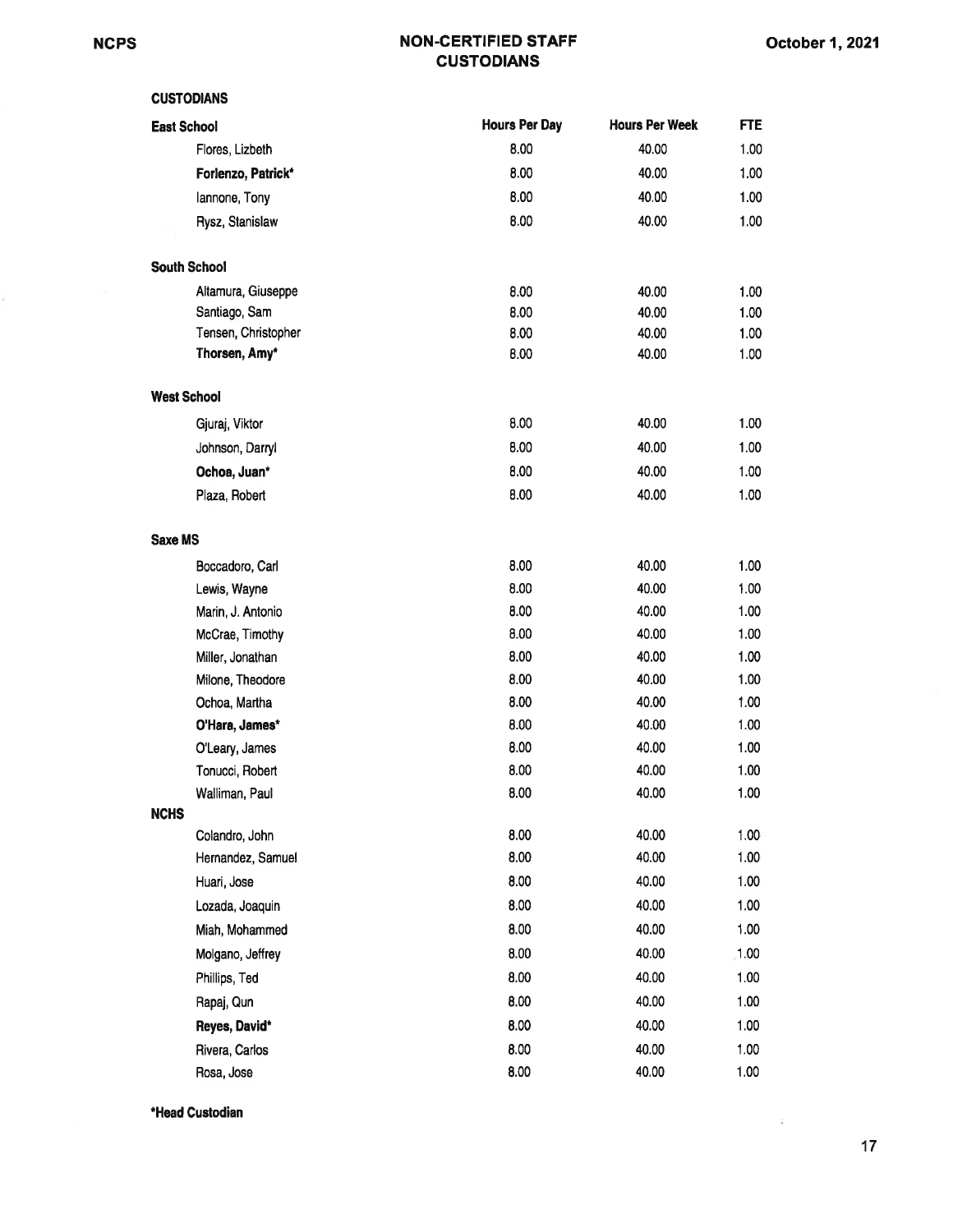#### NCPS NON-CERTIFIED STAFF **CUSTODIANS**

42.00

#### MAINTENANCE

| Board of Education (Maintenance - System)    | <b>Hours Per Dav</b> | <b>Hours Per Week</b> | <b>FTE</b> |
|----------------------------------------------|----------------------|-----------------------|------------|
| Bresnan, Michael (Plumber)                   | 8.00                 | 40.00                 | 1.00       |
| O'Hara, Anthony (Temp Floater Custodian)     | 8.00                 | 40.00                 | 0.50       |
| Olson, Scott (Electrician) Assistant Manager | 8.00                 | 40.00                 | 1.00       |
| Saraqi, Remzi                                | 8.00                 | 40.00                 | 1.00       |
| Sirois, Andrew                               | 8.00                 | 40.00                 | 1.00       |
| Smead, Steven                                | 8.00                 | 40.00                 | 1.00       |
| Soto, Michael (Temp Floater Custodian)       | 8.00                 | 40.00                 | 0.50       |
| Vacancy (Quinlan) (HVAC Mechanic)            | 8.00                 | 40.00                 | 1.00       |
| Williams, William (Temp Floater Custodian)   | 8.00                 | 40.00                 | 0.50       |
| Winchester, John (Temp Floater Custodian)    | 8.00                 | 40.00                 | 0.50       |
|                                              |                      |                       |            |

TOTAL FTEs

\*Head Custodian

\*Lead Maintenance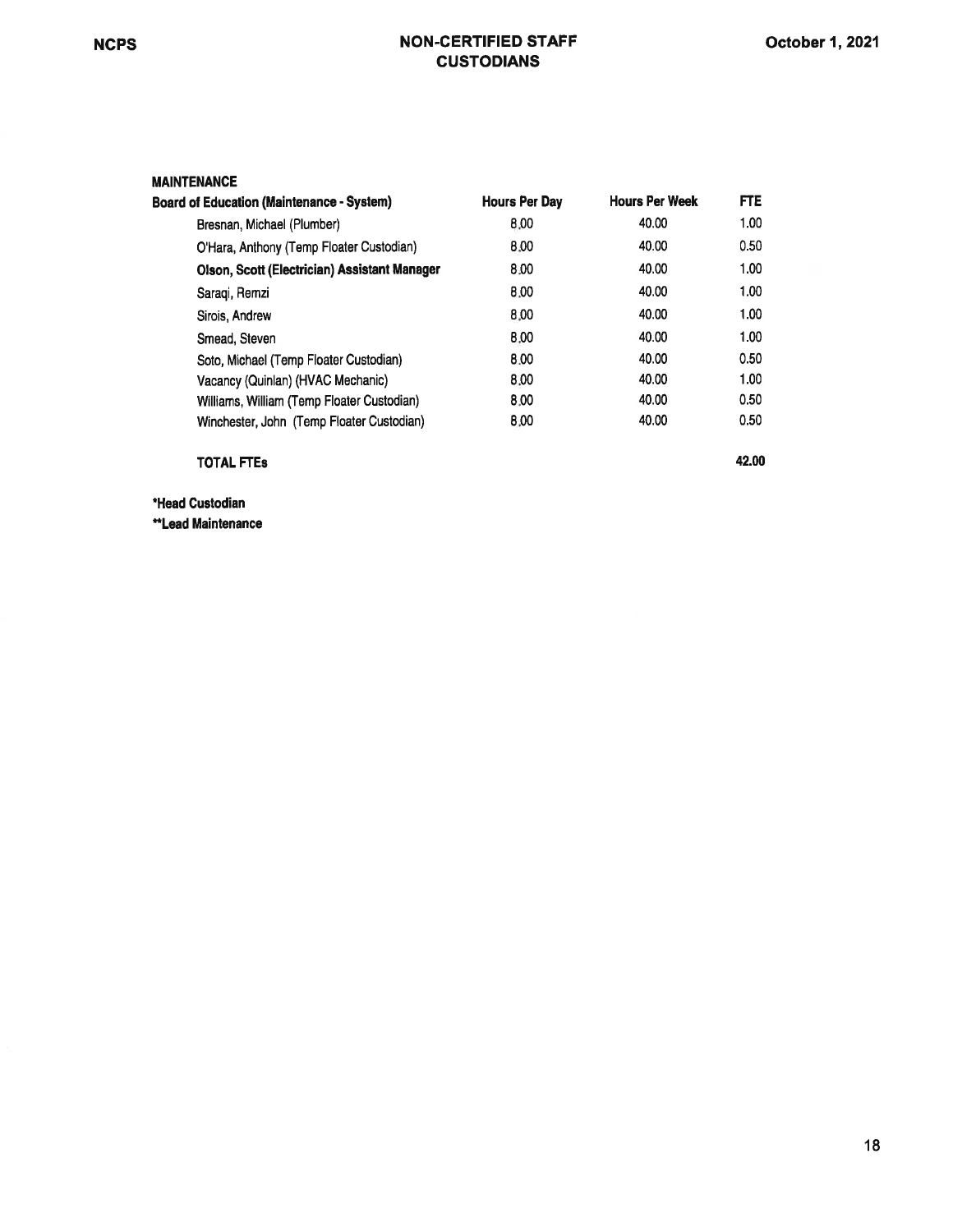#### NCPS NON.CERTIFIED STAFF FOOD SERVICES

| <b>East School</b>               | <b>Hours Per Day</b> | <b>Hours Per Week</b> | <b>FTE</b> |
|----------------------------------|----------------------|-----------------------|------------|
| Somma, Olga**                    | 7.00                 | 30.00                 | 1.00       |
| Vacancy (Temp Rodriguez)         | 5.00                 | 25.00                 | 0.71       |
| Zegarra, Mirtha                  | 5.00                 | 25.00                 | 0.71       |
| <b>South School</b>              |                      |                       |            |
| Cicirello, Giovanna **           | 7.00                 | 35.00                 | 1.00       |
| Libertino, Palmina               | 7.00                 | 35.00                 | 1.00       |
| Vacancy (Temp Corona)            | 5.00                 | 25.00                 | 0.71       |
| <b>West School</b>               |                      |                       |            |
| Defederico, Patrizia             | 5.00                 | 25.00                 | 0.71       |
| Malagise, Anna**                 | 7.00                 | 35.00                 | 1.00       |
| Somma, Marcella                  | 5.00                 | 25.00                 | 0.71       |
| <b>Saxe MS</b>                   |                      |                       |            |
| Butera, Caterina                 | 7.00                 | 35.00                 | 1.00       |
| Cartagena, Nancy                 | 7.00                 | 35.00                 | 1.00       |
| Cenatiempo, Gabriela             | 6.00                 | 30.00                 | 0.86       |
| Falcone, Kim                     | 7.00                 | 35.00                 | 1.00       |
| Gonzalez, Jacqueline             | 7.00                 | 35.00                 | 1.00       |
| Jaimes, William A                | 7.00                 | 35.00                 | 1.00       |
| Libertino, Adalgisa              | 7.00                 | 35.00                 | 1.00       |
| Martinez Sandoval, Yunuen        | 6.50                 | 32.50                 | 0.93       |
| Pasztor, Monika**                | 7.00                 | 35.00                 | 1.00       |
| Salazar Crisantos, Saravel       | 7.00                 | 35.00                 | 1.00       |
| <b>NCHS</b>                      |                      |                       |            |
| Carrillo, Ma Lourdes             | 7.00                 | 35.00                 | 1.00       |
| Cenatiempo, Rosa                 | 7.00                 | 35.00                 | 1.00       |
| Centinaro, Donna (Manager)       | 7.00                 | 35.00                 | 1.00       |
| DeAngelis, Maria                 | 7.00                 | 35.00                 | 1.00       |
| Lombardi, Angela                 | 7.00                 | 35.00                 | 1.00       |
| Macias, Maria                    | 7.00                 | 35.00                 | 1.00       |
| Mandujano, Beatriz               | 7.00                 | 35.00                 | 1.00       |
| Nunez, Eddilen                   | 7.00                 | 35.00                 | 1.00       |
| Partida, Maria                   | 7.00                 | 35.00                 | 1.00       |
| Vacancy (O'Hara) (Corona Corona) | 7.00                 | 35.00                 | 1.00       |
| Vacancy (Villaroel) (Alvarez)    | 7.00                 | 35.00                 | 1.00       |
| Valdovinos, Andrea               | 7.00                 | 35.00                 | 1.00       |
| **Food Service Manager           |                      |                       |            |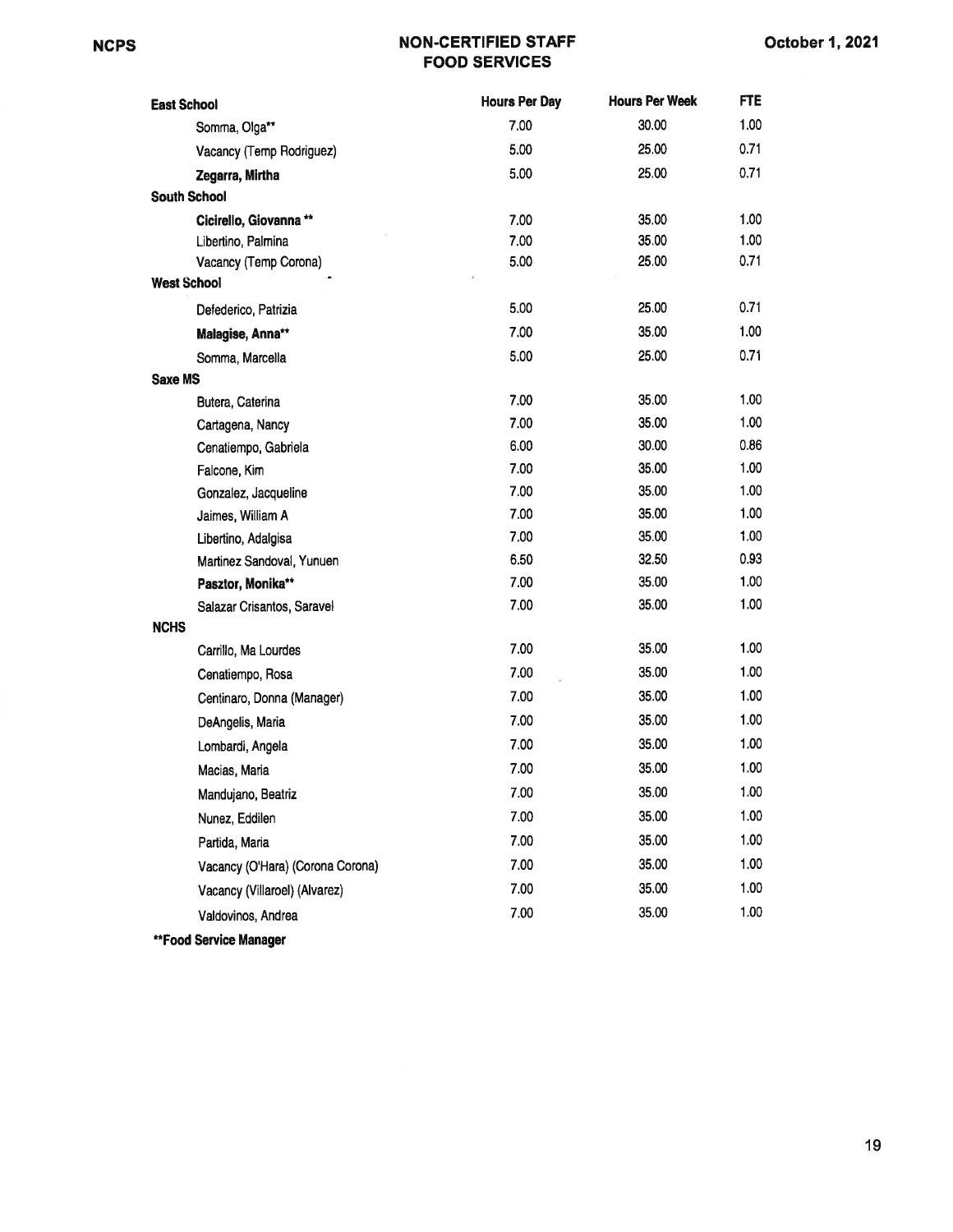$\tilde{\varepsilon}$ 

#### NON.CERTIFIED STAFF FOOD SERVICES

| <b>System</b>                        | <b>Hours Per Day</b> | <b>Hours Per Week</b> | <b>FTE</b> |
|--------------------------------------|----------------------|-----------------------|------------|
| Gangemi, Amanda (Assistant Director) | 8.00                 | 40.00                 | 1.00       |
| <b>TOTAL FTES</b>                    |                      |                       | 30.34      |

\*\*Food Service Manager

 $\langle \sigma \rangle$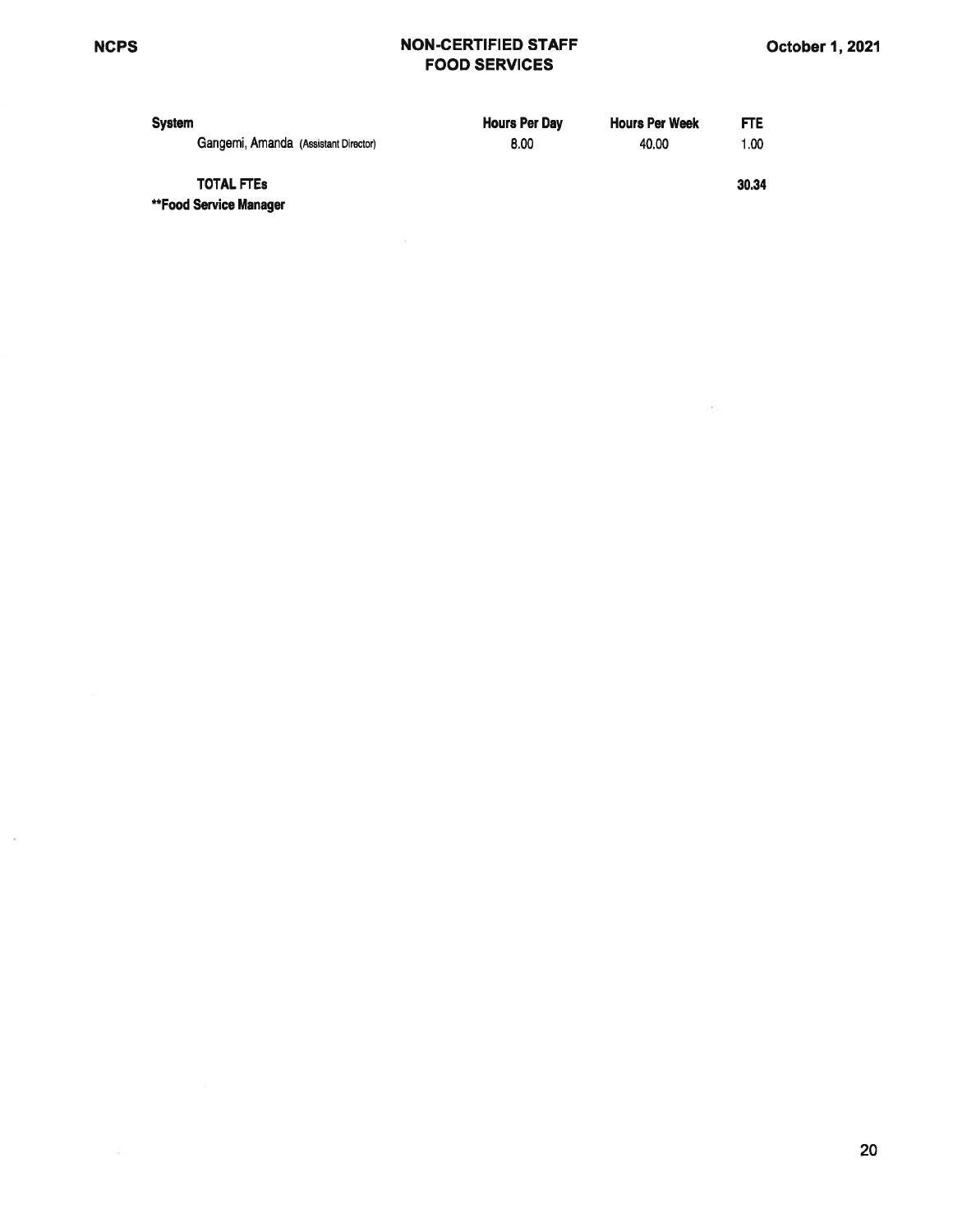### NCPS NON.CERTIFIED STAFF

| INSTRUCTIONAL ASSISTANTS (REGULAR PROGRAM) |  |  |  |  |
|--------------------------------------------|--|--|--|--|
|--------------------------------------------|--|--|--|--|

| <b>East School</b>         | <b>Hours Per Day</b> | <b>Hours Per Week</b> | <b>FTE</b> |
|----------------------------|----------------------|-----------------------|------------|
| Andronaco, Martha          | 6.50                 | 32.50                 | 1.00       |
| Bakis, Philip              | 6.50                 | 32.50                 | 1.00       |
| Beauleau, Katherine        | 6.50                 | 32.50                 | 1.00       |
| Bravo, Cynthia             | 6.50                 | 32.50                 | 1.00       |
| Cimoch, Joanna             | 6.50                 | 32.50                 | 1.00       |
| Kane, Megan                | 6.50                 | 32.50                 | 1.00       |
| <b>South School</b><br>¢.  | $\pmb{\ast}$         | 2                     |            |
| Agabs, Veronica            | 6.50                 | 32.50<br>ŀ.           | 1.00       |
| Asllani, Kreshnike         | 6.50                 | 32.50                 | 1.00       |
| Bacheldor, Marianne        | 6.50                 | 32.50                 | 1.00       |
| Clark, David               | 6.50                 | 32.50                 | 1.00       |
| Krueger, Karen             | 6.50                 | 32.50                 | 1.00       |
| Suppe, Michael (Tech)      | 6.50                 | 3.50                  | 1.00       |
| <b>West School</b>         |                      |                       |            |
| Coyle, Joseph (Tech)       | 6.50                 | 32.50                 | 1.00       |
| Derby, Jennifer            | 5.20                 | 26.00                 | 0.80       |
| Keefe, Maggie              | 6.50                 | 32.50                 | 1.00       |
| Pitz, Denise               | 6.50                 | 32.50                 | 1.00       |
| Vacancy (Young-Hutchinson) | 6.50                 | 32.50                 | 1.00       |
| <b>Saxe MS</b>             |                      |                       |            |
| Bulan, Richard             | 6.60                 | 33.00                 | 1.00       |
| Gergle, Joseph             | 7.60                 | 38.00                 | 1.00       |
| Ording, MaryEllen          | 6.60                 | 33.00                 | 1.00       |
| Saba, Cheryl               | 6.50                 | 32.50                 | 1.00       |
| Spizzirri, John            | 6.50                 | 32.50                 | 1.00       |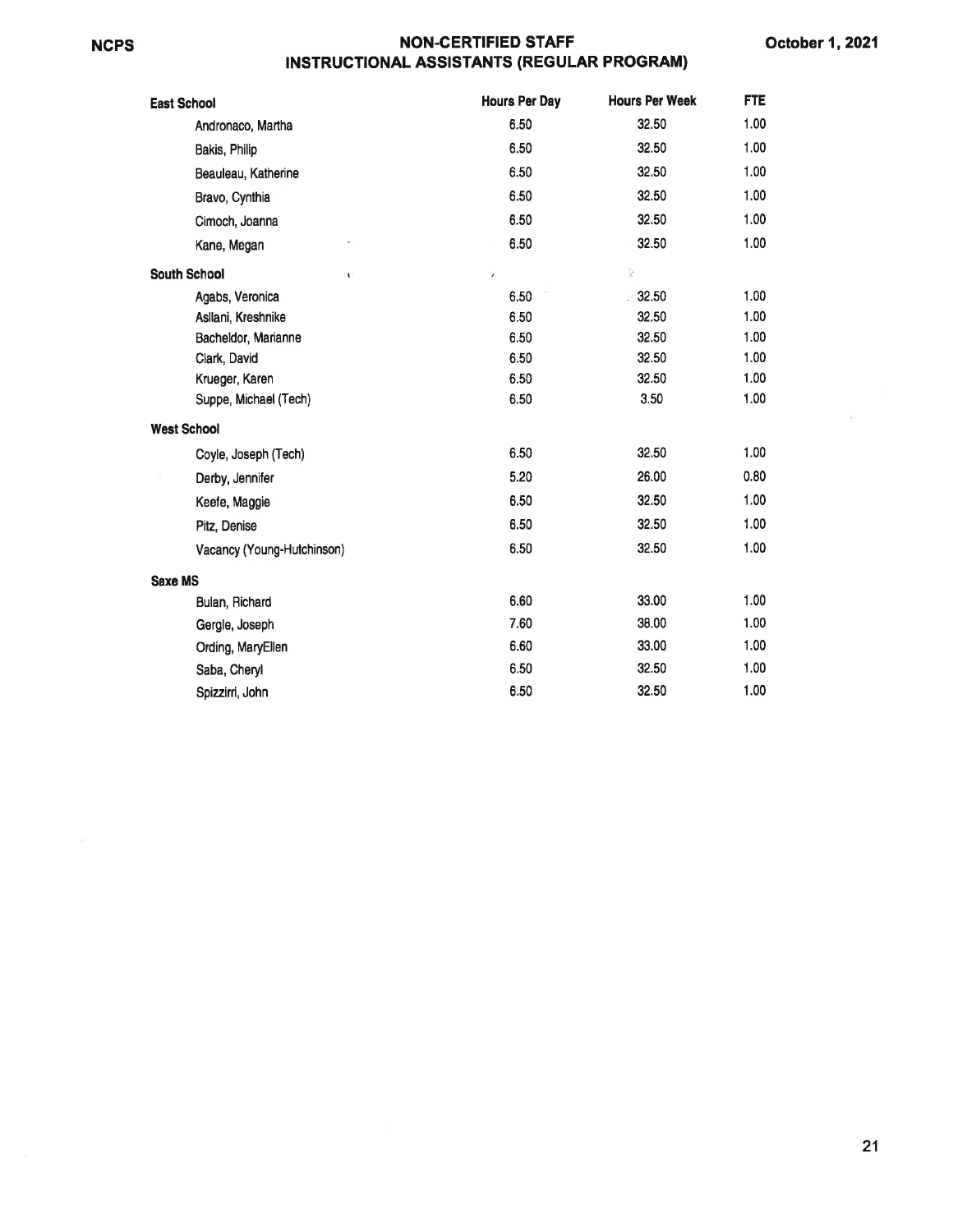$\tau$ ė,

# NCPS NON.CERTIFIED STAFF

| INSTRUCTIONAL ASSISTANTS (REGULAR PROGRAM) |               |                       |
|--------------------------------------------|---------------|-----------------------|
|                                            | Houre Per Day | <b>Houre Par Week</b> |

| NCHS |                                 | <b>Hours Per Day</b> | <b>Hours Per Week</b> | FTE   |
|------|---------------------------------|----------------------|-----------------------|-------|
|      | Drew, Jordan (Alt Program)      | 6.00                 | 30.00                 | 1.00  |
|      | McDonough, John                 | 7.00                 | 35.00                 | 1.00  |
|      | Medaglia, Anthony (Copy Center) | 8.00                 | 40.00                 | 1.00  |
|      | Minor, Alison                   | 7.00                 | 35.00                 | 1.00  |
|      | Vacancy (Saba) (Pre-K Aide)     | 4.00                 | 20.00                 | 0.67  |
|      | Vacancy (Rabasco) Tech Aide     | 8.00                 | 40.00                 | 1.00  |
|      | <b>TOTAL FTES</b>               | v                    |                       | 27.47 |
|      |                                 |                      |                       |       |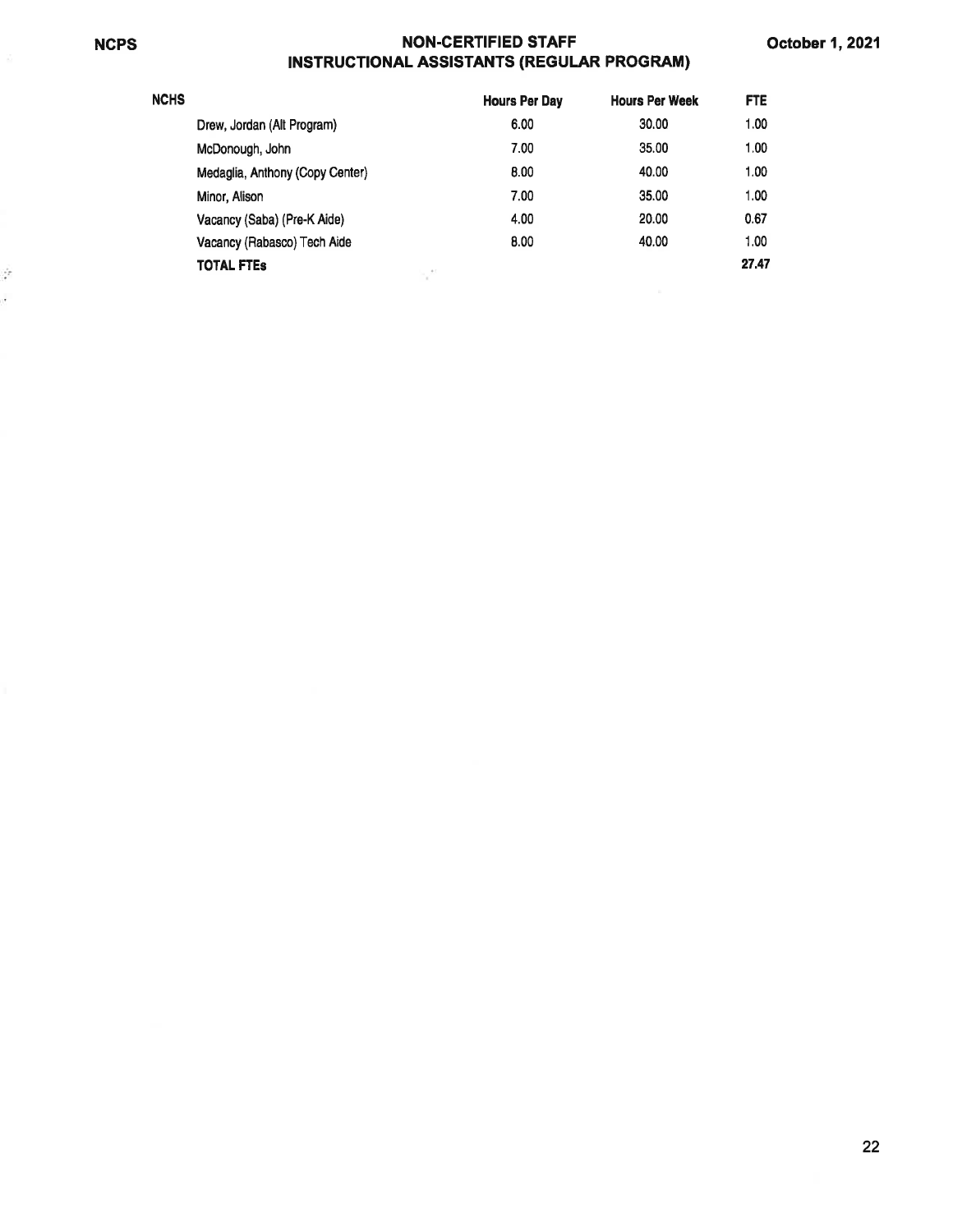#### NCPS NON.CERTIFIED STAFF IN STRUCTIONAL ASSISTANTS (SPECIAL EDUCATION)

÷.

|                                            | <b>Hours Per Day</b> | <b>Hours Per Week</b> | FTE  |
|--------------------------------------------|----------------------|-----------------------|------|
| <b>East School</b>                         |                      |                       |      |
| Altamura, Ludivia                          | 6.50                 | 32.50                 | 1.00 |
| Antera, Doriana                            | 6.50                 | 32.50                 | 1.00 |
| Cascapera, Alice                           | 6.50                 | 32.50                 | 1.00 |
| Epley, Helen                               | 6.50                 | 32.50                 | 1.00 |
| Field, Gabriela                            | 6.50                 | 32.50                 | 1.00 |
| Fish, Dorinda                              | 6.50                 | 32.50                 | 1.00 |
| Goddard, Lucy                              | 6.50                 | 32.50                 | 1.00 |
| Keefe, Molly                               | 6.50                 | 32.50                 | 1.00 |
| Lynch, Susan                               | 6.50                 | 32.50                 | 1.00 |
| Patrick, Alexandra                         | 6.50                 | 32.50                 | 1.00 |
| Reilly, Sarah                              | 6.50                 | 32.50                 | 1.00 |
| Sellers, Linda                             | 6.50                 | 32.50                 | 1.00 |
| Tensen, Margaret                           | 6.50                 | 32.50                 | 1.00 |
| <b>South School</b>                        |                      |                       |      |
| Bullerman, Nadine                          | 6.50                 | 32.50                 | 1.00 |
| Babrowicz, Karen                           | 6.50                 | 32.50                 | 1.00 |
| Claret, Laurie                             | 4.00                 | 20.00                 | 0.60 |
| Leeds, Ariel                               | 6.50                 | 32.50                 | 1.00 |
| Marchetti, Kyle                            | 6.50                 | 32.50                 | 1.00 |
| Muller, Paula                              | 3.25                 | 16.25                 | 0.50 |
| Munoz, Maria Victoria                      | 3.25                 | 16.25                 | 0.50 |
| Pascarella, Traci                          | 6.50                 | 32.50                 | 1.00 |
| Salpeter, Whitney                          | 6.50                 | 32.50                 | 1.00 |
| Sandor, Elizabeth                          | 6.50                 | 32.50                 | 1.00 |
| Sullivan, Kristene                         | 6.50                 | 32.50                 | 1.00 |
| Tierney, Virginia                          | 6.50                 | 32.50                 | 1.00 |
| Tuga, Jeta                                 | 6.50                 | 32.50                 | 1.00 |
| Vacancy (Sanchez)                          | 6.50                 | 32.50                 | 1.00 |
| Walsh, John                                | 6.50                 | 32.50                 | 1.00 |
| Walsh, Sarah                               | 6.50                 | 32.50                 | 1.00 |
| <b>West School</b>                         |                      |                       |      |
| Calareso-Radigan, Lauren(PK)               | 6.50                 | 32.50                 | 1.00 |
| LaDestro, Nicole (PK)                      | 6.50                 | 32.50                 | 1.00 |
| Sanseverino, Stacey (PK)                   | 5.20                 | 26.00                 | 0.80 |
| Sweeney, Kathleen(PK)                      | 6.50                 | 32.50                 | 1.00 |
| Swenning, Kathleen (PK)                    | 6.50                 | 32.50                 | 1.00 |
| Vacancy (Clausen) (PK)                     | 6.50                 | 32.50                 | 1.00 |
| Verrastro, Jessica (Conley sub) (PK)       | 6.50                 | 32.50                 | 1.00 |
| Zaiko, Michael (PK)                        | 6.50                 | 32.50                 | 1.00 |
| Boyd, Erin                                 | 6.50                 | 32.50                 | 1.00 |
| Chila, Maria                               | 6.50                 | 32.50                 | 1.00 |
| DiPanni, Michelle                          | 6.50                 | 32.50                 | 1.00 |
| Ferretti, Katherine (Ed Program Assistant) | 6.50                 | 32.50                 | 1.00 |
| Kuligowski, Mikayla                        | 6.50                 | 32.50                 | 1.00 |
| O'Brien, Elizabeth                         | 6.50                 | 13.00                 | 0.40 |
| Silva, AnneMarie                           | 6.50                 | 32.50                 | 1.00 |
| Wojick, Pandora                            | 6.50                 | 32.50                 | 1.00 |
| Wolyner, Roberta                           | 6.50                 | 32.50                 | 1.00 |
|                                            |                      |                       |      |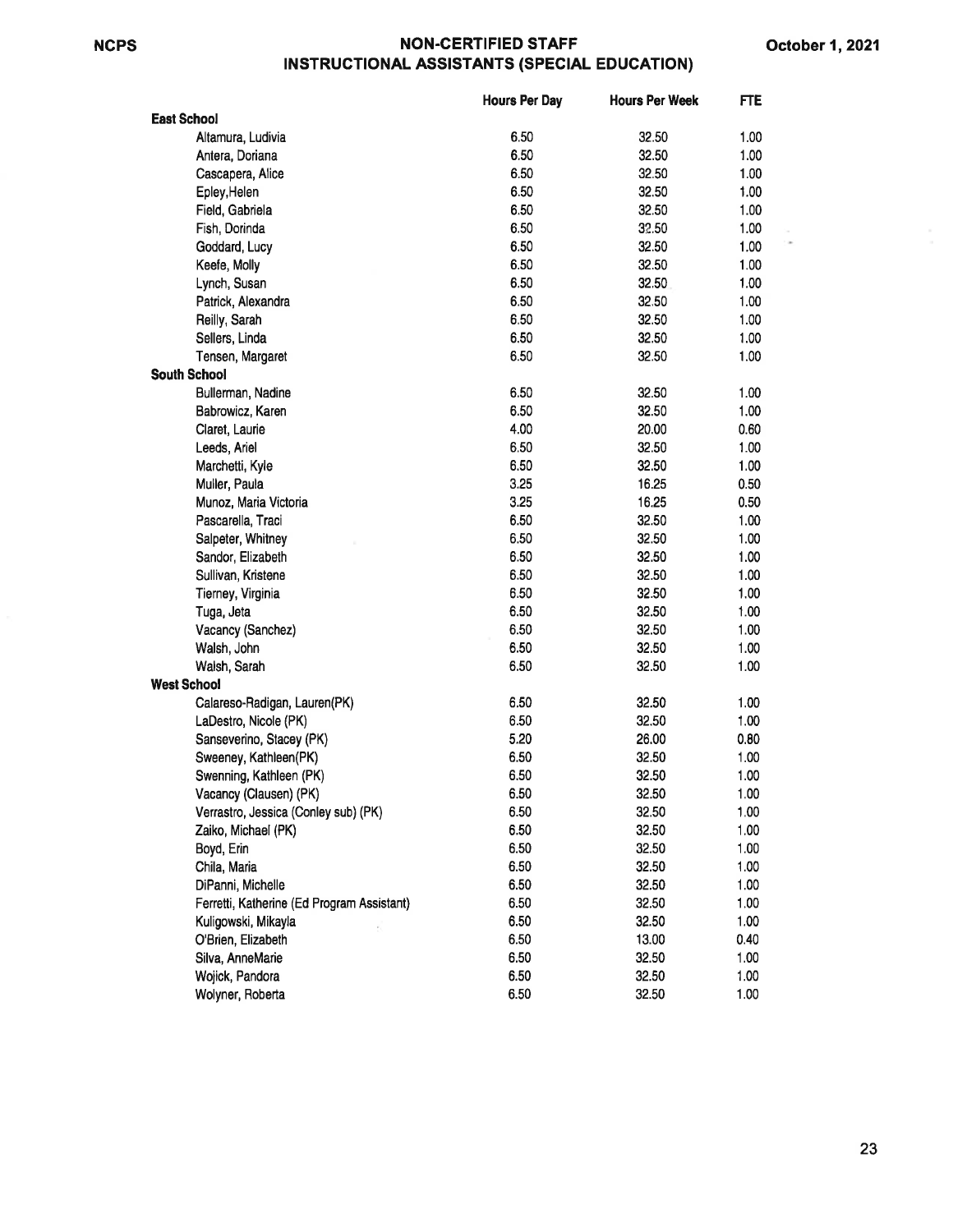$\mathcal{L}$ 

齿

#### NGPS NON.CERTIFIED STAFF **INSTRUCTIONAL ASSISTANTS (SPECIAL EDUCATION)**

|             |                     | <b>Hours Per Day</b> | <b>Hours Per Week</b> | <b>FTE</b> |
|-------------|---------------------|----------------------|-----------------------|------------|
| <b>Saxe</b> |                     |                      |                       |            |
|             | Angelletta, Anna    | 6.35                 | 31.75                 | 1.00       |
|             | Aug, Kristin        | 6.35                 | 31.75                 | 1.00       |
|             | Boyd, Jeanne        | 6.35                 | 31.75                 | 1.00       |
|             | Davis, Jerry        | 6.35                 | 31.75                 | 1.00       |
|             | DiPaolo, Albert     | 6.35                 | 31.75                 | 1.00       |
|             | Donnellly, Maggie   | 6.35                 | 31.75                 | 1.00       |
|             | Dove, Zachary       | 6.35                 | 31.75                 | 1.00       |
|             | Ellett, Henry       | 6.35                 | 31.75                 | 1.00       |
|             | Flynn, Kathy        | 6.35                 | 31.75                 | 1.00       |
|             | Gilman, Malia       | 6.35                 | 31.75                 | 1.00       |
|             | Harris Jr., John    | 6.35                 | 31.75                 | 1.00       |
|             | Jafri, Shamila      | 6.35                 | 31.75                 | 1.00       |
|             | Kepler, Kenneth     | 6.35                 | 31.75                 | 1.00       |
|             | McLevey, Patrick    | 6.35                 | 31.75                 | 1.00       |
|             | Pultz, Kimberly     | 6.35                 | 31.75                 | 1.00       |
|             | Saunders, Sharon    | 6.35                 | 31.75                 | 1.00       |
|             | Schott, Carol       | 6.35                 | 31.75                 | 1.00       |
|             | Sherwood, Lisa      | 6.35                 | 31.75                 | 1.00       |
|             | Sukhani, Shelly     | 6.35                 | 31.75                 | 1.00       |
|             | Tolmich, Allyson    | 6.35                 | 31.75                 | 1.00       |
|             | Turner, Gaynel      | 6.35                 | 31.75                 | 1.00       |
|             | Wyllie, Judy        | 6.35                 | 31.75                 | 1.00       |
| <b>NCHS</b> |                     |                      |                       |            |
|             | Anders, Ryan        | 6.00                 | 30.00                 | 1.00       |
|             | Bragason, Sveinn    | 7.00                 | 35.00                 | 1.00       |
|             | Brakeley, William   | 6.00                 | 30.00                 | 1.00       |
|             | Brown, William L    | 6.00                 | 30.00                 | 1.00       |
|             | Carriero, Catherine | 6.00                 | 30.00                 | 1.00       |
|             | Carrozza, John      | 6.00                 | 30.00                 | 1.00       |
|             | Clark, Stephanie    | 6.00                 | 30.00                 | 1.00       |
|             | Cottrell, Nancy     | 6.00                 | 30.00                 | 1.00       |
|             | Ditimi, Terrance    | 6.00                 | 30.00                 | 1.00       |
|             | Marasciullo, Anne   | 6.00                 | 30.00                 | 1.00       |
|             | McDermott, Patricia | 6.00                 | 30.00                 | 1.00       |
|             | Miska, Jason        | 6.00                 | 30.00                 | 1.00       |
|             | Mountain, John      | 6.00                 | 30.00                 | 1.00       |
|             | Owens, Angela       | 6.00                 | 30.00                 | 1.00       |
|             | Rowett, Henry       | 6.00                 | 30.00                 | 1.00       |
|             | Ruffin, Tammy       | 6.00                 | 30.00                 | 1.00       |
|             | Shannon, Kate       | 6.00                 | 30.00                 | 1.00       |
|             | Stacom, Peter       | 6.00                 | 30.00                 | 1.00       |
|             | Stradford, Celine   | 6.00                 | 30.00                 | 1.00       |
|             | Touhey, Edward      | 6.00                 | 30.00                 | 1.00       |
|             | Vacancy (Pugliese)  | 4.80                 | 24.00                 | 0.80       |
|             | Wilson, Leroy       | 6.00                 | 30.00                 | 1.00       |
|             | <b>TOTAL FTES</b>   |                      |                       | 87.60      |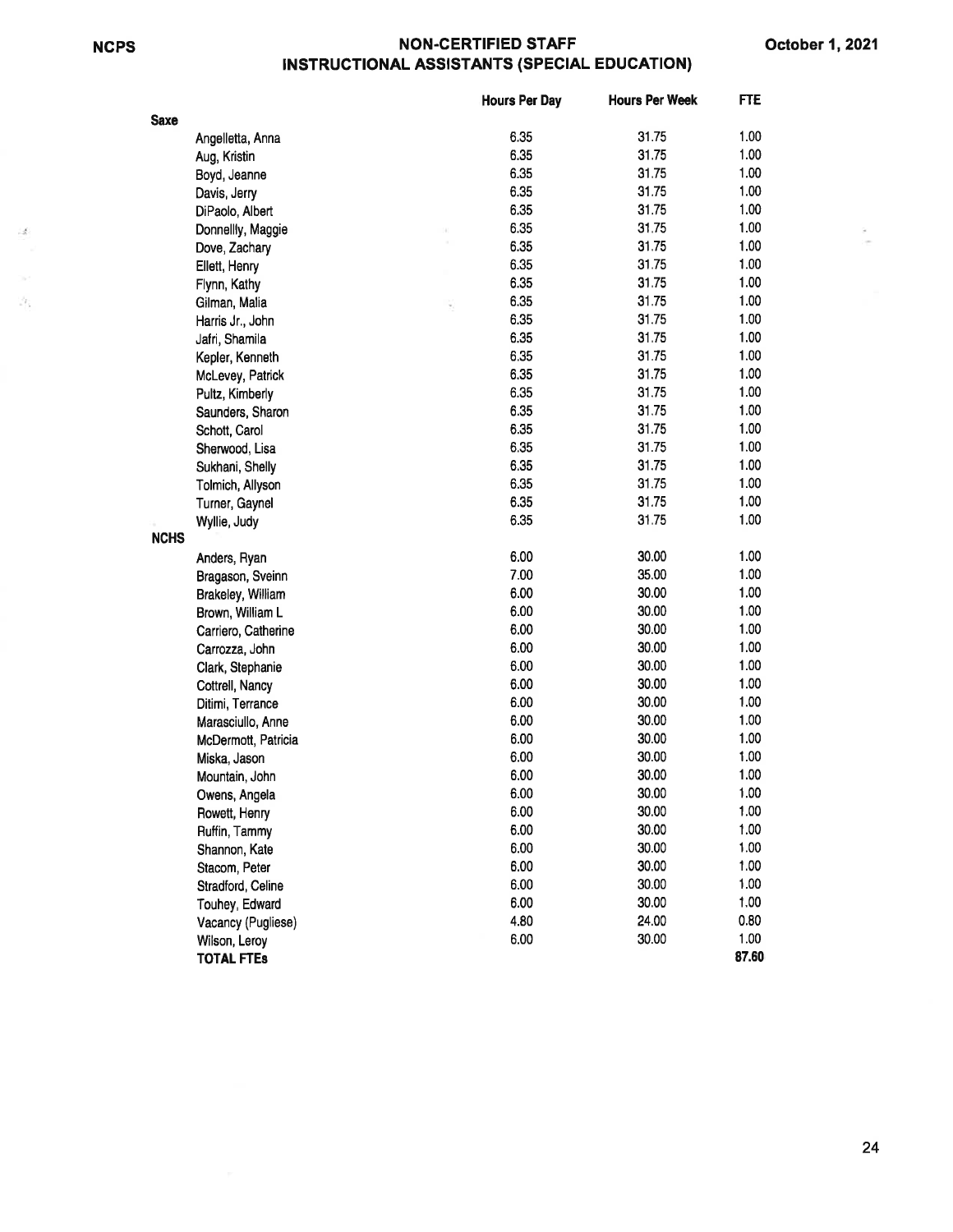#### NCPS NON-CERTIFIED STAFF NURSING SERVICES

|                     |                                           | <b>Hours Per Day</b> | <b>Hours Per Week</b> | <b>FTE</b>        |
|---------------------|-------------------------------------------|----------------------|-----------------------|-------------------|
| <b>Nurses</b>       |                                           |                      |                       |                   |
| <b>East School</b>  |                                           |                      |                       |                   |
|                     | Buckner, Elizabeth                        | 7.00                 | 35.00                 | 1.00              |
|                     |                                           |                      |                       |                   |
| <b>South School</b> | i.                                        |                      |                       |                   |
|                     | O'Malley Bishop, Kathleen                 | 7.00                 | 35.00                 | 1.00              |
| <b>West School</b>  |                                           |                      |                       |                   |
|                     | Bell, Josephina                           | 7.00                 | 35.00                 | 1.00              |
|                     |                                           |                      |                       |                   |
| Saxe MS             |                                           |                      |                       |                   |
|                     | Graham, Joelle                            | 7.00                 | 35.00                 | 1.00              |
|                     | Paine, Sarah                              | 7.00                 | 35.00                 | 1.00              |
|                     | Sellers, Julianna (LPN)                   | 7.00                 | 35.00                 | 1.00              |
| <b>NCHS</b>         |                                           |                      |                       |                   |
|                     | Giangos, Karina (McNamara sub) (Nurse)    | 7.00                 | 35.00                 | 1.00              |
|                     | Imbrogno, Elizabeth (Nurse)               | 7.00                 | 35.00                 | 1.00 <sub>1</sub> |
|                     | Reed, Janet (District Nursing Supervisor) | 7.00                 | 35.00                 | 1.00              |
|                     | TOTAL FTEs                                |                      |                       | 9.00              |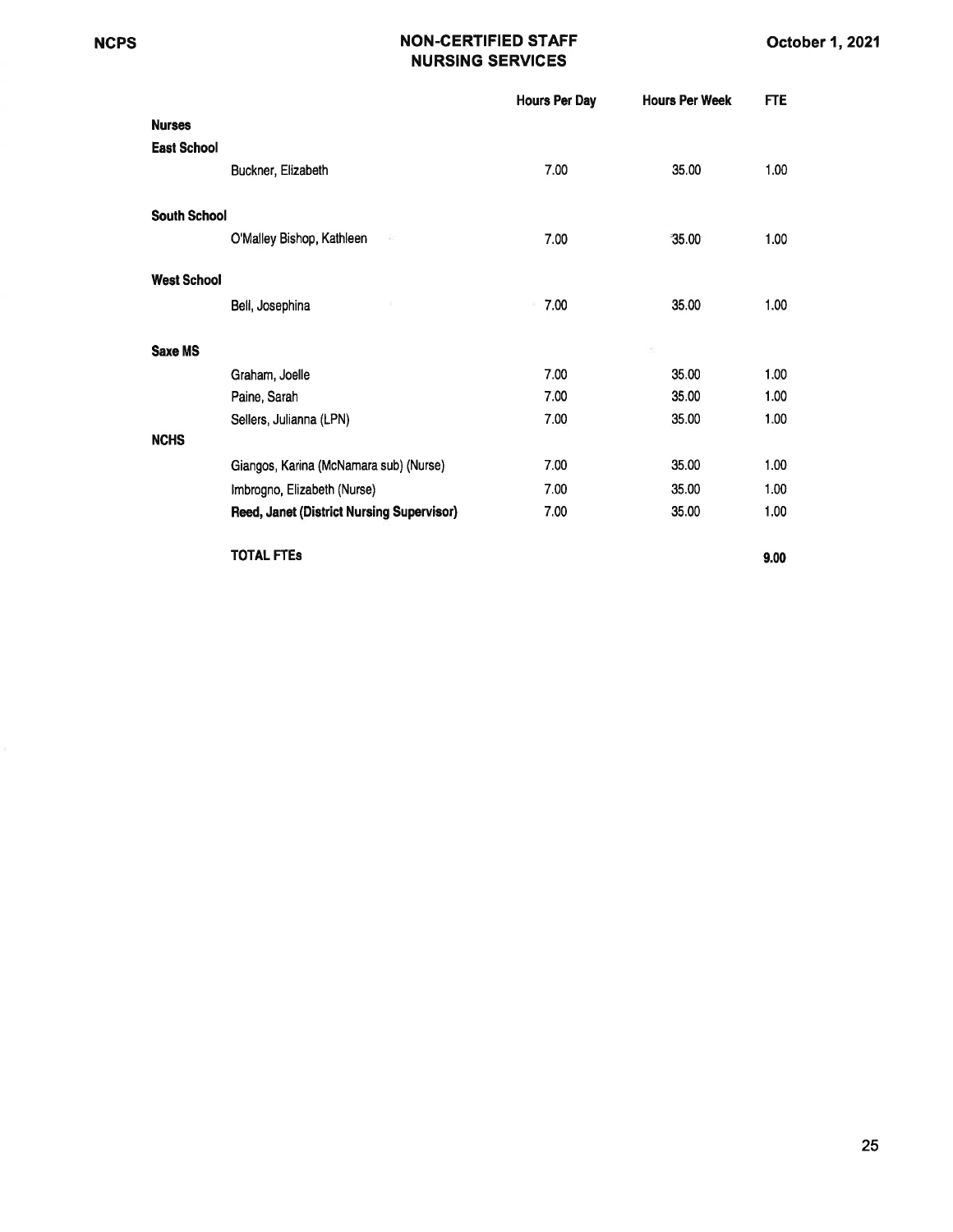$\sim$ 

 $\sigma^2_{\nu}$ 

 $\omega$ 

 $\tilde{\alpha}$ 

#### NCPS NON.CERTIFIED STAFF OTHER SUPPORT SERVICES

|               |                                                 | <b>Hours Per Day</b> | <b>Hours Per Week</b> | FTE.  |
|---------------|-------------------------------------------------|----------------------|-----------------------|-------|
| <b>NCHS</b>   |                                                 |                      |                       |       |
|               | Bianco, Heather (Senior Intership Coordinator)  | 7.00                 | 35.00                 | 1.00  |
|               | Carroll, Susan (College & Career Center Coord.) | 6.50                 | 32.50                 | 1.00  |
|               | Dybas, Corey (Athletic Trainer)                 | 7.00                 | 35.00                 | 1.00  |
|               | Gallo, Paul (Admin. Systems Coord.)             | 7.00                 | 35.00                 | 1.00  |
|               | DeLuca, Shayna (Athletic Trainer)               | 7.00                 | 35.00                 | 1.00  |
|               | Psenicnik, Anthony (TV Studio/ Technician)      | 8.00                 | 40.00                 | 1.00  |
|               | Stevens, Nancy (Academic Workshop)              | 6.00                 | 30.00                 | 1.00  |
|               | Whitlock, Zachary (Sound/Lighting Tech)         | 7.50                 | 35.00                 | 1.00  |
|               | <b>Special Education (System)</b>               |                      |                       |       |
|               | Antonacci, Megan (Physical Therapist)           | 7.00                 | 21.00                 | 0.60  |
|               | Bellino, Stephanie (Occupational Therapist)     | 7.00                 | 35.00                 | 1.00  |
|               | Conte, Kelly (Physical Therapist)               | 5.60                 | 28.00                 | 0.80  |
|               | Elizabeth O'Brien (COTA)                        | 6.50                 | 19.50                 | 0.60  |
|               | Heckt, Suzanne (Occupational Therapist)         | 7.00                 | 35.00                 | 1.00  |
|               | Hund, Sarah (Occupational Therapist)            | 7.00                 | 21.00                 | 0.60  |
|               | LaRow, Allison (Occupational Therapist)         | 7.00                 | 35.00                 | 1.00  |
|               | Lim Nishi, Helen (Physical Therapist)           | 7.00                 | 24.50                 | 0.70  |
|               | Tessitore, Vanessa (Occupational Therapist)     | 7.00                 | 35.00                 | 1.00  |
| <b>System</b> |                                                 |                      |                       |       |
|               | Dunn, Sarah (BCBA)                              | 7.00                 | 35.00                 | 1.00  |
|               | Anderson, Kristen (BCBA)                        | 7.00                 | 35.00                 | 1.00  |
|               | Soro, Anna (Health Office Assistant)            | 4.00                 | 20.00                 | 0.62  |
|               | <b>TOTAL FTEs</b>                               |                      |                       | 17.92 |

 $\langle \hat{q}_i \rangle$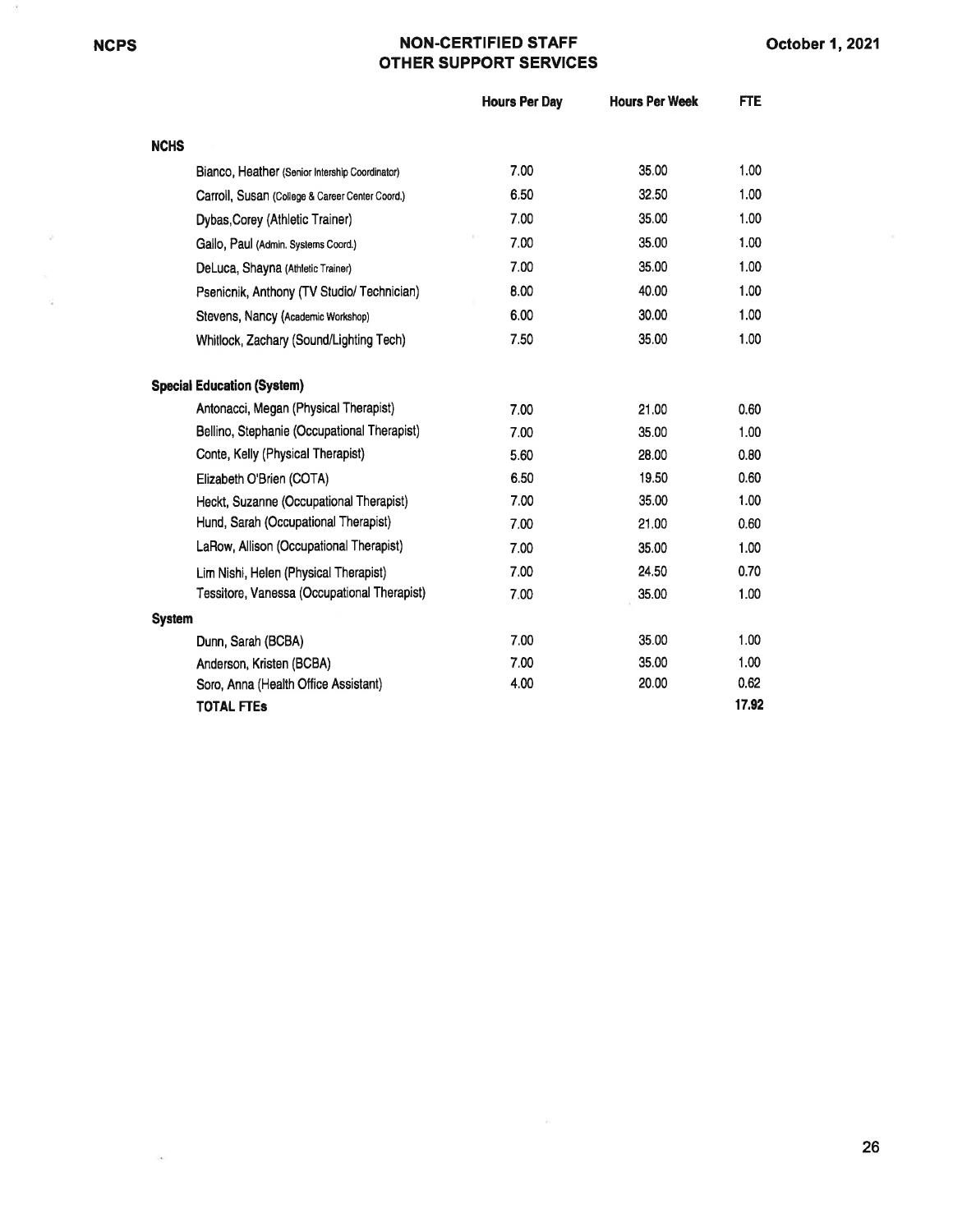### NCPS NON.CERTIFIED STAFF PROFESSIONAL ADMINISTRATIVE SUPPORT

|                                                      | <b>Hours Per Day</b> | <b>Hours Per Week</b> | FTE.              |
|------------------------------------------------------|----------------------|-----------------------|-------------------|
| Professional Administrative Support - Central Office |                      |                       |                   |
| Clarke, Daniel (Manager, Facilities Operations)      | 7.50                 | 37.50                 | 1.00              |
| Haberman, Tracy (Budget Director)                    | 8.00                 | 40.00                 | 1.00              |
| McHugh, Ian (Technical Services Manager)             | 8.00                 | 40.00                 | 1.00              |
| Petrucci, Salvatore (Manager of Network Services)    | 8.00                 | 40.00                 | 1.00              |
| Pianka, Darlene (Director of HR)                     | 8.00                 | 40.00                 | 1.00              |
| Rua, Rick (Manager of Data Services)                 | 8.00                 | 40.00                 | 1.00              |
| Santelli, Michelle (Dir. of Food Services)           | 8.00                 | 40.00                 | 1.00 <sub>1</sub> |
| Walder, Roy (Transportation Coordinator)             | 7.50                 | 37.50                 | 1.00 <sub>1</sub> |
|                                                      |                      |                       |                   |

TOTAL FTEs

8.00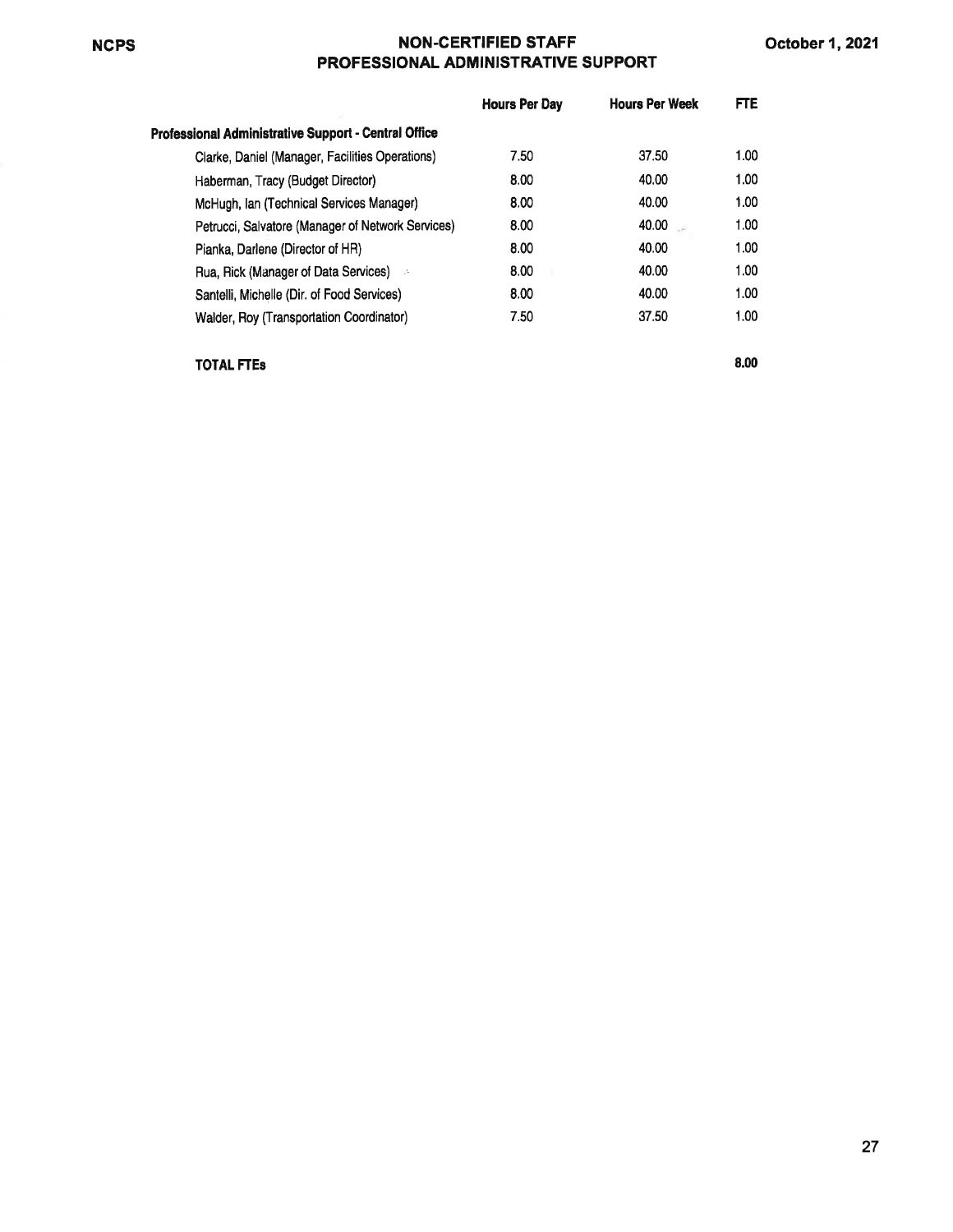#### NON.CERTIFIED STAFF **ADMINISTRATIVE ASSISTANTS**

| <b>Central Office</b>                      | <b>Hours Per Day</b> | <b>Hours Per Week</b> | <b>FTE</b> |
|--------------------------------------------|----------------------|-----------------------|------------|
| Jones, Flo                                 | 7.50                 | 37.50                 | 1.00       |
| Ribera, Corina                             | 7.50                 | 37.50                 | 1.00       |
| Ries, Lynn                                 | 7.00                 | 35.00                 | 1.00       |
| Rivera, Donna                              | 7.50                 | 37.50                 | 1.00       |
| <b>East School</b>                         |                      |                       |            |
| Aponte, Kimberly                           | 7.50                 | 37.50                 | 1.00       |
| Lisinicchia, Cynthia (Library)             | 7.50                 | 18.75                 | 0.50       |
| Sylvester, Sylvia (Special Ed.)            | 6.50                 | 9.75                  | 0.26       |
| Valente, Michaela (Special Ed.)            | 7.50                 | 11.50                 | 0.30       |
| Vallely, Michelle (Principal's Admin Asst) | 7.50                 | 37.50                 | 1.00       |
| <b>South School</b>                        |                      |                       |            |
| Capone, Lisa                               | 7.50                 | 37.50                 | 1.00       |
| Lisinicchia, Cynthia (Library)             | 7.50                 | 18.75                 | 0.50       |
| Picchione, Irene (Principal's Admin Asst)  | 7.50                 | 37.50                 | 1.00       |
| Valente, Michaela (Special Education)      | 7.50                 | 26.00                 | 0.70       |
| <b>West School</b>                         |                      |                       |            |
| Farkas, Janine (Principal's Admin Asst)    | 7.50                 | 37.50                 | 1.00       |
| Maar, Kelly                                | 7,50                 | 37.50                 | 1.00       |
| Sylvester, Sylvia (Special Education)      | 6.50                 | 22.75                 | 0.61       |
| Van deGraaf, Jennifer (Library)            | 3.50                 | 17.50                 | 0.47       |
| Saxe MS                                    |                      |                       |            |
| Benware, Linda                             | 7.50                 | 37.50                 | 1.00       |
| Calandrelli, Elizabeth (Special Education) | 6.00                 | 30.00                 | 0.80       |
| Carmichael, Brenda                         | 7.50                 | 37.50                 | 1.00       |
| Curcio, Toni (Library)                     | 3.50                 | 17.50                 | 0.47       |
| DiMeglio, Melissa                          | 4.00                 | 20.00                 | 0.53       |
| Jarosik, Lisa (Principal's Admin Asst)     | 7.50                 | 37.50                 | 1.00       |
| Randall, Susan L (Library)                 | 4.00                 | 20.00                 | 0.53       |
| Sherwood-Blank, Lauren                     | 7.50                 | 37.50                 | 1.00       |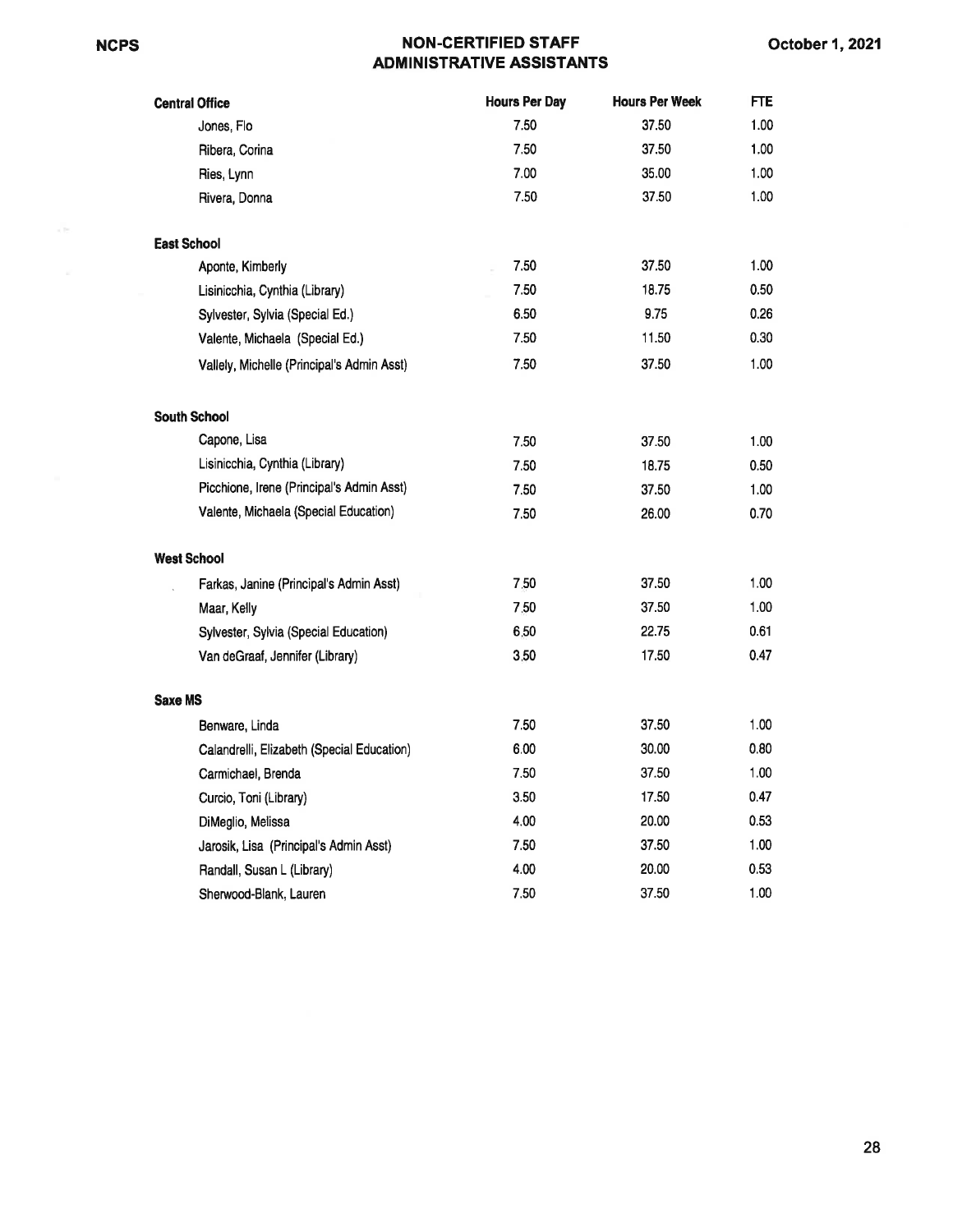$\chi$ 

k)

#### NON.GERTIFIED STAFF ADMINISTRATIVE ASSISTANTS

| NCHS |                                         | <b>Hours Per Day</b> | <b>Hours Per Week</b> | <b>FTE</b> |
|------|-----------------------------------------|----------------------|-----------------------|------------|
|      | Bell, Kristina (Athletics)              | 7.50                 | 37.50                 | 1.00       |
|      | Cognetta, Mary (Principal's Admin Asst) | 7.00                 | 35.00                 | 1.00       |
|      | Crochetierre, Kathy (Copy Center)       | 5.50                 | 27.50                 | 0.73       |
|      | Gilhuly, Elizabeth (Special Education)  | 7.50                 | 37.50                 | 1.00       |
|      | Granite, Lisa (Registrar)               | 7.50                 | 37.50                 | 1.00       |
|      | Heron, Lindsey (Financial)              | 7.50                 | 37.50<br>$\tau$       | 1.00       |
|      | Kelley, Susan (VPA)                     | 4.00                 | 20.00                 | 0.53       |
|      | Mabee, Megan (Library)                  | 7.00                 | 35.00                 | 1.00       |
|      | Muldowney, Janine                       | 7.50                 | 37.50                 | 1.00       |
|      | Pescatello, Lynda (Reception)           | 7.50                 | 37.50                 | 1.00       |
|      | Poccia, Maria (Guidance)                | 7.00                 | 35.00                 | 1.00       |
|      | Roberts, Tammy (Kennelly) (Guidance)    | 5.00                 | 25.00                 | 0.67       |
|      | Snediker, Mary Clare (Attendance)       | 7.00                 | 35.00                 | 1.00       |
|      | Vacancy (Jacobsen) Library Admin Asst   | 7.00                 | 35.00                 | 1.00       |
|      | TOTAL FTEs                              |                      |                       | 32.60      |

 $\overline{\mathcal{R}}$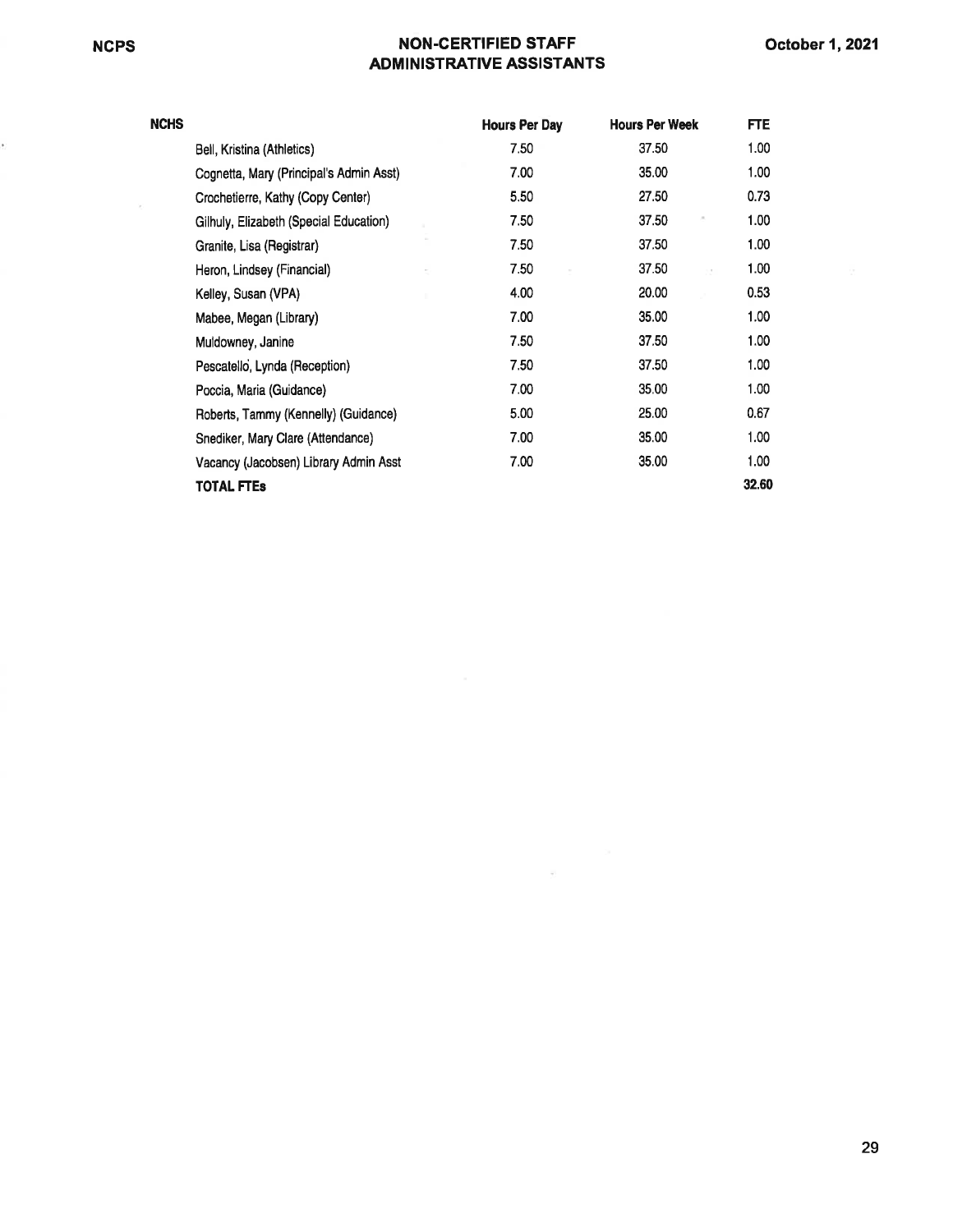#### NCPS NON-CERTIFIED STAFF SUPERVISORY AIDES

|                                           | <b>Hours Per Day</b> | <b>Hours Per Week</b> | <b>FTE</b> |
|-------------------------------------------|----------------------|-----------------------|------------|
| <b>East School</b>                        |                      |                       |            |
| Madaffari, Linda                          | 2.50                 | 12.50                 | 0.38       |
| <b>South School</b>                       |                      |                       |            |
| Peloso, Robert                            | 3.00                 | 15.00                 | 0.46       |
| <b>West School</b>                        |                      |                       |            |
| DeVito, Jennifer                          | 2.50                 | 12.50                 | 0.38       |
| <b>Saxe MS</b>                            |                      |                       |            |
| Harrison, Andrew                          | 6.60                 | 33.00                 | 1.00       |
| Pearson, Ryan                             | 6.60                 | 33.00                 | 1.00       |
| Peloso, Robert S                          | 2.20                 | 11.00                 | 0.33       |
| Rakoczy, Jack                             | 6.60                 | 33.00                 | 1.00       |
| <b>NCHS</b>                               |                      |                       |            |
| Brown, Thomas A (Physical Education Aide) | 7.00                 | 35.00                 | 1.00       |
| Casinelli, Helen                          | 7.00                 | 35.00                 | 1.00       |
| Geriak, Joel                              | 7.00                 | 35.00                 | 1.00       |
| Robinson, James Shawn                     | 7.00                 | 35.00                 | 1.00       |
| Sarafin, Stan                             | 3.00                 | 15.00                 | 0.43       |
| <b>TOTAL FTEs</b>                         |                      |                       | 8.98       |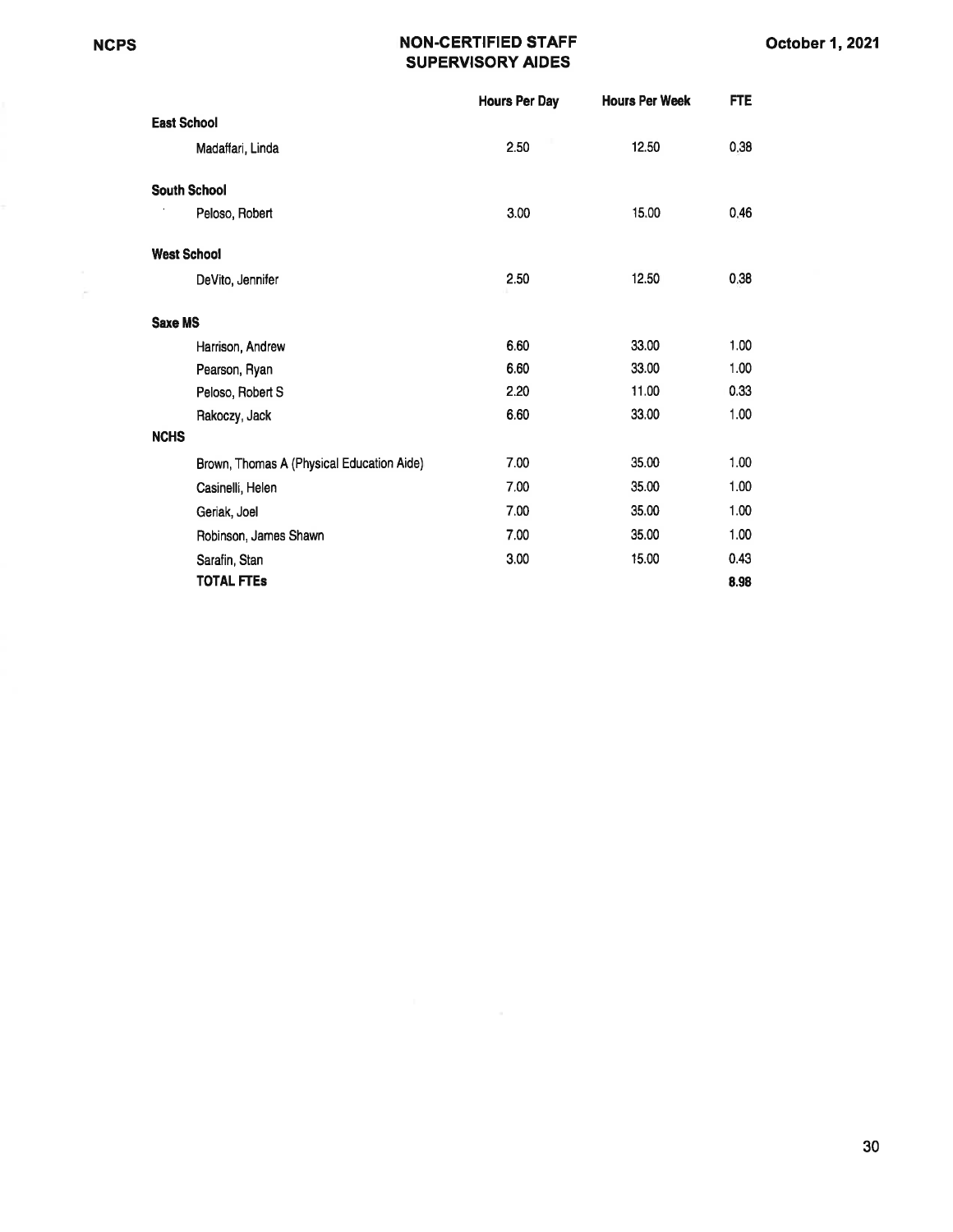#### NON.CERTIFIED STAFF CAMPUS MONITORS

|                                  | <b>Hours Per Day</b> | <b>Hours Per Week</b> | <b>FTE</b> |
|----------------------------------|----------------------|-----------------------|------------|
| <b>East School</b>               |                      |                       |            |
| Smith, Hubert                    | 8.00                 | 40.00                 | 1.00       |
| <b>South School</b>              |                      |                       |            |
| Pennoyer, Scott                  | 8.00                 | 40.00                 | 1.00       |
| <b>West School</b>               |                      |                       |            |
| Wannagot, David*                 | 8.00                 | 40.00                 | 1.00       |
| <b>Saxe MS</b>                   |                      |                       |            |
| Formica, Sirio                   | 8.00                 | 40.00                 | 1.00       |
| Tosches, Daniel                  | 8.00                 | 40.00                 | 1.00       |
| Wiese, Richard                   | 8.00                 | 40.00                 | 1.00       |
| <b>NCHS</b>                      |                      |                       |            |
| Reyes, Adriana                   | 8.00                 | 40.00                 | 1.00       |
| Mainolfi, Patrick                | 8.00                 | 40.00                 | 1.00       |
| Muller, Robert                   | 8.00                 | 40.00                 | 1.00       |
| <b>System</b>                    |                      |                       |            |
| Vacancy (Floater Campus Monitor) | 8.00                 | 40.00                 | 1.00       |
| <b>TOTAL FTES</b>                |                      |                       | 10.00      |
| *Lead Campus Monitor             |                      |                       |            |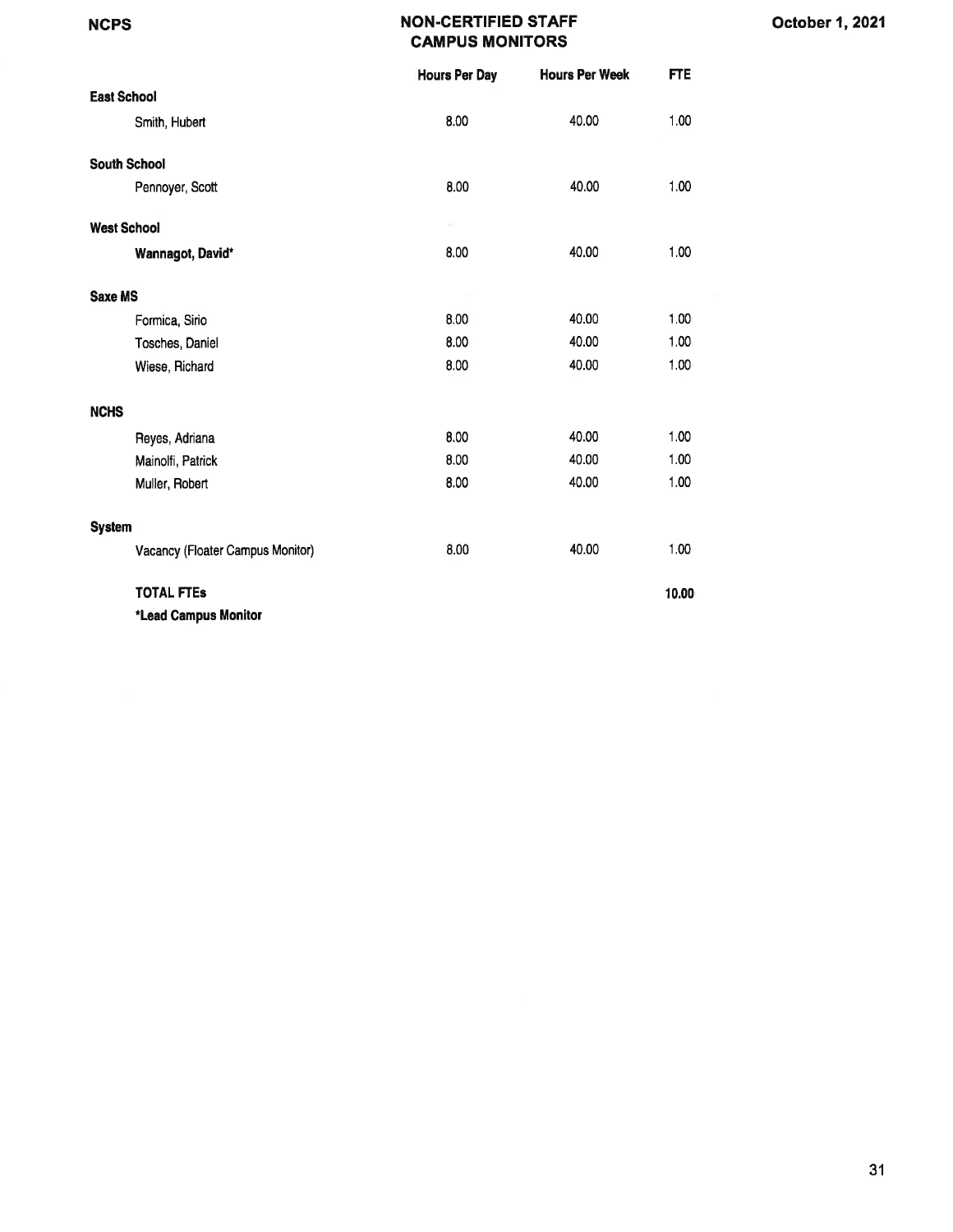$\sim$ 

#### NCPS NON.CERTIFIED STAFF TECHNICAL SUPPORT

ä

|                                                       | <b>Hours Per Day</b> | <b>Hours Per Week</b> | FTE.  |
|-------------------------------------------------------|----------------------|-----------------------|-------|
| <b>Technical Support Staff</b>                        |                      |                       |       |
| Amaral, Victor (Assistant Network Tech)               | 8.00                 | 40.00                 | 1.00  |
| Foley, William (District Reg./ICT Support Specialist) | 7.50                 | 37.50                 | 1.00  |
| Magnoli, Joseph (District Technician)                 | 8.00                 | 40.00                 | 1.00  |
| Pinto, Jada (Tech Support Specialist)                 | 8.00                 | 40.00                 | 1.00  |
| Rabasco, Christina (District Technician)              | 8.00                 | 40.00                 | 1.00  |
| Roslund, John (District Technician)                   | 8.00                 | 40.00                 | 1.00  |
| Schultz, Matthew (District Technician)                | 8.00                 | 40.00                 | 1.00  |
| Smith, Shane (District Technician)                    | 8.00                 | 40.00                 | 1.00  |
| Taliercio, Bryan (Copy Center Coordinator)            | 8.00                 | 40.00                 | 1.00  |
| Vacancy (Amaral) (District Technician)                | 8.00                 | 40.00                 | 1.00  |
| Vacancy (Assistive Tech)                              | 8.00                 | 40.00                 | 1.00  |
| Walsh, Laura (Data Specialist)                        | 7.50                 | 37.50                 | 1.00  |
| <b>TOTAL FTES</b>                                     |                      |                       | 12.00 |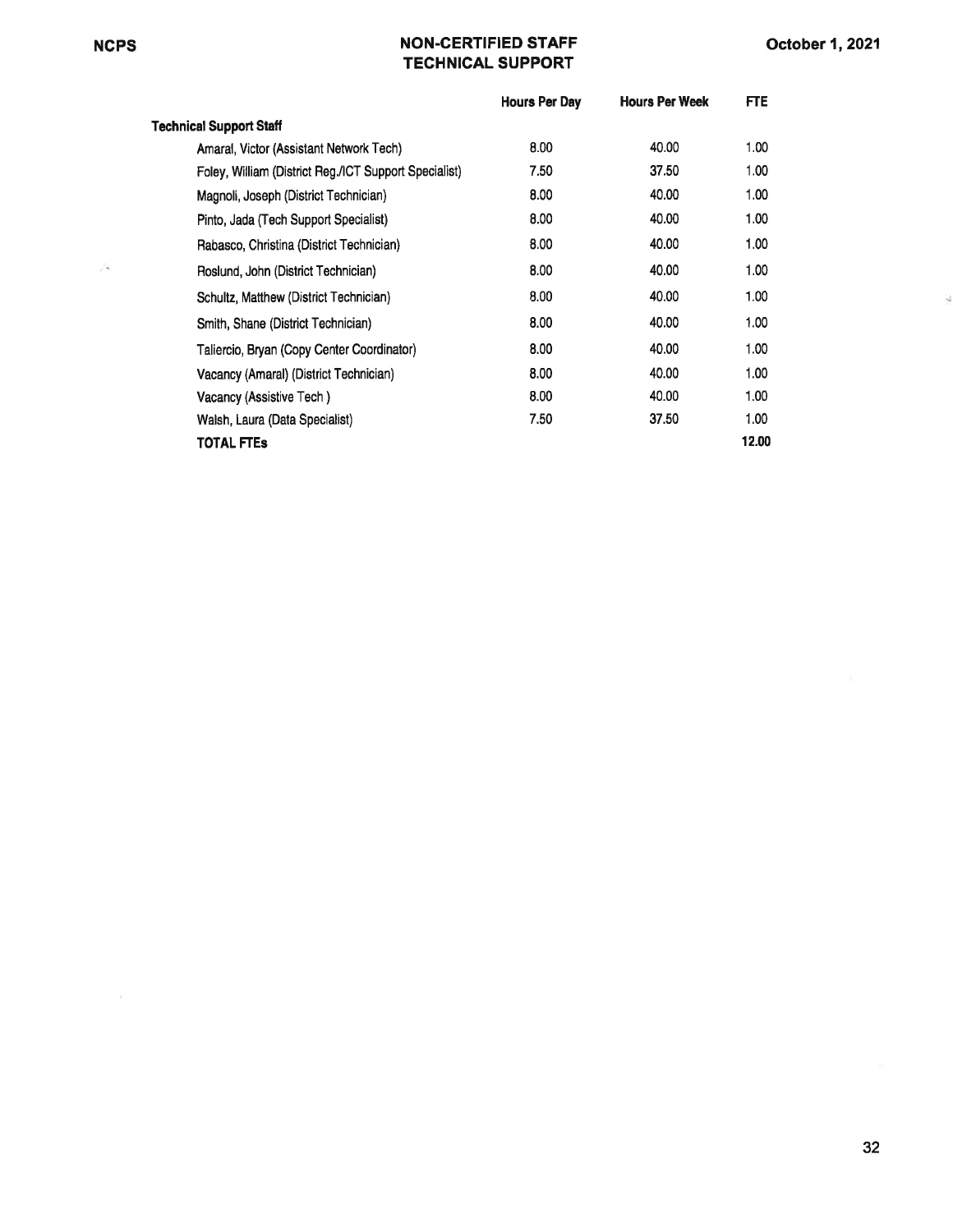#### NGPS NON-CERTIFIED STAFF **TRANSPORTATION**

|                       | <b>Hours Per Day</b> | <b>Hours Per Week</b> | <b>FTE</b> |
|-----------------------|----------------------|-----------------------|------------|
| <b>Transportation</b> |                      |                       |            |
| Carroll, Tracy        | 8.00                 | 40.00                 | 1.00       |
| Casevecchia, Debbie   | 8.00                 | 40.00                 | 1.00       |
| Companik, Paul        | 8.00                 | 40.00                 | 1.00       |
| Cousins, Sandra       | 8.00                 | 40.00                 | 1.00       |
| Didelot, John         | 8.00                 | 40.00                 | 1.00       |
| Dumas, Robyn          | 8.00                 | 40.00                 | 1.00       |
| Farinella, Aristide   | 8.00                 | 40.00                 | 1.00       |
| Figueroa, Linsey      | 8.00                 | 40.00                 | 1.00       |
| Gilroy, Thomas        | 8.00                 | 40.00                 | 1.00       |
| Grant, Michelle       | 8.00                 | 40.00                 | 1.00       |
| Huari, Maria          | 8.00                 | 40.00                 | 1.00       |
| Keneally, Rachel      | 8.00                 | 40.00                 | 1.00       |
| Lima, Nadine          | 8.00                 | 40.00                 | 1.00       |
| Ormsbee, Cathryn      | 8.00                 | 40.00                 | 1.00       |
| Ortiz, Candy          | 8.00                 | 40.00                 | 1.00       |
| Ortiz, Marines        | 8.00                 | 40.00                 | 1.00       |
| Reyes, Melissa        | 8.00                 | 40.00                 | 1.00       |
| Scarpone, David       | 8.00                 | 40.00                 | 1.00       |
| Taliercio, JoAnne     | 8.00                 | 40.00                 | 1.00       |
| Taliercio, Mark       | 8.00                 | 40.00                 | 1.00       |
| Taliercio, Michael    | 8.00                 | 40.00                 | 1.00       |
| Torres, Digna         | 8.00                 | 40.00                 | 1.00       |
| Vacancy (Rivera)      | 8.00                 | 40.00                 | 1.00       |
| Vacancy (Tappe)       | 8.00                 | 40.00                 | 1.00       |
| Vega, Jessica         | 8.00                 | 40.00                 | 1.00       |
| <b>TOTAL FTEs</b>     |                      |                       | 25.00      |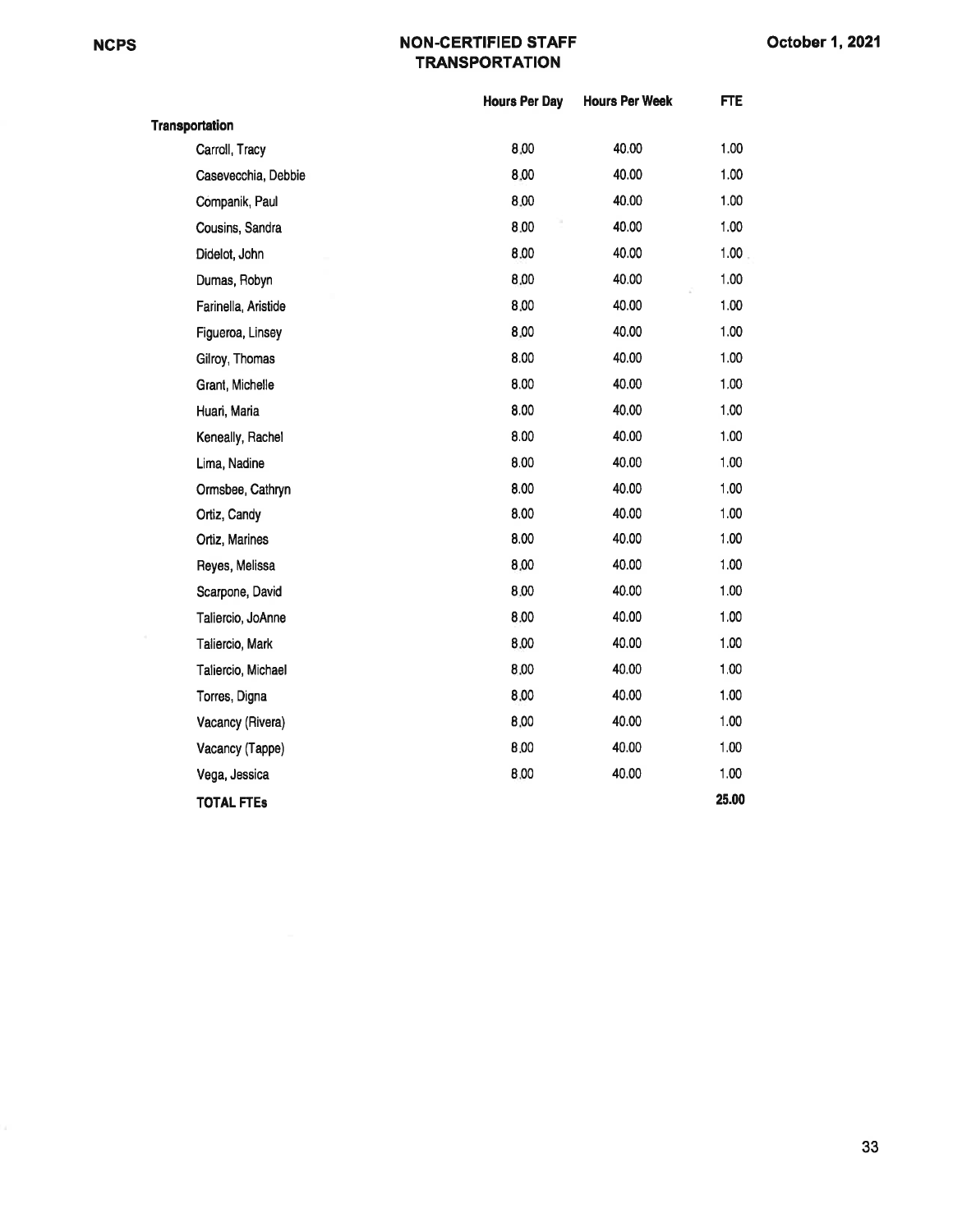$\bar{z}$ 

|                                                             | <b>FTEs</b> |
|-------------------------------------------------------------|-------------|
| <b>Administrative Support</b>                               | 8.40        |
| <b>Custodians/Maintenance</b>                               | 42.00       |
| <b>Food Service</b>                                         | 30.34       |
| <b>Instructional Assistants</b><br><b>Regular Education</b> | 27.47       |
| <b>Instructional Assistants</b><br><b>Special Education</b> | 87.60       |
| <b>Nursing Services</b>                                     | 9.00        |
| <b>Other Support Services</b>                               | 17.92       |
| <b>Professional Support</b>                                 | 8.00        |
| <b>Administrative Assistants</b>                            | 32.60       |
| <b>Supervisory Aides</b>                                    | 8.98        |
| <b>Technical Support</b>                                    | 12.00       |
| Transportation                                              | 25.00       |
| Security                                                    | 10.00       |
| <b>TOTAL FTES</b>                                           | 319.31      |